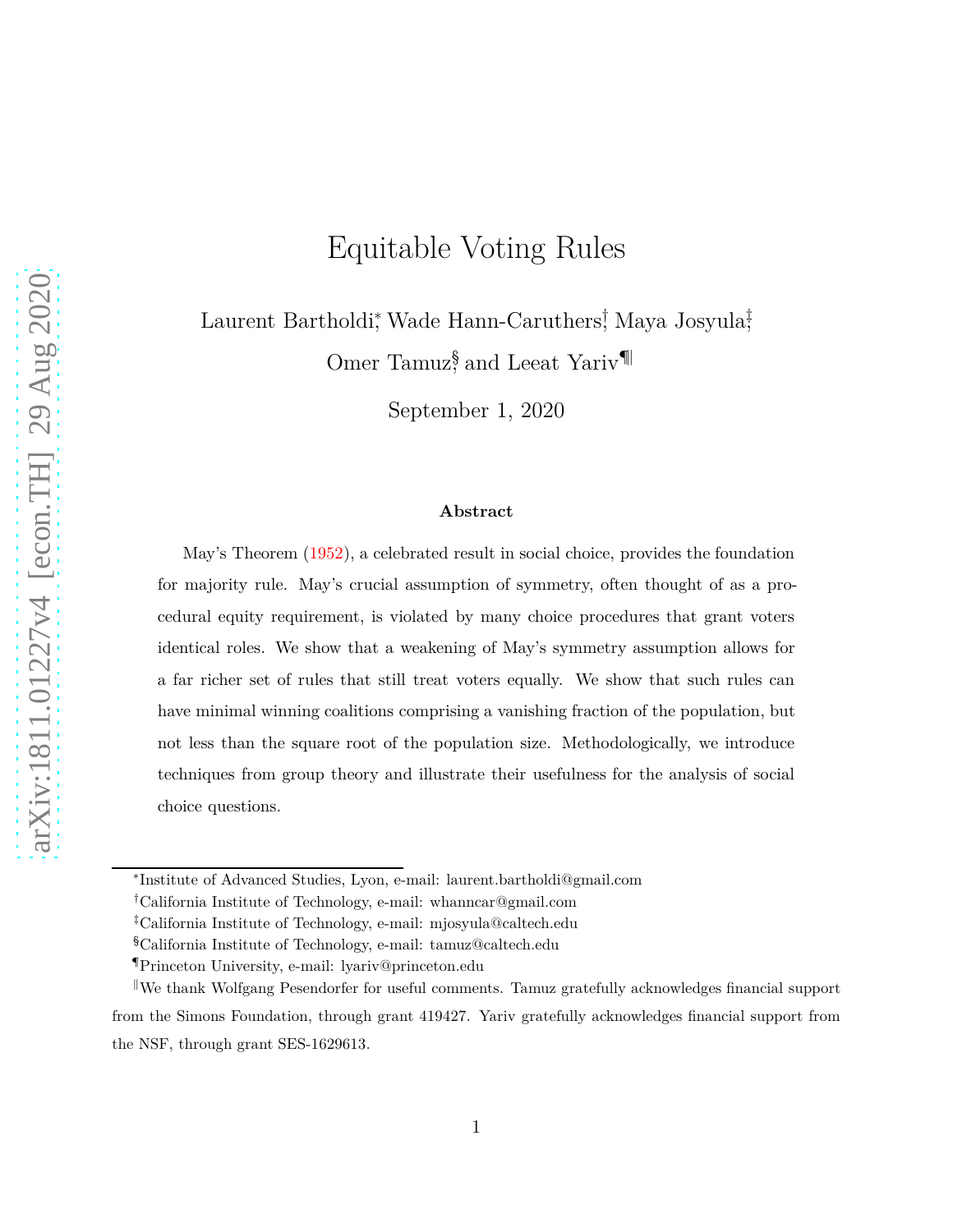## **1 Introduction**

Literally translated to "power of the people", democracy is commonly associated with two fundamental tenets: equity among individuals and responsiveness to their choices. May's celebrated theorem provides foundation for voting systems satisfying these two restrictions [\(May,](#page-41-0) [1952\)](#page-41-0). Focusing on two-candidate elections, May illustrated that majority rule is unique among voting rules that treat candidates identically and guarantee symmetry and responsiveness.

Extensions of May's original results are bountiful.<sup>[1](#page-1-0)</sup> However, what we view as a procedural equity restriction in his original treatment—often termed anonymity or symmetry—has remained largely unquestioned.[2](#page-1-1) This restriction requires that no two individuals can affect the collective outcome by swapping their votes. Motivated by various real-world voting systems, this paper focuses on a particular weakening of this restriction. While still capturing the idea that no voter carries a special role, our equity notion allows for a large spectrum of voting rules, some of which are used in practice, and some of which we introduce. We analyze winning coalitions of such equitable voting rules and show that they can comprise a vanishing fraction of the population, but not less than the square root of its size. Methodologically, we demonstrate how techniques from group theory can be useful for the analysis of fundamental questions in social choice.

To illustrate our motivation, consider the stylized example of a *representative democracy* rule: *m counties* each have *k* residents. Each county selects, using majority rule, one of two representatives. Then, again using majority rule, the *m* representatives select one of two policies (see Figure [1](#page-2-0) for the case  $m = k = 3$ ).

This rule does not satisfy May's original symmetry restriction: individuals could swap their votes and change the outcome. In Figure [1,](#page-2-0) for example, suppose voters  $\{1, 2, 3, 4, 5\}$ 

<span id="page-1-0"></span><sup>1</sup>See, e.g., [Cantillon and Rangel](#page-40-0) [\(2002\)](#page-40-0), [Fey](#page-40-1) [\(2004\)](#page-40-1), [Goodin and List](#page-40-2) [\(2006\)](#page-40-2), and references therein.

<span id="page-1-1"></span> $2\text{An exception is Packel } (1980)$  $2\text{An exception is Packel } (1980)$  $2\text{An exception is Packel } (1980)$  $2\text{An exception is Packel } (1980)$ , who relaxes the symmetry restriction and adds two additional restrictions to generate a different characterization of majority rule than May's.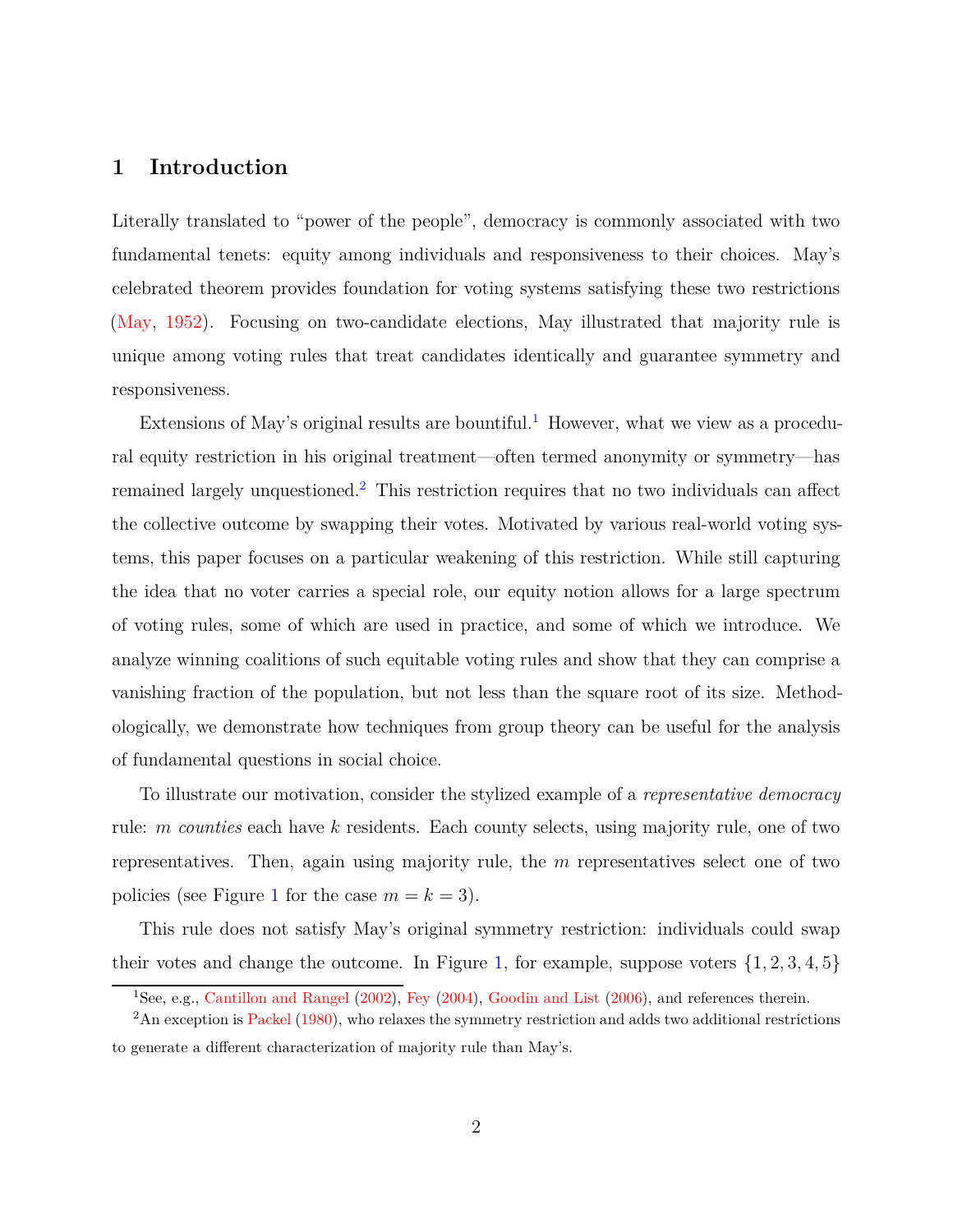<span id="page-2-0"></span>

Figure 1: A representative democracy voting rule. Voters are grouped into three counties:  $\{1, 2, 3\}$ ,  $\{4, 5, 6\}$  and  $\{7, 8, 9\}$ . Each county elects a representative by majority rule, and the election is decided by majority rule of the representatives.

vote for representatives supporting policy A, while voters  $\{6, 7, 8, 9\}$  vote for representatives supporting policy B. With the original votes, policy A would win; but swapping voters 5 and 9 would cause policy B to win.

Even though representative democracy rules do not satisfy May's symmetry assumption, there certainly is an intuitive sense in which their fundamental characteristics "appear" equitable. Indeed, variations of these rules were chosen in good faith by many designers of modern democracies. Such rules are currently in use in France, India, the United Kingdom, and the United States, among others.

Is there a formal sense in which a representative democracy rule is more equitable than a dictatorship? More generally, what makes a voting rule equitable? We suggest the following definition. In an *equitable voting rule*, for any two voters *v* and *w*, there is some permutation of the full set of voters such that: (i) the permutation sends  $v$  to  $w$ , and (ii) applying this permutation to any voting profile leaves the election result unchanged.

In [§2.4,](#page-9-0) we formalize the notion of "roles" in a voting body. For instance, in university committees there are often two distinct roles: a chair and a standard committee member;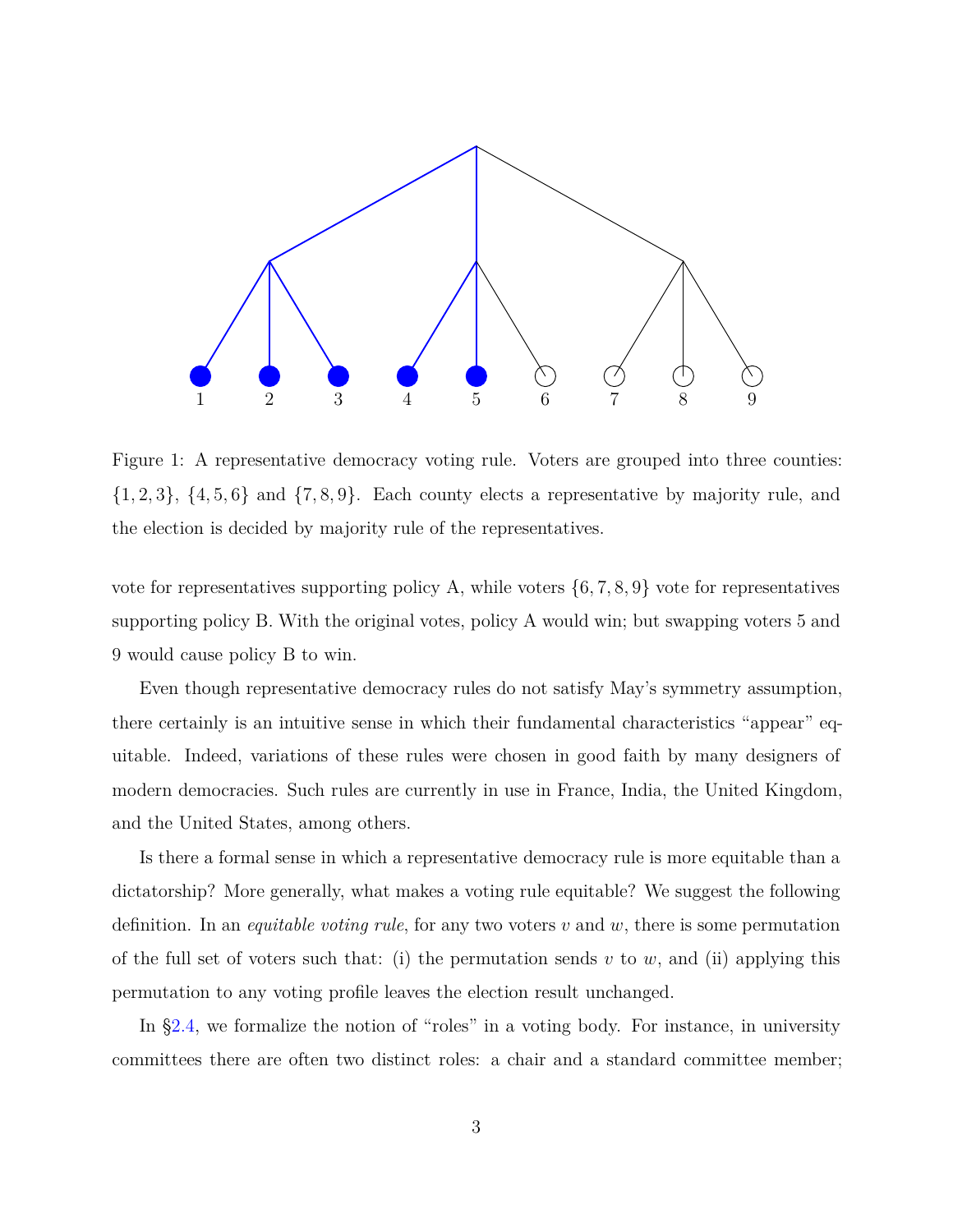likewise, in juries, there is often a foreperson, who carries a special role, and several jury members, who all have the same role. We show that our notion of equity is tantamount to *all* agents in the electorate having the same role.

Under our equity definition, representative democracy rules are indeed equitable, but dictatorships are not. For instance, in the case depicted in Figure [1,](#page-2-0) voters 1 and 2 play the same role, since the permutation that swaps them leaves any election result unchanged. But 1 and 4 also play the same role: the permutation that swaps the first *county* with the second *county* also leaves outcomes unchanged.

There is a large variety of equitable rules that are not representative democracy rules. An example is what we call *Cross Committee Consensus (CCC)* rules. In these, each voter is assigned to two committees: a "row committee" and a "column committee" (see Figure [2\)](#page-4-0). If any row committee and any column committee both exhibit consensus, then their choice is adopted. Otherwise, majority rule is followed. For instance, suppose a university is divided into equally-sized departments, and each faculty member sits on one university-wide committee. CCC corresponds to a policy being accepted if there is a strong unanimous lobby from a department and from a university-wide committee, with majority rule governing decisions otherwise. This rule is equitable since each voter is a member of precisely one committee of each type, and all row (column) committees are interchangeable.

We provide a number of further examples of equitable voting rules, showing the richness of this class and its versatility in allowing different segments of society—counties, university departments, etc.—to express their preferences.

In order to characterize more generally the class of equitable voting rules, we focus on their *winning coalitions*, the sets of voters that decide the election when in agreement [\(Reiker](#page-41-2), [1962\)](#page-41-2). In majority rule, all winning coalitions include at least half of the population. We analyze how small winning coalitions can be in equitable voting rules.

Under representative democracy, winning coalitions have to comprise at least a quarter of the population.[3](#page-3-0) Much smaller winning coalitions are possible in what we call *generalized*

<span id="page-3-0"></span><sup>3</sup>A winning coalition under representative democracy must include support from half the counties, which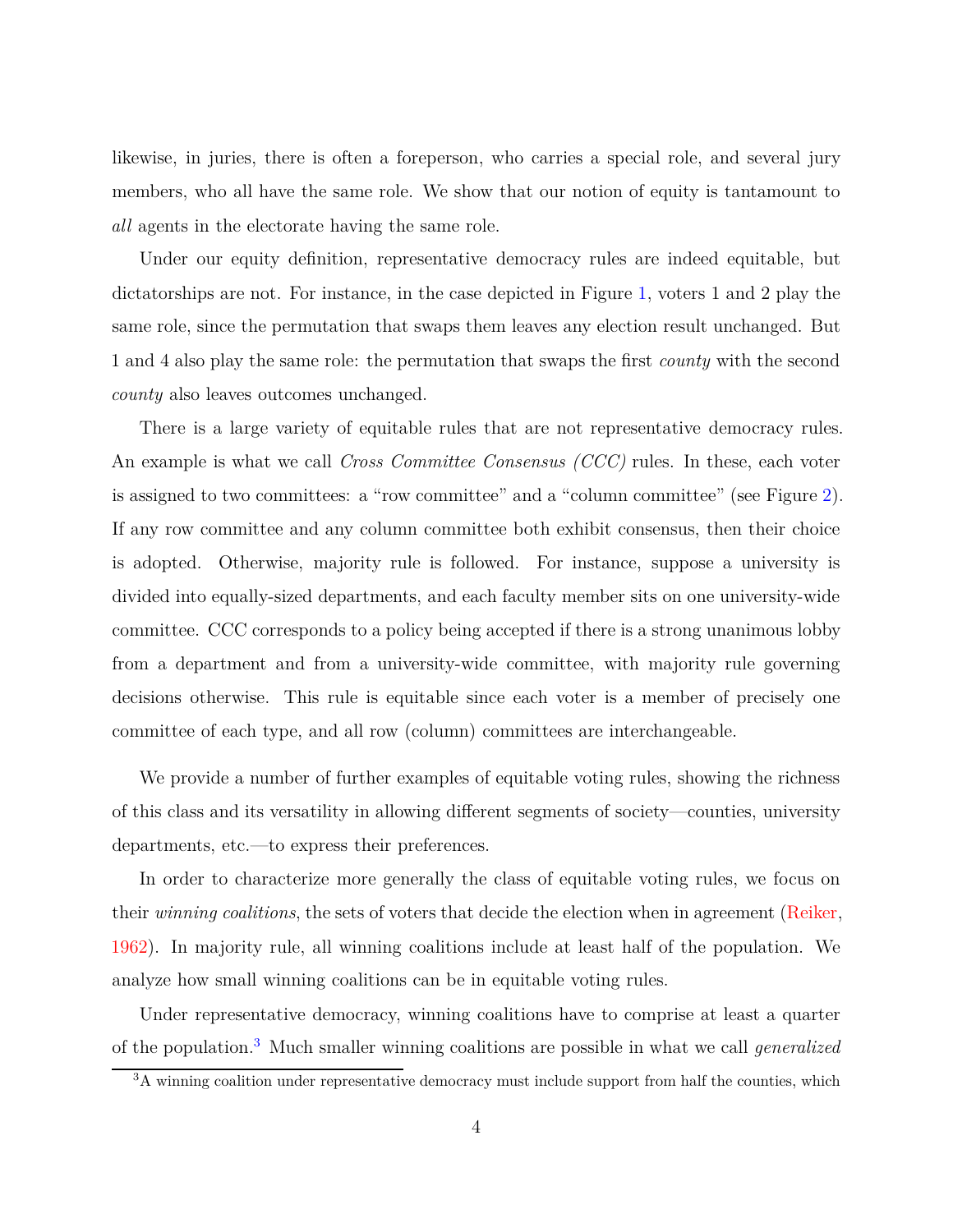<span id="page-4-0"></span>

Figure 2: Cross-committee consensus voting rule. The union of a row and a column is a winning coalition.

*representative democracy (GRD)* voting rules, where voters are hierarchically divided into sets that are, in turn, divided into subsets, and so on. For each set, the outcome is given by majority rule over the decisions of the subsets.<sup>[4](#page-4-1)</sup> We show that equitable GRD rules for  $n$ voters can have winning coalitions as small as  $n^{\log_3 2}$ , or about  $n^{0.63}$ , which is a vanishingly small fraction of the population.<sup>[5](#page-4-2)</sup>

When the number of voters *n* is a perfect square, and when committee sizes are taken to be  $\sqrt{n}$ , the CCC rule has a winning coalition of size  $2\sqrt{n} - 1$ . This is significantly smaller

translates to half of the population in those counties, or one quarter of the entire population.

<span id="page-4-1"></span><sup>&</sup>lt;sup>4</sup>These rules have been studied under the name *recursive majority* in the probability literature (see, e.g., [Mossel and O'Donnell](#page-41-3), [1998](#page-41-3)).

<span id="page-4-2"></span><sup>&</sup>lt;sup>5</sup>For an example of a non-equitable GRD with a small winning coalition, consider voters  $\{1, \ldots, 1000\}$ and assume three counties divide the population into three sets of voters:  $\{\{1\},\{2\},\{3,\ldots,1000\}\$ . Then  $\{1,2\}$  is a winning coalition. The value  $\log_3 2 \approx 0.63$  is the Hausdorff dimension of the Cantor set. As it turns out, there is a connection between equitable GRD's that achieve the smallest winning coalitions and the Cantor set.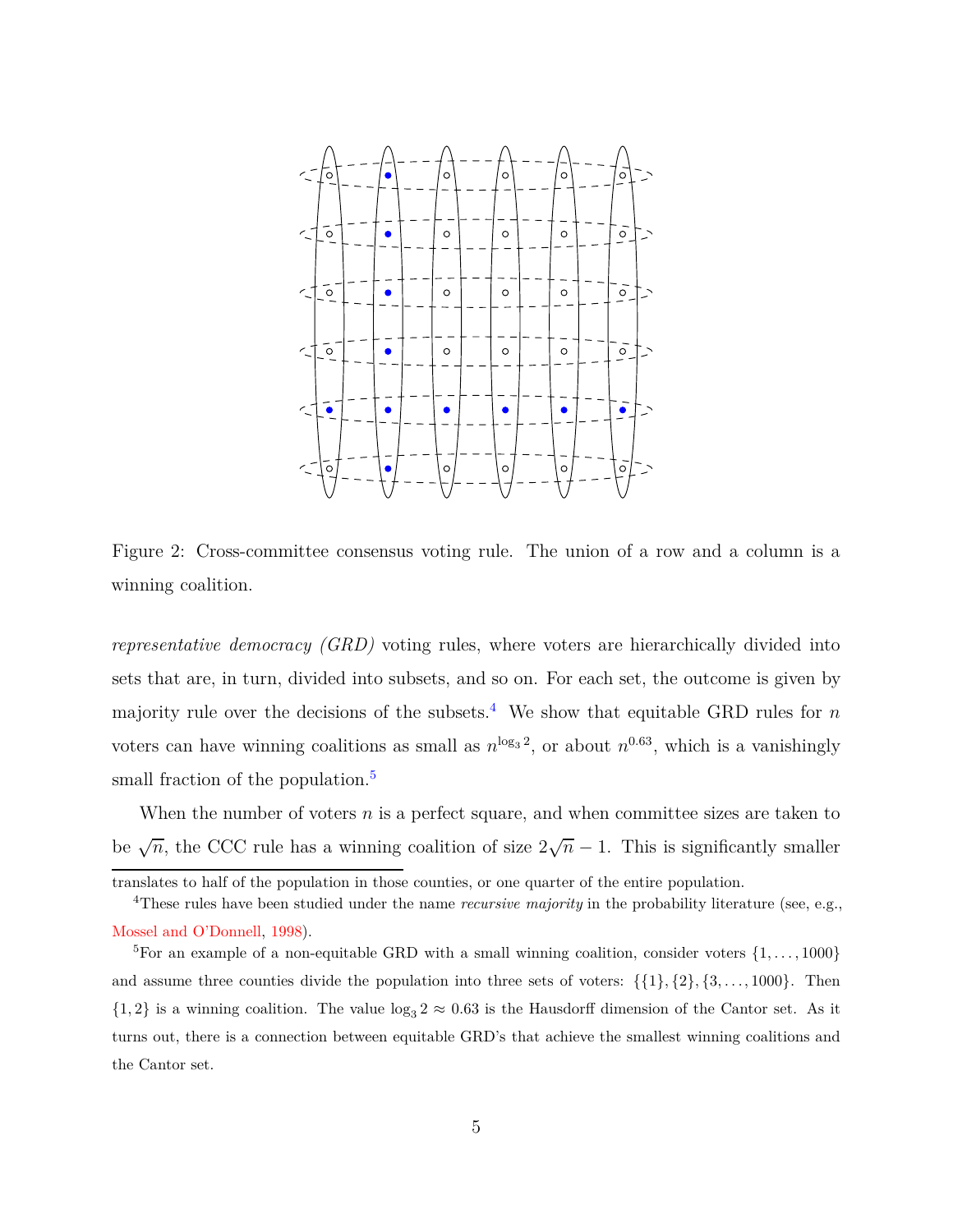than  $n^{\log_3 2}$ , for *n* large enough.

Our main result is that, for any *n*, there always exist simple equitable voting rules that have winning coalitions of size  $\approx 2\sqrt{n}$ . Conversely, we show that no equitable voting rule can have winning coalitions of size less than  $\sqrt{n}$ . Methodologically, the proof utilizes techniques from group theory and suggests the potential usefulness of such tools for the analysis of collective choice.

While  $\sqrt{n}$  accounts for a vanishing fraction of the voter population, we stress that it can be viewed as "large" in many contexts. While in a department of 100 faculty, 10 members would need to coordinate to sway a decision one way or the other, in a presidential election with, say, 140 million voters, coordination between nearly 12*,* 000 voters would be necessary to impact outcomes.<sup>[6](#page-5-0)</sup>

For instance, even under majority rule, if each voter is equally likely to vote for either of two alternatives, the Central Limit Theorem suggests that a coalition of order  $\sqrt{n}$  can control the vote with high probability.

Certainly, beyond equity, another important aspect of voting rules is their susceptibility to manipulation. For instance, with information on voters' preferences, representative democracy rules are sensitive to gerrymandering [\(McGann et al.](#page-41-4), [2016](#page-41-4)). We view the question of manipulability as distinct from that of equity. It would be interesting to formulate a notion of non-manipulability, independent of equity, and to understand how these notions interact. The breadth of equitable voting rules allows for further consideration of various objectives, such as non-manipulability, when designing institutions.

In the next part of the paper, we explore a stronger notion of equity. We consider *kequitable* voting rules in which every coalition of *k* voters plays the same role. These are

<span id="page-5-0"></span><sup>&</sup>lt;sup>6</sup>Interestingly, rules that give decisive power to minorities of size  $\sqrt{n}$  appear in other contexts of collective choice and have been proposed for apportioning representation in the United Nations Parliamentary Assembly, and for voting in the Council of the European Union, see [Życzkowski and Słomczyński](#page-42-0) [\(2014](#page-42-0)). These proposed rules relied on the Penrose Method [\(Penrose](#page-41-5), [1946\)](#page-41-5), which suggests the vote weight of any representative should be the square root of the size of the population she represents, when majority rule governs decisions. Penrose argued that this rule assures equal voting powers among individuals.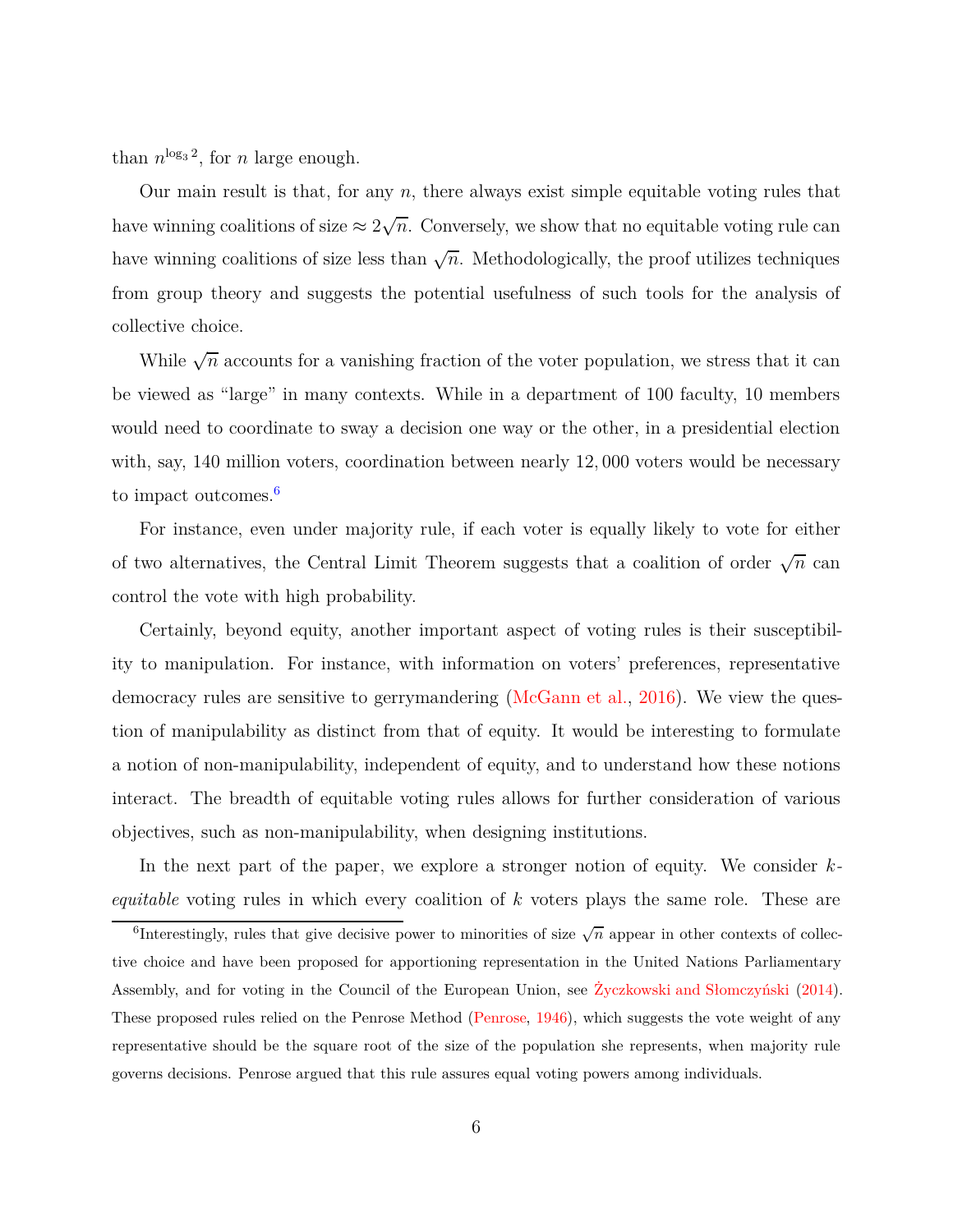increasingly stringent conditions that interpolate between our equity notion, when  $k = 1$ , and May's symmetry, when  $k = n$ . The analysis of *k*-equitable rules is delicate, due to group- and number-theoretical phenomena. There do exist, for arbitrarily large population sizes *n*, voting rules that are 2- and 3-equitable, and have winning coalitions as small as  $\sqrt{n}$ . However, for "most" sufficiently large values of *n*, and for any  $k \geq 2$ , the *only k*-equitable, neutral, and responsive voting rule is majority. Thus, while equity across individuals allows for a broad spectrum of voting rules, equity among arbitrary fixed-size coalitions usually places the restrictions May had suggested. While *k*-equity is arguably a strong restriction, it is still far weaker than May's original symmetry requirement. In that respect, our results here provide a strengthening of May's conclusions.

## **2 The Model**

## **2.1 Voting rules**

Let *V* be a finite set of voters. We denote  $V = \{1, \ldots, n\}$  so that *n* is the number of voters. Each voter has preferences over alternatives in the set  $Y = \{-1, 1\}$ . We identify the possible preferences over *Y* with elements of  $X = \{-1, 0, 1\}$ , where  $-1$  represents a strict preference for  $-1$  over 1, 1 represents a strict preference for 1 over  $-1$ , and 0 represents indifference between  $-1$  and 1. We denote by  $\Phi = X^V$  the set of voting profiles; that is,  $\Phi$  is the set of all functions from the set of voters  $V$  to the set of possible preferences  $X$ . A *voting rule* is a function  $f: \Phi \to X$ .

An important example is the *majority* voting rule m:  $\Phi \to X$ , which is given by

$$
m(\phi) = \begin{cases} 1 & \text{if } |\phi^{-1}(1)| > |\phi^{-1}(-1)| \\ -1 & \text{if } |\phi^{-1}(1)| < |\phi^{-1}(-1)| \\ 0 & \text{otherwise.} \end{cases}
$$

A vote of 0 can be interpreted as abstention or indifference.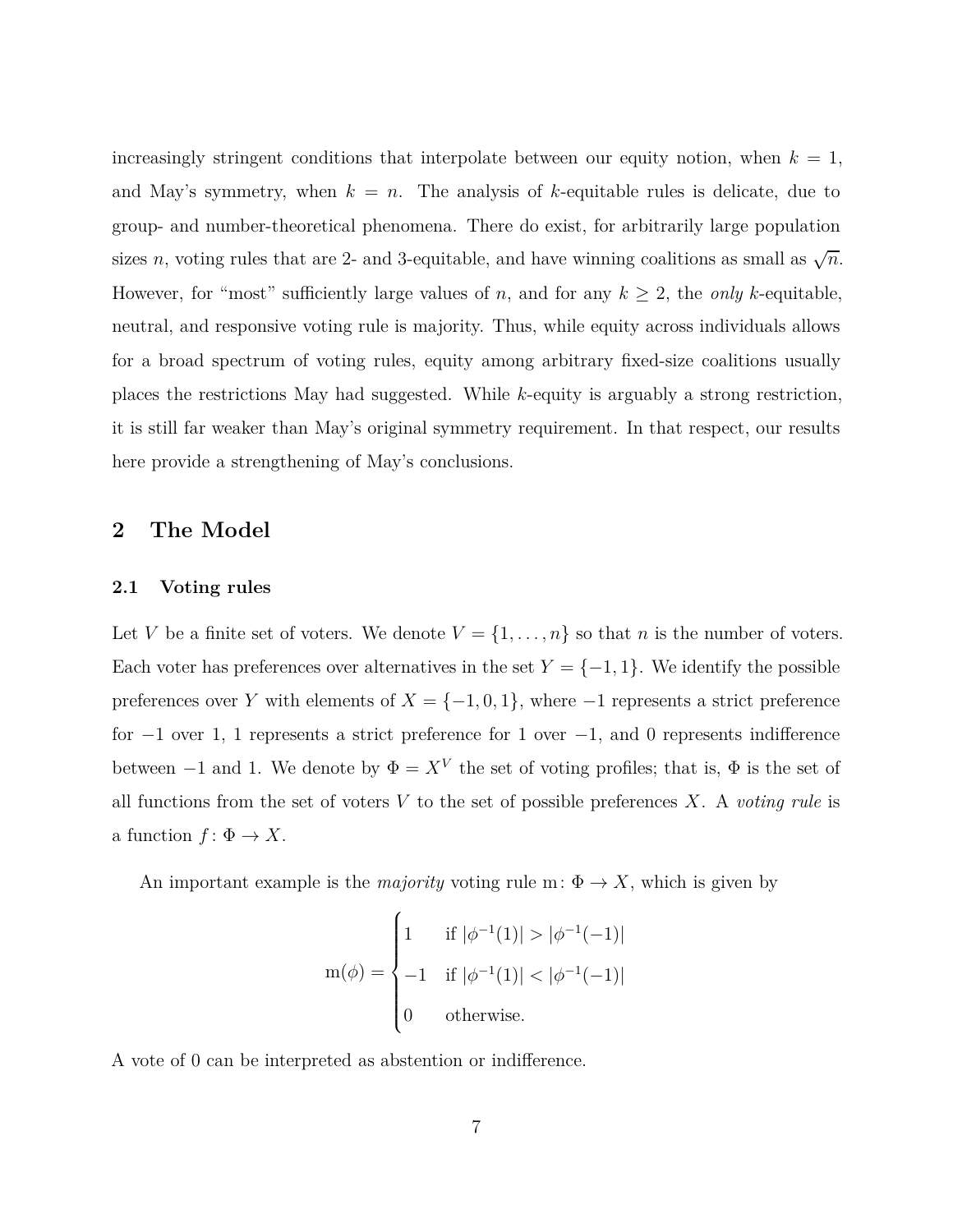#### **2.2 May's Theorem**

We now define several properties of voting rules. Following [May](#page-41-0) [\(1952\)](#page-41-0), we say that a voting rule *f* is *neutral* if  $f(-\phi) = -f(\phi)$ . Neutrality implies that both alternatives -1 and 1 are treated symmetrically: if each individual flips her vote, the final outcome is also flipped.

Again following [May](#page-41-0) [\(1952\)](#page-41-0), we say that a voting rule *f* is *positively responsive* if increased support for one alternative makes it more likely to be selected. Formally, *f* is positively responsive if  $f(\phi) = 1$  whenever there exists a voting profile  $\phi'$  satisfying the following:

- 1.  $f(\phi') = 0$  or 1.
- 2.  $\phi(v) \ge \phi'(v)$  for all  $v \in V$ .
- 3.  $\phi(v_0) > \phi'(v_0)$  for some  $v_0 \in V$ .

Thus,  $f(\phi) \ge f(\phi')$  if  $\phi \ge \phi'$  coordinate-wise, and if  $f(\phi) = 0$  then any change of  $\phi$  breaks the tie.

We now turn to the symmetry between voters. Several group-theoretic concepts will prove useful for the description and comparison of May's and our notions. Denote by *S<sup>n</sup>* the set of permutations of the *n* voters. Any permutation of the voters can be associated with a permutation of the set of voting profiles  $\Phi$ : given a permutation  $\sigma \in S_n$ , the associated permutation on the voting profiles maps  $\phi$  to  $\phi^{\sigma}$ , which is given by  $\phi^{\sigma}(v) = \phi(\sigma^{-1}v)$ . The *automorphism group* of the voting rule *f* is given by

$$
Aut_f = \{ \sigma \in S_n \, | \, \forall \phi \in \Phi, \, f(\phi^{\sigma}) = f(\phi) \}.
$$

That is,  $\text{Aut}_f$  is the set of permutations of the voters that leave election results unchanged, *for every* voting profile.

We can interpret a permutation  $\sigma$  as a scheme in which each voter  $v$ , instead of casting her own vote, gets to decide how some *other voter*  $w = \sigma(v)$  will vote. A permutation  $\sigma$  is in Aut<sub>f</sub> if applying this scheme never changes the outcome: when each  $w = \sigma(v)$  votes as *v* would have, the result is the same as when each player *v* votes for herself.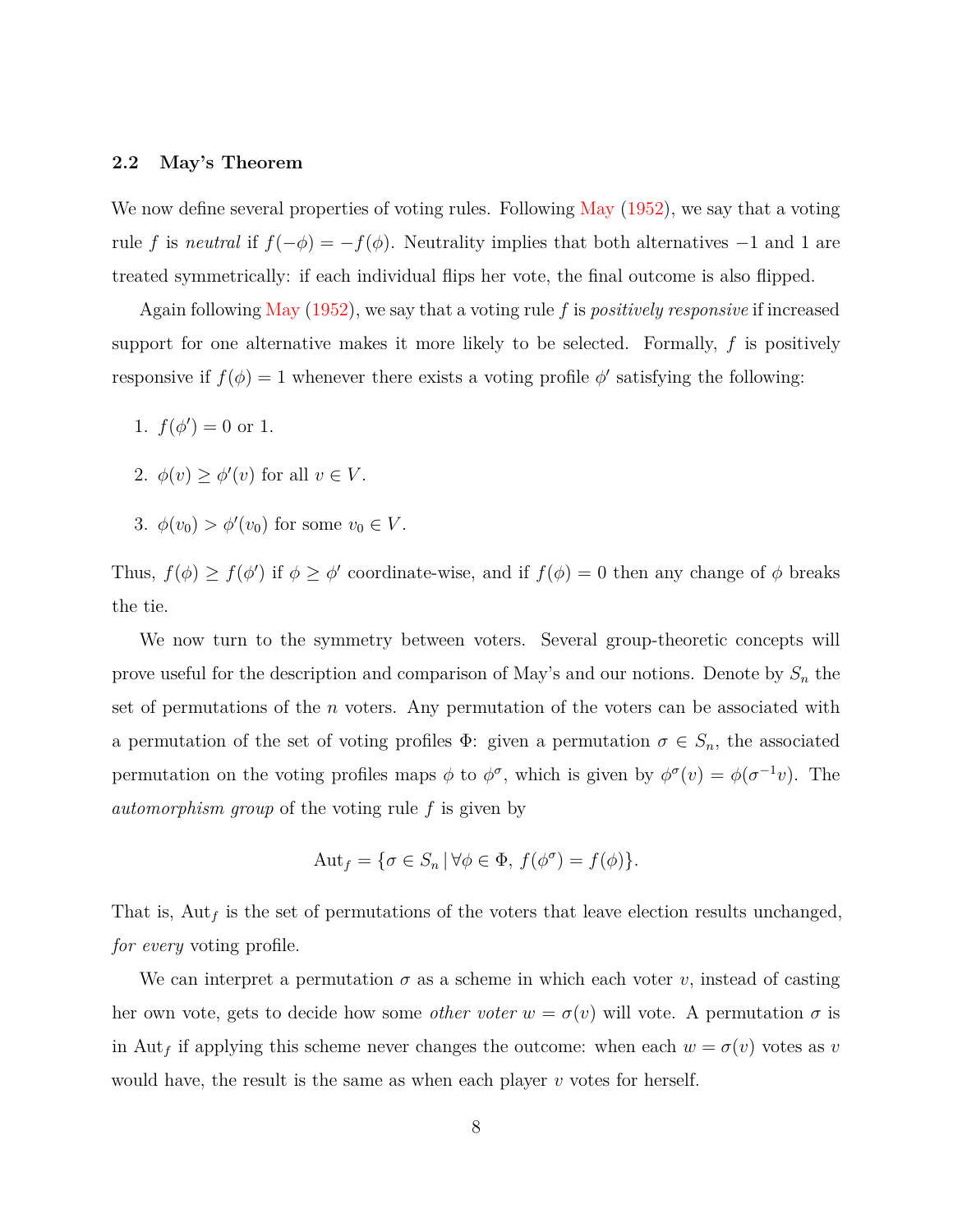The automorphism group Aut*<sup>f</sup>* has natural implications for pivotality, or the Shapley-Shubik and Banzhaf indices of players in simple games, see [Dubey and Shapley](#page-40-3) [\(1979](#page-40-3)). Consider a setting in which all voters choose their votes identically and independently at random. Given such a distribution, we can consider the probability  $\eta_v$  that a voter *v* is pivotal.<sup>[7](#page-8-0)</sup> It is easy to see that if there is some  $\sigma \in \text{Aut}_f$  that maps *v* to *w*, then  $\eta_v = \eta_w$ , implying that *v* and *w* have the same Banzhaf index. In fact, when there exists  $\sigma \in \text{Aut}_f$  that maps *v* to *w*, any statistic associated with a voter that treats other voters identically—the probability the outcome coincides with voter  $v$ 's vote, the probability that voter  $v$  and another voter are pivotal, etc.—would be the same for voters *v* and *w*. Hence, in an equitable rule, all the voters' Banzhaf indices will be equal.[8](#page-8-1)

[May](#page-41-0) [\(1952\)](#page-41-0)'s notion of equity, often termed *symmetry* or *anonymity*, requires that swapping the votes of any two voters will not affect the collective outcome. It can be succinctly stated as  $Aut_f = S_n$ .

**May's Theorem.** *Majority rule is the unique symmetric, neutral, and positively responsive voting rule.*

Perhaps surprisingly, the requirement of symmetry is stronger than what is needed for May's conclusions. As it turns out, a weaker requirement that  $\text{Aut}_f$  be restricted to only *even permutations* would suffice for his results, see Lemma [3](#page-31-0) in the appendix.<sup>[9](#page-8-2)</sup> In Theorem [5](#page-20-0) below we show that, in fact, a far weaker requirement suffices.

<span id="page-8-0"></span><sup>7</sup>A voter *v* is pivotal at a particular voting profile if a change in her vote can affect the outcome under *f*.

<span id="page-8-1"></span> ${}^{8}$ In a recent follow-up paper to this paper, [Bhatnagar](#page-40-4) [\(2020\)](#page-40-4) shows that the converse does not hold: there are rules that are not equitable, but for which the same holds.

<span id="page-8-2"></span><sup>&</sup>lt;sup>9</sup>A permutation  $\sigma$  is even if the number of pairs  $(v, w)$  such that  $v < w$  and  $\sigma(v) > \sigma(w)$  is even. Put another way, define a transposition to be a permutation that only switches two elements, leaving the rest unchanged. A permutation is even if it is the composition of an even number of transpositions.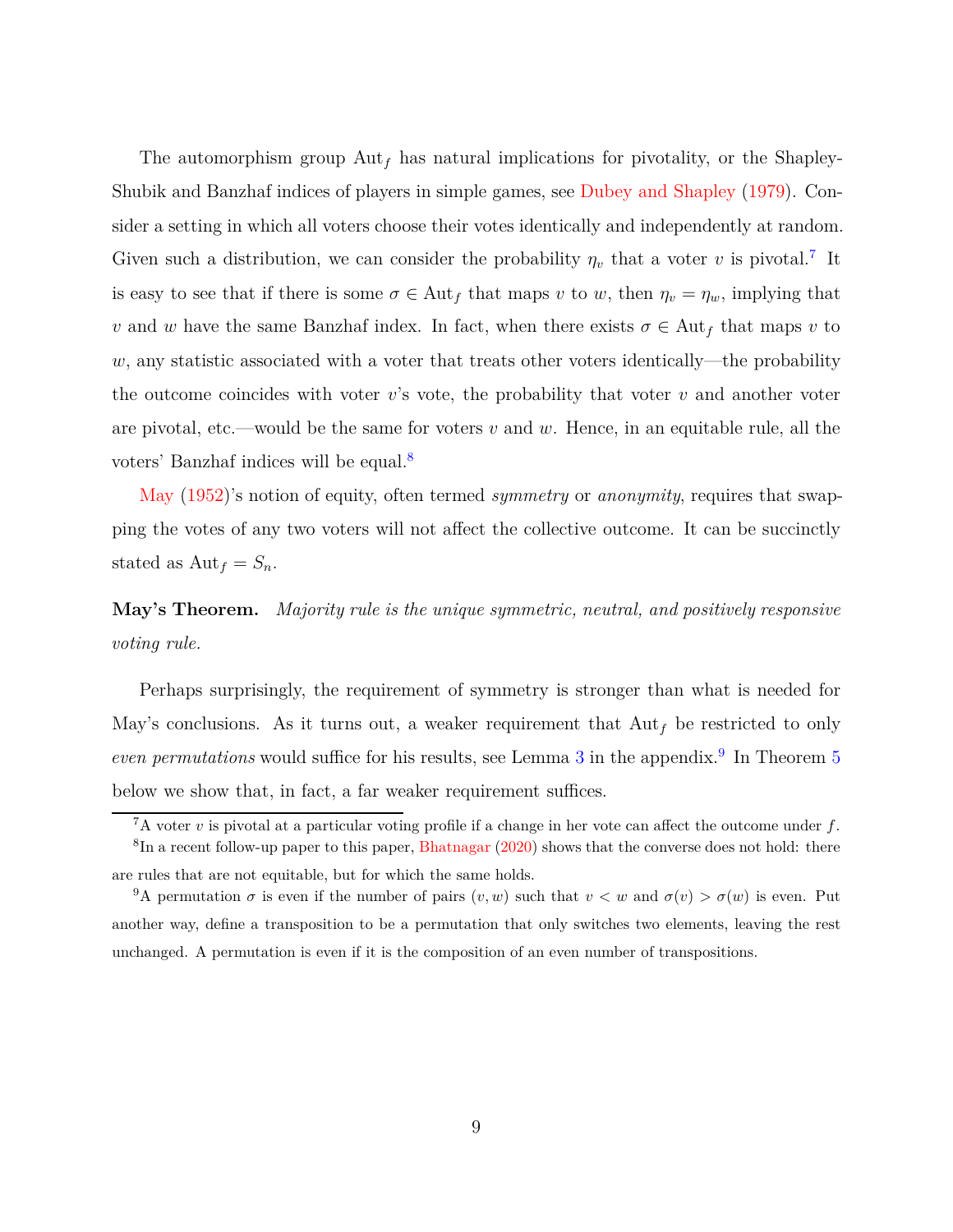#### **2.3 Equitable Voting Rules**

As we have already seen, the requirement that  $\text{Aut}_f$  includes all permutations, or all even permutations, precludes many examples of voting rules that "appear" equitable. What makes a voting rule appear equitable? Our view is that, in an equitable voting rule, ex-ante, all voters carry the same "role." We propose the following definition and discuss in the next section the sense in which it formalizes this view.

**Definition 1.** A voting rule f is equitable if for every  $v, w \in V$  there is a  $\sigma \in \text{Aut}_f$  such *that*  $\sigma(v) = w$ *.* 

In words, a voting rule is equitable if, for any two voters *v* and *w*, there is some permutation of the population that relabels *v* as *w* such that, *regardless of voters' preferences*, the outcome is unchanged relative to the original voter labeling.

In group-theoretic terms, *f* is equitable if and only if the group Aut*<sup>f</sup> acts transitively* on the voters.<sup>[10](#page-9-1)</sup> Insights from group theory related to the characteristics of transitive groups are therefore at the heart of our main results. Appendix [A](#page-24-0) contains a short primer on the basic group theoretical background that is needed for our analysis.  $\frac{11}{2}$  $\frac{11}{2}$  $\frac{11}{2}$ 

#### <span id="page-9-0"></span>**2.4 Equity as Role Equivalence**

May noted the strong link between anonymity and equality, stating that "This condition might well be termed anonymity... A more usual label is equality" [\(May](#page-41-0), [1952](#page-41-0), page 681). Are anonymity and equality inherently one and the same? In this section, we formalize this question in terms of *roles*. This allows for a natural distinction between May's symmetry or

<span id="page-9-1"></span> $10$ It turns out our equity restriction is effectively the definition of transitivity. The notion of transitive groups is not directly related to transitivity of relations often considered in Economics.

<span id="page-9-2"></span> $11$ <sub>[Isbell](#page-40-5)</sub> [\(1960](#page-40-5)) studied a notion equivalent to our equity notion and considered its implications, combined with rule neutrality, in a setting in which preferences must be strict, so that tie breaking must also be equitable. When *n* is odd, majority is equitable and neutral. Isbell showed that for some even *n* such rules exist, while for other even *n* they do not.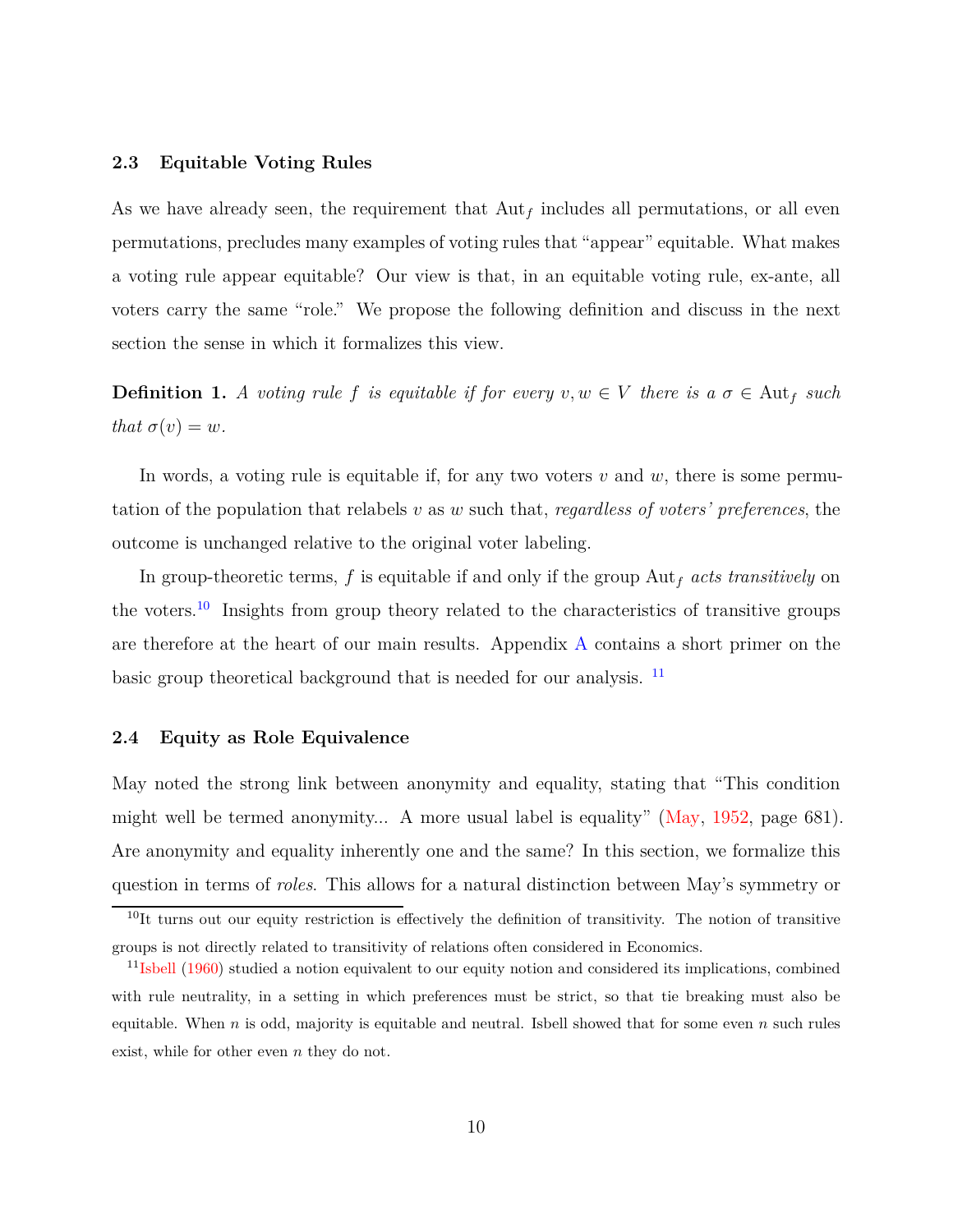anonymity condition and our equity notion. In particular, we formalize our motivating idea that equity corresponds to all voters carrying the same role.

Even though we defined voting rules with respect to a given set of voters, the design of voting rules is often carried out without a particular group of people in mind; rather, collective institutions are often designed in the abstract. For example, hiring protocols in university departments might be specified prior to any specific search. One such protocol might be that a committee chair decides dictatorially whom to hire, unless indifferent, in which case the committee decides by majority rule. Under such an abstract rule, the dictatorial privilege is not assigned to a particular Prof. X, but to an abstract role called "chair." Later, when a committee is formed, the role of chair is assigned to some particular faculty member. The same applies, at least in aspiration, to countries' election rules, jury decision protocols, etc. Indeed, historical cases in which laws were written with particular individuals specified or implied are often not benevolent examples of institution building.

To capture this idea, we introduce abstract voting rules. Recall that we define (nonabstract) voting rules as functions from  $X^V$  to  $X$  in the context of a particular voter set  $V$ . An *abstract* voting rule is a map  $f: X^R \to X$  for a set of *roles* R. Of course, mathematically, these objects are identical, and so we can speak of abstract voting rules as being anonymous, equitable, etc. In the above example of the committee, the set of roles would be  $R =$  $\{C, M_2, \ldots, M_n\}$ , where *C* stands for "chair" and  $M_i$  is member *i*.

The conceptual difference between voters and roles is that voters have preferences and vote, whereas roles do not. Therefore, for a vote to take place, voters need to be assigned to roles. Accordingly, given a group of voters *V* equal in size to *R*, we call a bijection  $a: V \to R$ a *role assignment*. Given an abstract voting rule  $f: X^R \to X$ , a role assignment *a* defines a (non-abstract) voting rule  $f_a: X^V \to X$  in the obvious way, via  $f_a(\phi) = f(\phi \circ a^{-1})$ . In our university committee example, if  $V = \{$ Alex, Bailey, ..., $\}$ , an assignment *a* that satisfies  $a(\text{Alex}) = C$  and  $a(\text{Bailey}) = M_7$  assigns Alex the role of chair, and Bailey the role of member 7. Hence, the voting rule  $f_a$  is a dictatorship of Alex. A different assignment *b* with  $b(Bailey) = C$  and  $b(Alex) = M_7$  results in the voting rule  $f_b$  in which Bailey is the dictator.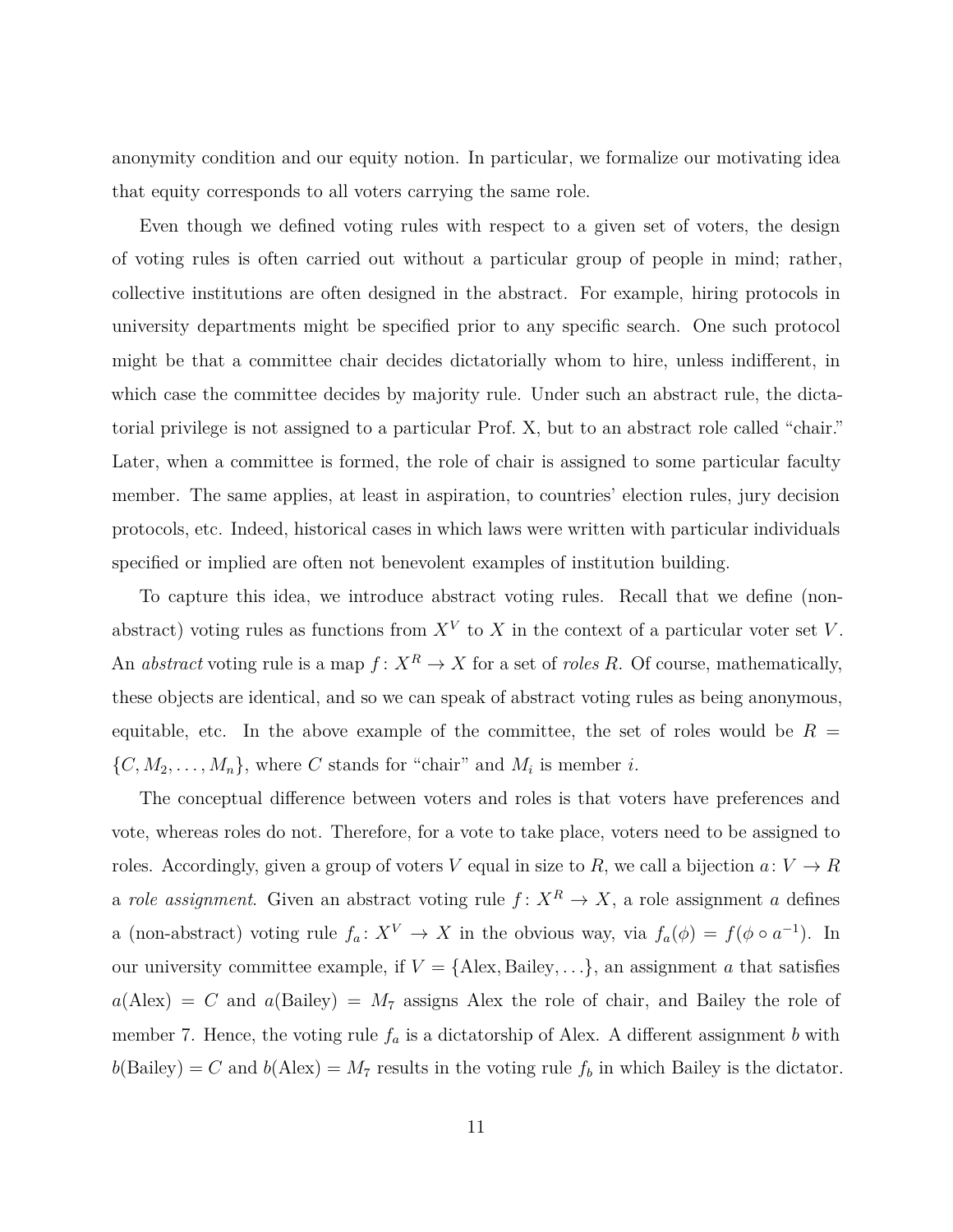Note that any assignment *c* that also assigns  $c(Bailey) = C$  results in the same voting rule as *b*, even if, say,  $c(Alex) = M_8$ :  $f_b(\phi) = f_c(\phi)$  for any voting profile  $\phi$ . In the context of an abstract voting rule  $f$ , we say that two assignments are equivalent if they lead to the same voting rule: *a* and *b* are equivalent under *f* if  $f_a = f_b$ .

The next proposition captures a sense in which symmetry is a form of equality:

<span id="page-11-0"></span>**Proposition 1A.** An abstract voting rule  $f: X^R \to X$  is symmetric if and only if all *assignments are equivalent under f.*

Thus, symmetry means that assignments do not matter, or that voters are completely indifferent between assignments: given any voting profile  $\phi$  and given  $f$ , each voter would be indifferent if given a choice between assignments. Voters do not care which role they have; moreover, voters do not care which roles other voters have.

We now turn to the interpretation of our equity notion in terms of roles. In the university committee example, certainly "chair" is a distinguished role. Likewise, it is clear that if we view the representative democracy example of Figure [1](#page-2-0) as an abstract voting rule, no role is distinguished. Of course, once we assign roles to voters with particular preferences, some voters may be disadvantaged, and prefer a different assignment ex-post. In that respect, in the abstract representative democracy rule, all roles are ex-ante identical.

We say that roles  $r_1, r_2 \in R$  are equivalent under an abstract voting rule  $f: X^R \to X$  if, for any voter *v* and assignment *a* such that  $a(v) = r_1$ , there is an assignment *b* with  $b(v) = r_2$ such that  $f_a = f_b$ . That is, roles  $r_1$  and  $r_2$  are equivalent if, for any voter, it is impossible to determine whether they are assigned the role of  $r_1$  or  $r_2$  from the entire mapping from vote profiles to chosen alternatives. In the university committee example,  $M_i$  and  $M_j$  are equivalent, but *C* is not equivalent to any other role. If  $a(v) = C$ , then clearly this can be determined from  $f_a$ , but not if  $a(v) \neq C$ ; in the latter case one can find an assignment *b* such that  $b(v) \neq a(v)$ , but  $f_a = f_b$ , since it is impossible to tell whether a voter has role  $M_i$ or *M<sup>j</sup>* . In the representative democracy example of Figure [1,](#page-2-0) it is impossible to determine from *f<sup>a</sup>* the role of any given voter *v*.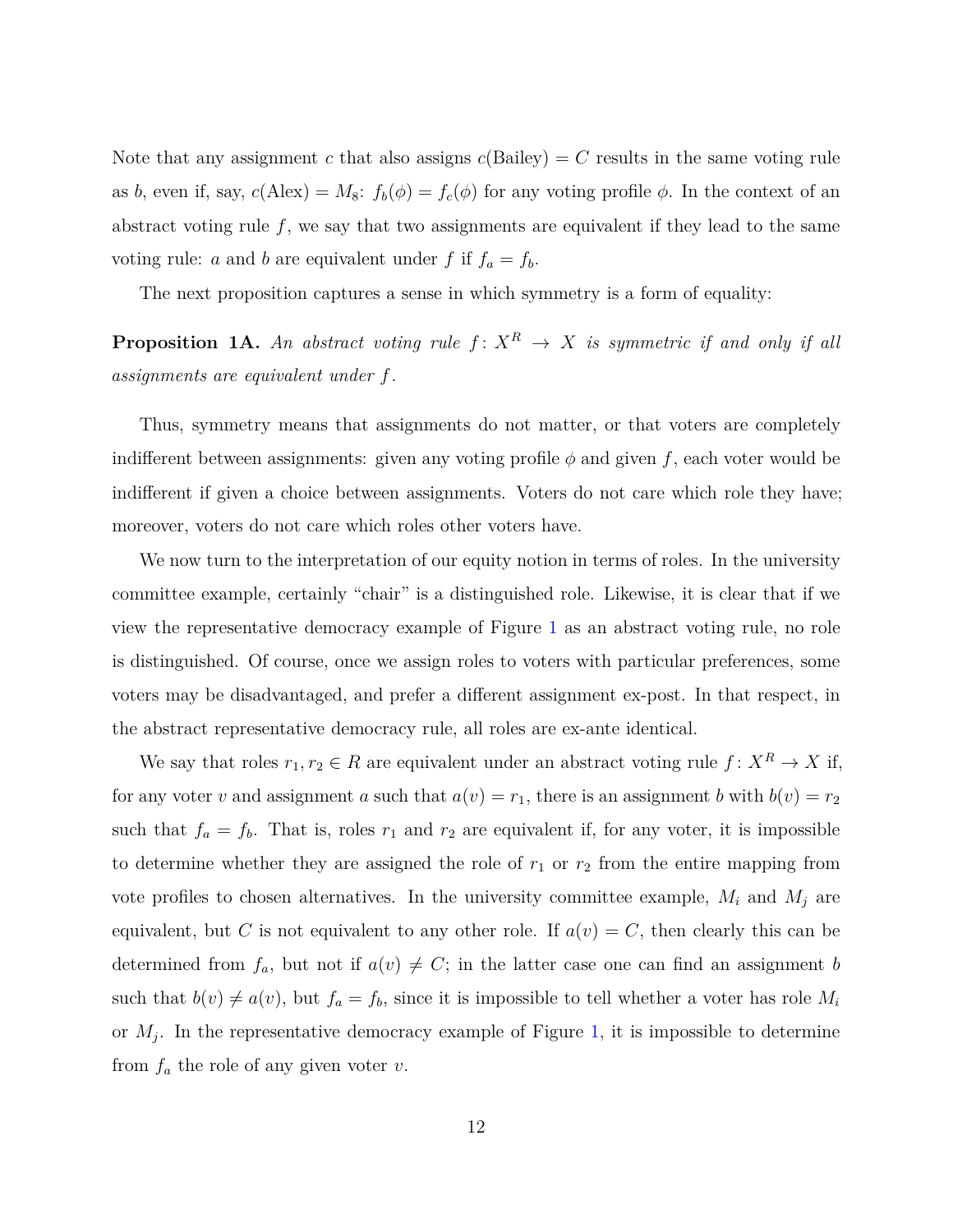Given this definition of equivalent roles, the next proposition is a sharp characterization of equity.

<span id="page-12-0"></span>**Proposition 1B.** An abstract voting rule  $f: X^R \to X$  is equitable if and only if all roles *are equivalent under f.*

Therefore, while symmetry means that voters are indifferent between assignments, equity implies that voters are indifferent between roles. Indeed, Proposition [1B](#page-12-0) implies that, given an abstract voting rule  $f$ , and given any two roles  $r_1, r_2$ , if a voter had to choose between (i) any assignment in which she had role  $r_1$ , or (ii) any assignment in which she had role  $r_2$ , she would be indifferent. Both would allow her to select the same voting rule  $f_a$ . Likewise, if the voter had to choose between roles  $r_1$  and  $r_2$  knowing that an adversary would get to choose the rest of the assignment, she would be indifferent.

The following highlights the idea that equity captures indifference between roles.

<span id="page-12-1"></span>**Proposition 2A.** An abstract voting rule  $f: X^R \to X$  is equitable iff there is a set of *assignments A such that*

- *1.*  $f_a = f_b$  *for all*  $a, b \in A$ *, and*
- *2. for each role*  $r \in R$  *and voter*  $v \in V$  *there is an*  $a \in A$  *with*  $a(v) = r$ *.*

Thus, there is a menu of assignments that all induce the same voting rule, but allow *v* to choose any role.

## **2.5 Winning Coalitions**

One way to describe a voting rule is through its winning coalitions: the sets of individuals whose consensual vote determines the alternative chosen. Formally, we say that a subset  $S \subseteq V$  is a *winning coalition* with respect to the voting rule f if, for every voting profile  $\phi$ and  $x \in \{-1, 1\}$ ,  $\phi(v) = x$  for all  $v \in S$  implies  $f(\phi) = x$ .

Note that no two winning coalitions of  $f$  can be disjoint. Indeed, suppose that  $M, M' \subseteq V$ are two disjoint winning coalitions. We can then have a profile under which members of *M*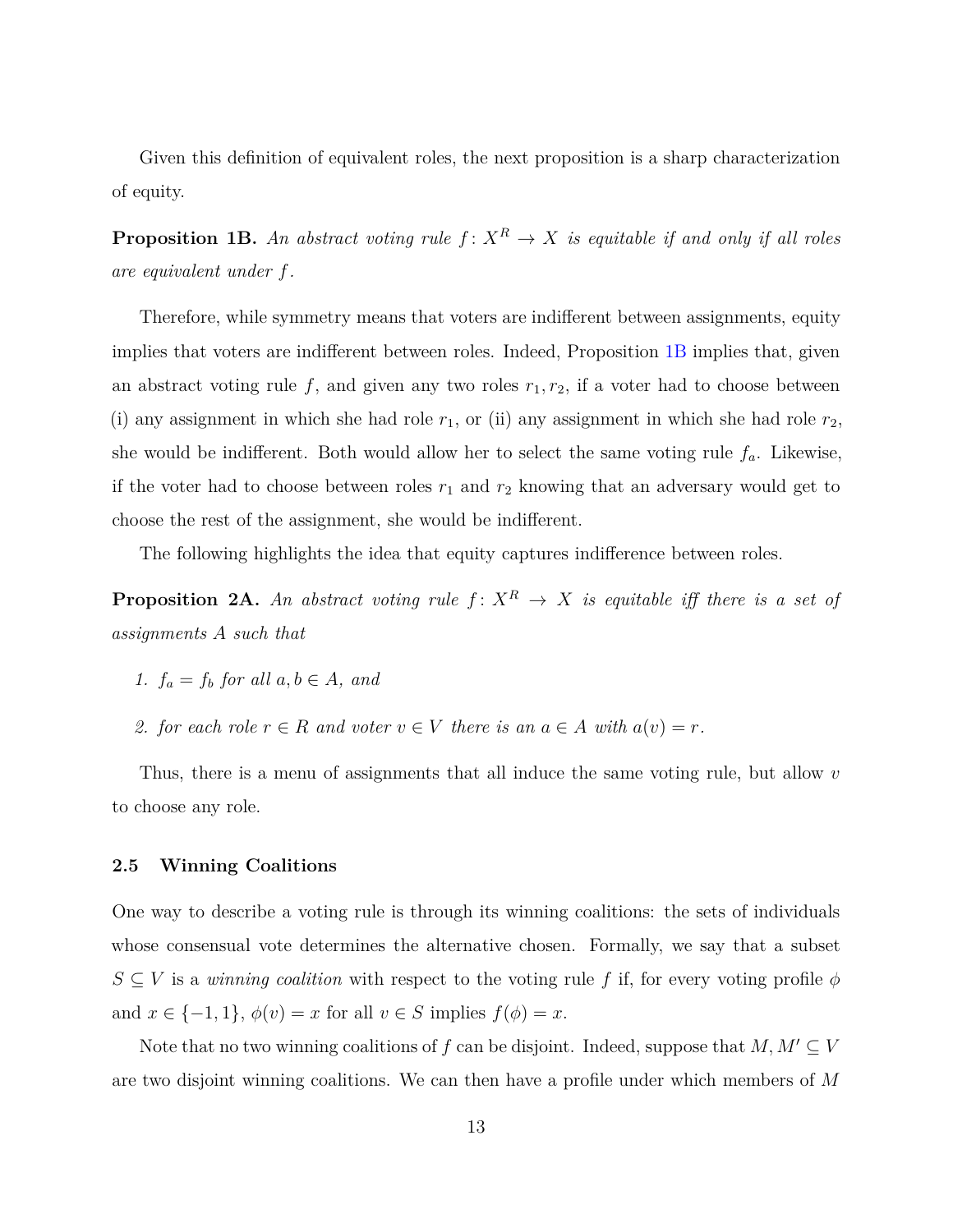vote unanimously for −1 and members of *M*′ vote for 1. In such cases, *f* would not be well defined. The following lemma illustrates a version of the converse.

<span id="page-13-0"></span>**Lemma 1.** *Let* W *be a collection of subsets of V such that every pair of subsets in* W *has a nonempty intersection. Then there is a neutral, positively responsive voting rule for V for which every set in* W *is a winning coalition.*

Intuitively, the construction underlying Lemma [1](#page-13-0) is as follows. First, for any vote profile in which a subset  $W ∈ W$  votes for 1 (or  $-1$ ) in consensus, we specify the voting rule to also take the value of 1 (or -1). For any profile in which no  $W \in \mathcal{W}$  votes in consensus, we define the voting rule to follow majority rule. By definition, the winning coalitions of this voting rule contain the sets in  $W$ . As we show, it is also neutral and positively responsive.

<span id="page-13-2"></span>This lemma will allow us to discuss neutral and positive-responsive equitable voting rules through the restrictions they impose on winning coalitions.

## **3 Winning Coalitions for Equitable Voting Rules**

In this section, we provide bounds on the size of winning coalitions in general equitable voting rules. We then restrict attention to the special class of equitable voting rules that generalize representative democracy rules and characterize the size of winning coalitions for those.

## **3.1 Winning Coalitions of Order** √ **n**

We first show that for any population size, there always exist equitable voting rules that have winning coalitions that are of order  $\sqrt{n}$ .

<span id="page-13-1"></span>**Theorem 1.** *For every n there exists a neutral, positively responsive equitable voting rule* with winning coalitions of size  $2\lceil\sqrt{n}\rceil - 1$ .

An important implication of this theorem is that, under an equitable voting rule, winning coalitions can account for a vanishing fraction of the population. Nevertheless,  $\sqrt{n}$  is arguably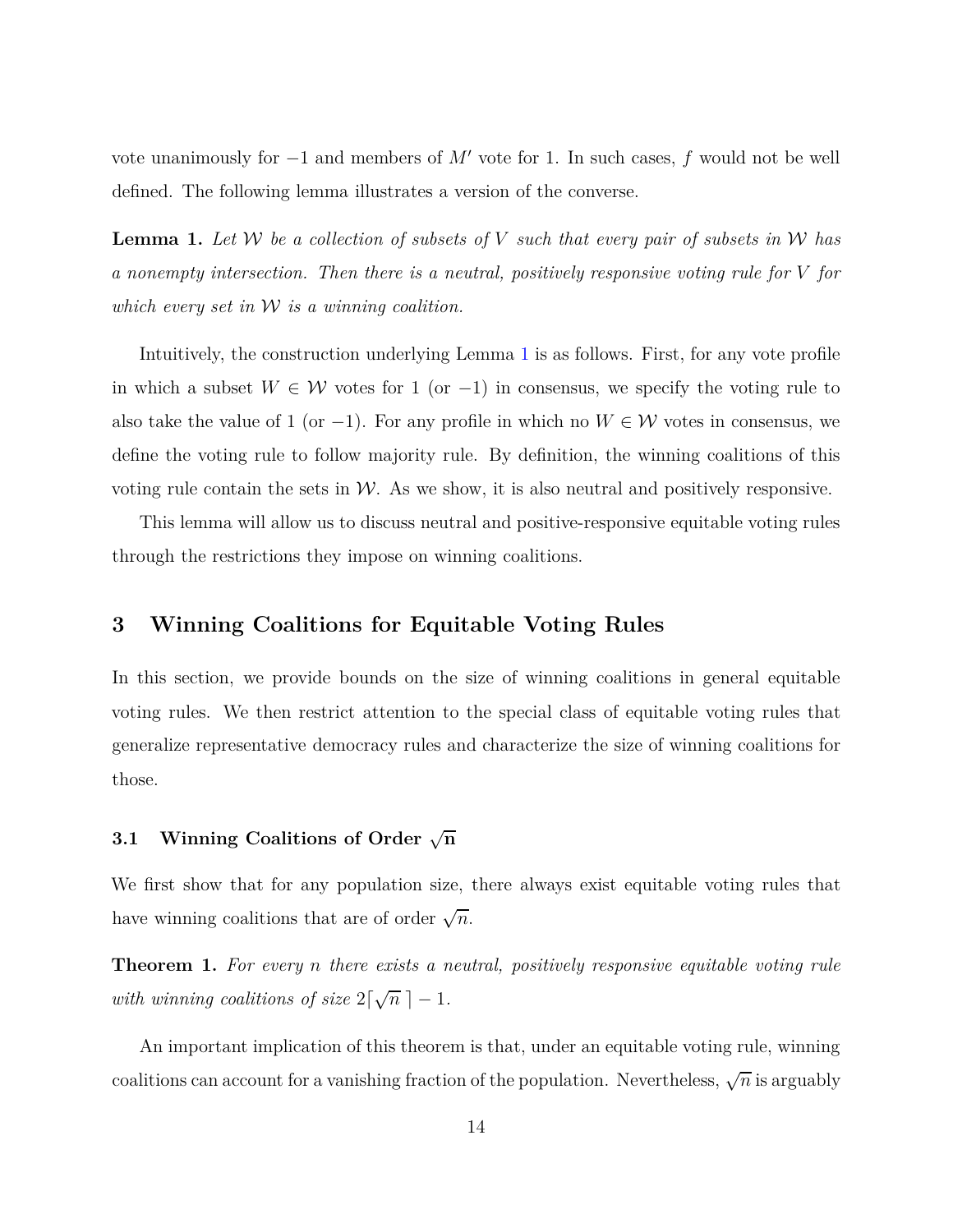a large number of voters in some contexts. For example, in a majority vote, suppose all voters vote for each of {−1*,* 1} independently with probability one half. A manipulator who wants to guarantee an outcome with high probability would need to control an order of  $\sqrt{n}$  of the votes. This is a consequence of the fact that the standard deviation of the number of voters who vote 1 is of order  $\sqrt{n}$ .

The cross committee consensus rule described in the introduction is an example of an equitable voting rule in which winning coalitions are  $O(\sqrt{n})$ . Nevertheless, there is an algebraic subtlety—the construction of that rule relies on *n* being an integer squared. Certainly, an analogous construction can be made for any *n* that can be described as  $n = k \cdot m$  for some integers *k* and *m* by considering some committees to be of size *k* and others to be of size *m*. Such constructions, however, would not necessarily generate voting rules with winning coalitions of size close to  $\sqrt{n}$ . We prove Theorem [1](#page-13-1) by constructing a simple, related rule that applies to every *n*, called the *longest-run* rule.<sup>[12](#page-14-0)</sup>

Identify the set of voters with  $\{0, 1, \ldots, n-1\}$ , and place them along a cycle, as in Figure [3.](#page-15-0) Given a voting profile  $\phi$ , a *run* is a contiguous block of voters voting identically for either  $-1$  or 1. Formally, a set of voters  $W \subseteq V$  is a run if  $\phi(w) = \phi(w') \in \{-1, 1\}$  for all  $w, w' \in W$ , and if  $W = \{i, i + 1, ..., i + k\}$  modulo *n*.

Given a voting profile  $\phi$ , we say that *W* is the *longest-run* if it is a run that is strictly longer than all other runs. The longest-run voting rule *ℓ* is defined as follows: if there is a longest-run in  $\phi$ , then  $\ell(\phi)$  is the vote cast by the members of this run. Otherwise,  $\ell(\phi) = m(\phi)$ , where m is the majority rule.

The longest-run rule is equitable, since the group of rotations maps any voter to any voter. Furthermore, it admits winning coalitions of size  $\approx 2\sqrt{n}$ : these include a run of length  $\sqrt{n}$ , together with  $\sqrt{n}$  agents spaced  $\sqrt{n}$  apart, thus preventing the creation of longer runs. See Figure [3.](#page-15-0)

We now offer a counterpart for Theorem [1](#page-13-1) that provides a lower bound on the size of minimal coalitions in equitable voting rules.

<span id="page-14-0"></span> $12$ We thank Elchanan Mossel for suggesting this improvement to a previous construction.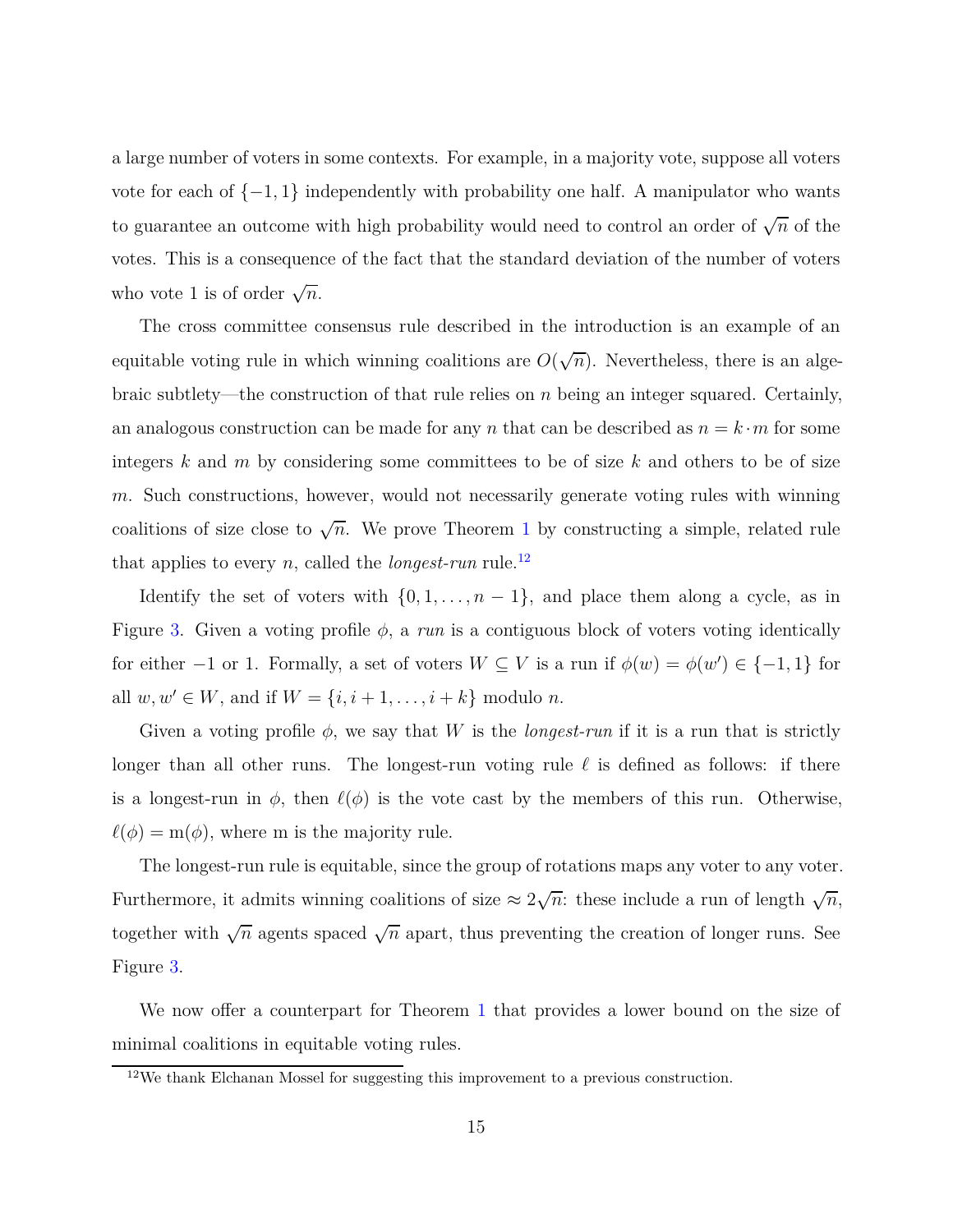<span id="page-15-0"></span>

Figure 3: The longest-run voting rule. The set depicted in blue is a winning coalition of size  $≈ 2\sqrt{n}$ .

## <span id="page-15-1"></span>**Theorem 2.** *Every winning coalition of an equitable voting rule has size at least*  $\sqrt{n}$ *.*

The proof of Theorem [2](#page-15-1) relies on group-theoretic results described in Appendix [A.](#page-24-0) To gain some intuition for the bound, suppose, as in the longest-run voting rule above, that voters are located on a circle and that Aut*<sup>f</sup>* includes all rotations. These are the permutations of the form  $\sigma(i) = i + k \mod n$ . We know that two winning coalitions cannot be disjoint. Take, then, any winning coalition *S* and denote by  $S + k$  the winning coalition that is derived by adding *k* (again, modulo *n*) to the label of each member. It follows that *S* and  $S + k$  must have a non-empty intersection, or that there are some  $i, j \in S$  with  $i - j = k$ . Therefore, if we look at all the differences between two elements of *S* (i.e., expressions of the form  $i-j$ , where  $i, j \in S$ ), they encompass all *n* rotations. In particular, the cardinality of these differences is *n*. On the other hand, the number of such differences is certainly bounded by the number of ordered pairs of members in *S*, which is  $|S|^2$ . It follows that  $|S|^2 \ge n$ , generating our bound.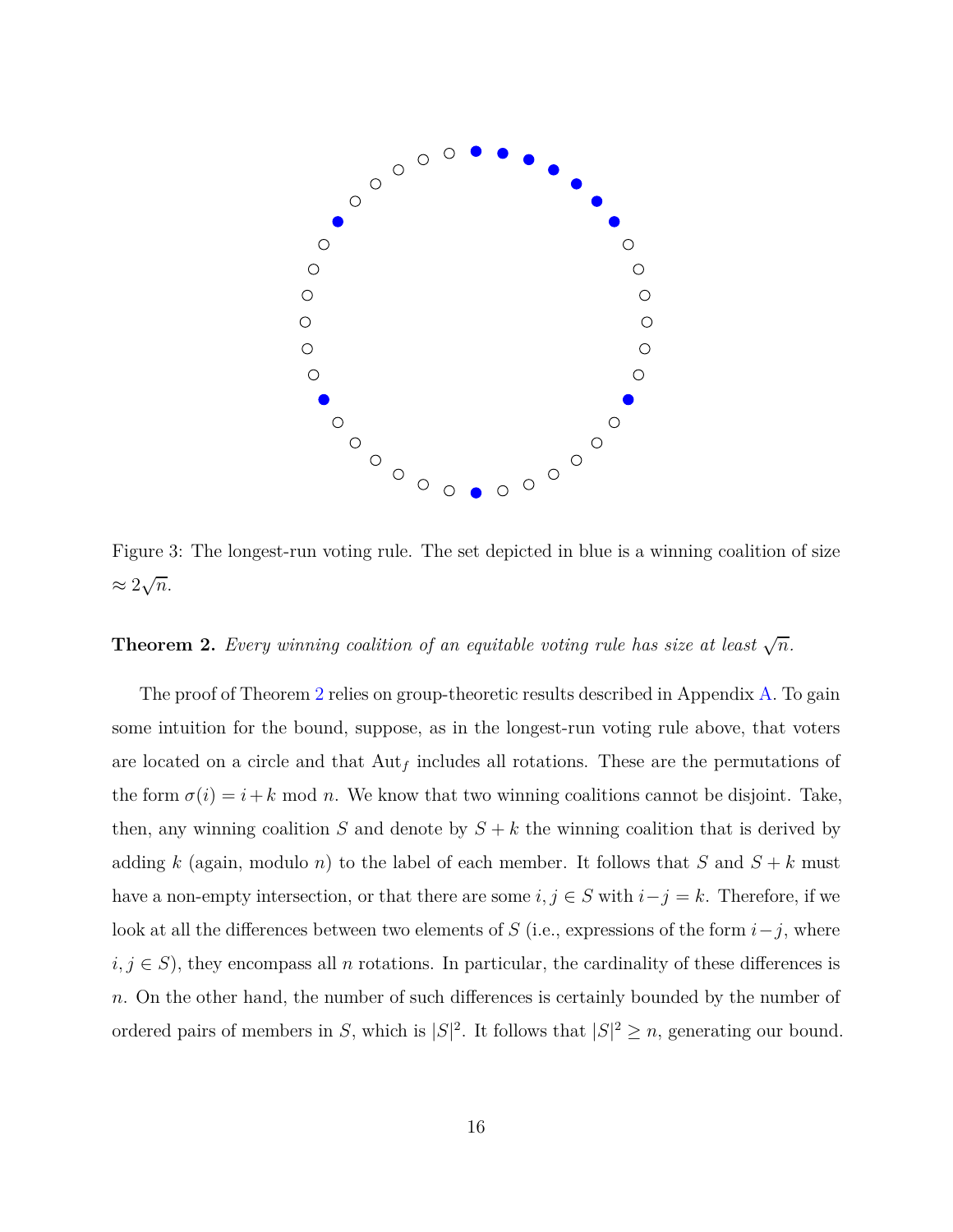#### **3.2 Generalized Representative Democracy Rules**

As already discussed, voting rules mimicking representative democracy are equitable, if not symmetric à la [May](#page-41-0) [\(1952\)](#page-41-0). We now consider a class of equitable voting rules that generalize representative democracy rules. These capture the flavor of various hierarchical voting structures that contain more than two layers. For example, voters may belong to counties, which comprise states, which constitute a country. As we show, these sorts of hierarchical decision rules are associated with far smaller winning coalitions than *n/*2, but still substantially larger than  $\sqrt{n}$ .

A voting rule  $f: \Phi \to X$  is a *generalized representative democracy (GRD)* if the following hold.

- If  $V = \{v\}$  is a singleton, then  $f(\phi) = \phi(v)$ .
- If *V* is not a singleton, there exists a partition  $\{V_1, \ldots, V_d\}$  of *V* into *d* sets such that

$$
f(\phi) = m(f_1(\phi|_{V_1}), f_2(\phi|_{V_2}), \ldots, f_d(\phi|_{V_d})),
$$

where each  $f_i: X^{V_i} \to X$  is some generalized representative democracy rule,  $\phi|_{V_i}$  is  $\phi$ restricted to *V<sup>i</sup>* , and m is the majority rule.

Any GRD rule is associated with a rooted tree that captures voters' hierarchical structure (as in Figure [4](#page-17-0) for the case of  $d = 3$ ). A GRD voting rule is equitable if, in the induced tree, the vertices in each level have the same degree. $^{13}$  $^{13}$  $^{13}$ 

The following result characterizes the size of winning coalitions in GRD voting rules.

<span id="page-16-1"></span>**Theorem 3.** *If f is an equitable generalized representative democracy rule for n voters, then* a winning coalition must have size at least  $n^{\log_3 2}$ . Conversely, for arbitrarily large *n*, there *exist equitable generalized representative democracy voting rules with winning coalitions of* size  $n^{\log_3 2}$ .

<span id="page-16-0"></span><sup>&</sup>lt;sup>13</sup>Intuitively, the permutations required to shift one voter's role into another require the shift of that voter's entire "county" into the target role's "county", which can be done only when their numbers coincide.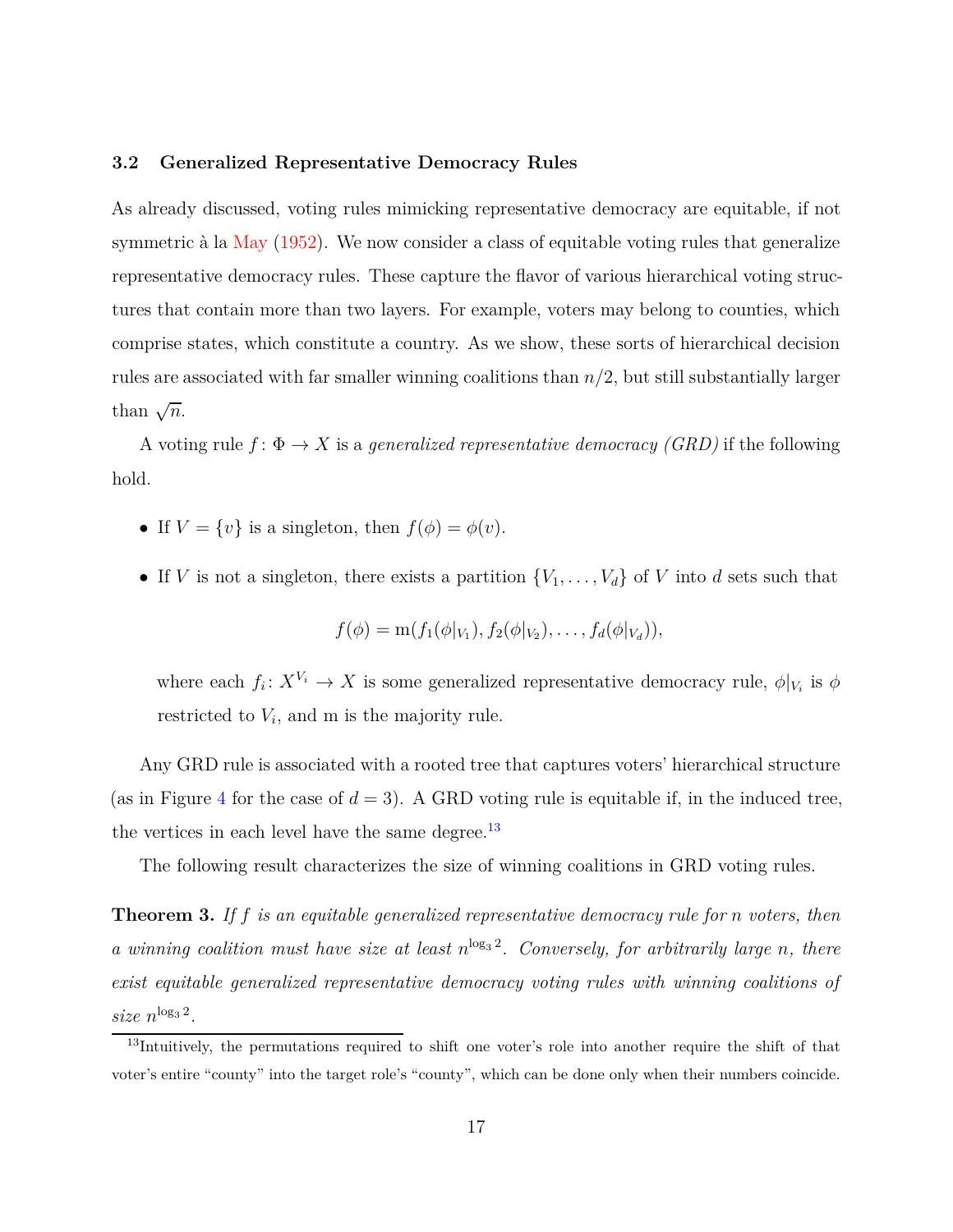There is an intriguing connection between this characterization and the so-called Hausdorff dimension of the Cantor set, which is  $\log_3 2 \approx 0.63$ .<sup>[14](#page-17-1)</sup> The connection arises from the fact that GRD rules with the smallest winning coalitions are those in which, at each level, the subdivision is into three groups. In such rules, to construct a winning coalition, two of the three top "representatives" need to agree. Then, two of the voters of these representatives need to agree, and so on recursively. This precisely mimics the classical construction of the Cantor set.

<span id="page-17-0"></span>

Figure 4: Generalized representative democracy voting rule. The leafs of the tree (at the bottom) represent the voters. At each intermediate node the results of the three nodes below are aggregated by majority.

## **4 k-Equitable Voting Rules**

So far, we have focused on voting rules in which individuals are indifferent between roles. Naturally, one could extend the notion and contemplate rules that are robust to larger coalitions of voters changing their roles in the population. This section analyzes such rules for

<span id="page-17-1"></span><sup>&</sup>lt;sup>14</sup>The Cantor set can be constructed by starting from, say, the unit interval and iteratively deleting the open middle third of any sub-interval remaining. That is, in the first iteration we are left with [0*,* 1*/*3]∪[2*/*3*,* 1], in the second iteration we are left with  $[0,1/9] \cup [2/9,1/3] \cup [2/3,7/9] \cup [8/9,1]$ , etc. The fractal or Hausdorff dimension is a measure of "roughness" of a set. See [Peitgen et al.](#page-41-6) [\(1993\)](#page-41-6) and references therein.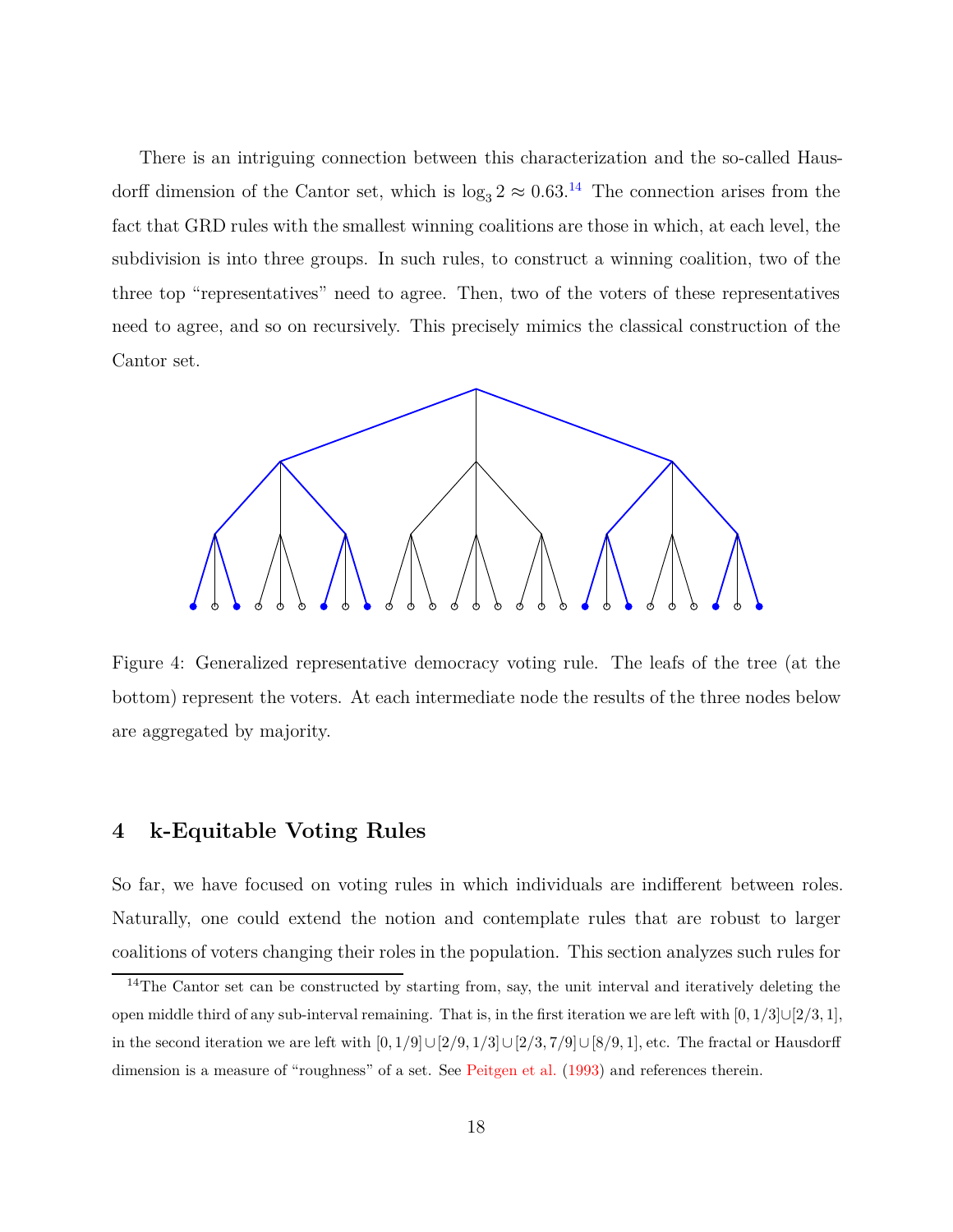arbitrary size *k* of coalitions. With these harsher restrictions on collective-choice procedures, results similar to May's reemerge, although with important caveats.

**Definition 2.** *A voting rule is k-equitable for*  $k \geq 1$  *if, for every pair of ordered k-tuples*  $(v_1,\ldots,v_k)$  and  $(w_1,\ldots,w_k)$  (with  $v_i\neq v_j$  and  $w_i\neq w_j$  for all  $i\neq j$ ), there is a permutation  $\sigma \in$  Aut<sub>f</sub> such that  $\sigma(v_i) = w_i$  for  $i = 1, ..., k$ .

Intuitively, *k*-equitable voting rules are ones in which every group of *k* voters has the same "joint role" in the election. This restriction is certainly harsher than that imposed for equitable rules. Indeed, consider the representative democracy example of Figure [1.](#page-2-0) Suppose Alex is assigned the role of 1, while Bailey is assigned the role of 2.The implication of 2-equity is that the pair (Alex, Bailey) could potentially be associated with any pair  $(i, j)$ . But this is clearly not true here, since Alex and Bailey are in the same county, and thus it is impossible to associate them with, e.g., the roles of 1 and  $4^{15}$  $4^{15}$  $4^{15}$ 

In terms of roles and abstract voting rules, *k*-equity admits the following generalization of Proposition [2A.](#page-12-1)

<span id="page-18-1"></span>**Proposition 2B.** An abstract voting rule  $f: X^R \to X$  is k-equitable iff there is a set of *assignments A such that*

- *1.*  $f_a = f_b$  *for all*  $a, b \in A$ *.*
- *2. For each set of k roles*  $\{r_1, \ldots, r_k\}$  ⊆ *R and k voters*  $\{v_1, \ldots, v_k\}$  ⊂ *V there is an*  $a \in A$  *with*  $a(v_i) = r_i$  *for*  $i \in \{1, ..., k\}$ *.*

Thus, there is a menu of assignments that all yield the same rule, but that places no restrictions on which roles a coalition of *k* voters takes. A perhaps illuminating analogy would be to think of equity as corresponding to strategy-proofness, and to think of *k*-equity as corresponding to strategy-proofness for coalitions of size *k*. Alternatively, *k*-equity is reminiscent of group-envy-freeness notions considered in allocation problems (see, e.g., [Varian](#page-42-1),

<span id="page-18-0"></span><sup>&</sup>lt;sup>15</sup>In group-theoretic terms,  $f$  is  $k$ -equitable if and only if the group Aut<sub>f</sub> is  $k$ -transitive.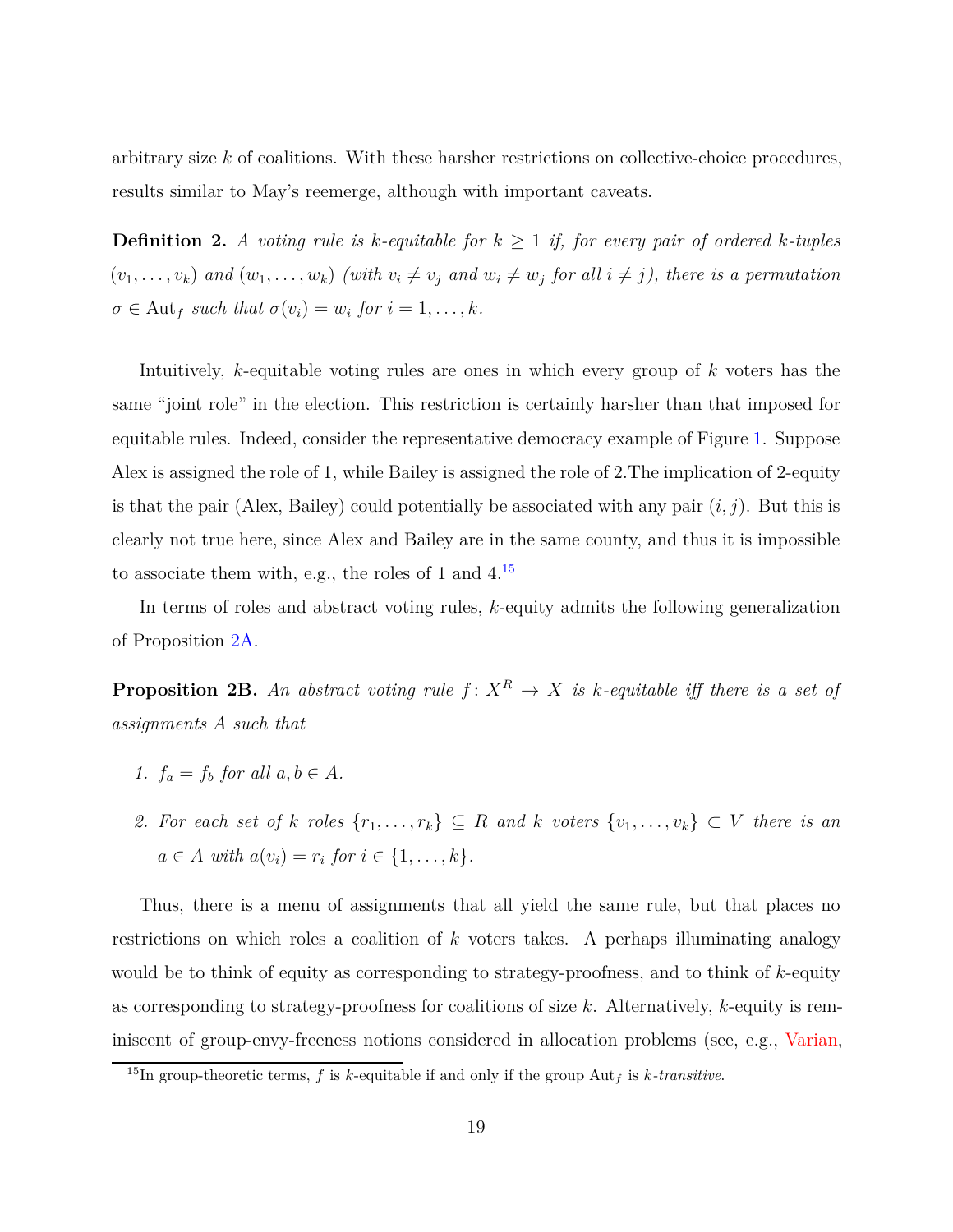[1974\)](#page-42-1). In a sense,  $k$  is a parameter that interpolates between equity, corresponding to  $k = 1$ , and May's symmetry, corresponding to  $k = n$ .

We begin by examining 2-equitable rules. Certainly, majority rule is 2-equitable. As can be easily verified, none of the voting rule examples mentioned so far, other than majority, is 2-equitable. As it turns out, for most population sizes, winning coalitions of size at least *n/*2 are endemic to 2-equitable voting rules.

We say that almost every natural number satisfies a property *P* if the subset  $N_P \subseteq \mathbb{N}$  of the natural numbers that have property *P* satisfies

$$
\lim_{n \to \infty} \frac{|N_P \cap \{1, \dots, n\}|}{n} = 1.
$$

<span id="page-19-0"></span>**Theorem 4.** *For almost every natural number n, every* 2*-equitable voting rule for n voters has no winning coalitions of size less than n/*2*. In particular, for almost all n, the only* 2*-equitable, neutral, positively responsive voting rule is majority.*

Thus, for almost all *n*, the assumption of symmetry in May's Theorem can be substituted with the much weaker assumption of 2-equity.

The proof of Theorem [4](#page-19-0) relies on modern group-theoretical results that were not available when May's Theorem was introduced [\(Cameron et al.](#page-40-6), [1982\)](#page-40-6). As it turns out, there is a vanishing share of integers for which there exist 2-transitive groups that are neither the set of all permutations nor the set of even permutations. We show in Lemma [3](#page-31-0) in the appendix that those latter groups yield winning coalitions of size at least  $n/2$ , implying the result.

Theorem [4](#page-19-0) states that for most population sizes, 2-equitable rules imply large winning coalitions. This notably does not hold for *all* population sizes. In Appendix [C,](#page-35-0) we construct 2-equitable and 3-equitable voting rules with small winning coalitions, which apply to arbitrarily large population sizes.

When considering more stringent equity restrictions, results are much starker and conclusions hold for *all* population sizes.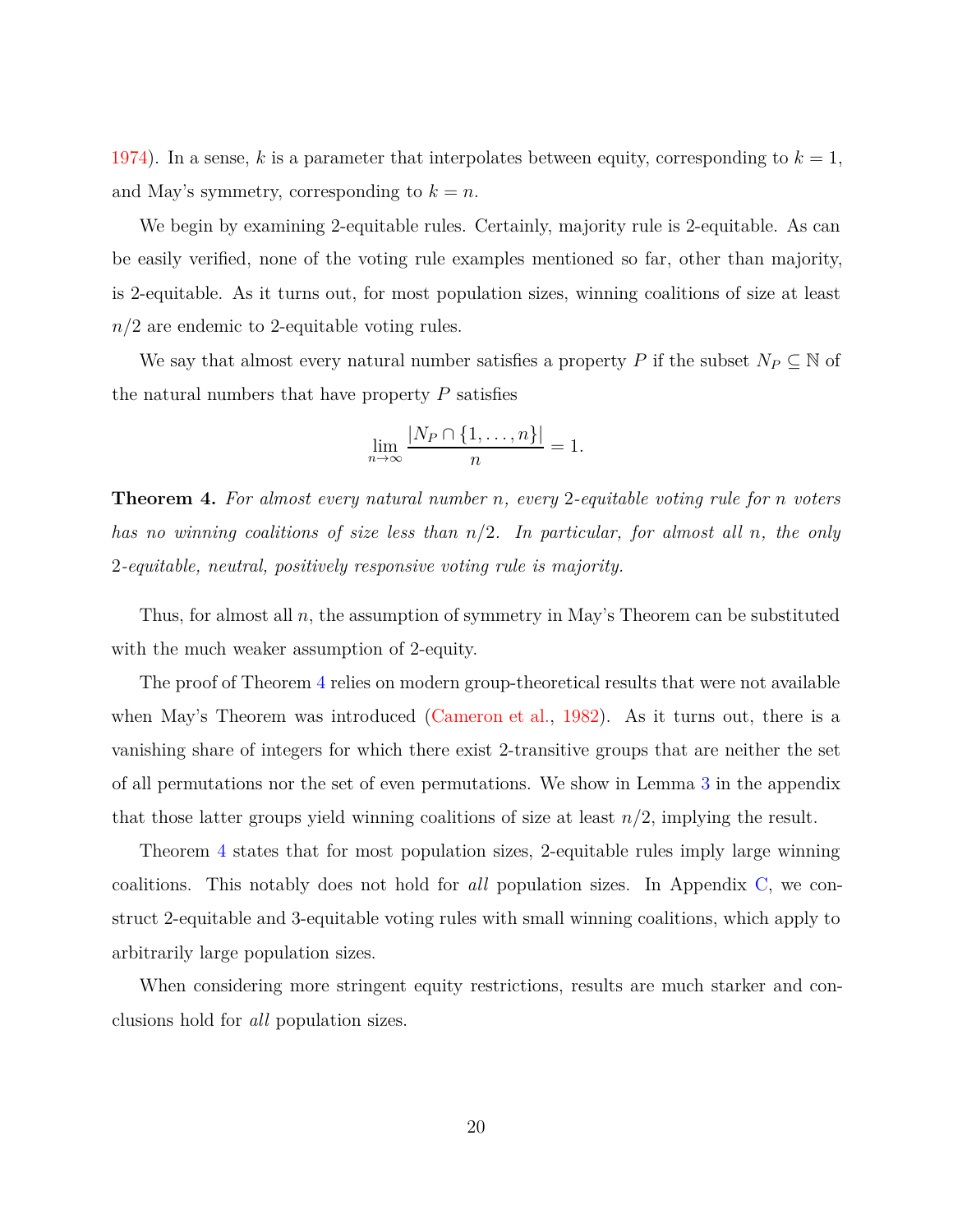<span id="page-20-0"></span>**Theorem 5.** *Every* 6*-equitable voting rule has no winning coalitions of size less than n/*2*. In particular, the only* 6*-equitable, neutral, positively responsive voting rule is majority.*[16](#page-20-1)

The proof of Theorem [5](#page-20-0) relies on discoveries from the 1980's and 1990's that showed that, for any *n*, the only 6-transitive groups are the group of all permutations and the group of even permutations. These results are a consequence of the successful completion of a large project, involving thousands of papers and hundreds of authors, called the *Classification of Finite Simple Groups*, see [Aschbacher et al.](#page-40-7) [\(2011\)](#page-40-7).

We stress that *k*-equity is a strong restriction. Nonetheless, for any fixed *k*, *k*-equity is a far weaker restriction than May's symmetry. In that respect, Theorem [5,](#page-20-0) like Theorem [4,](#page-19-0) offers a strengthening of May's original result.

## **5 Towards a Characterization of Equitable Voting Rules**

As our examples throughout illustrate, the set of equitable voting rules is broad and does not admit a simple universal procedural description. Their full characterization would be as complex as the full classification of finite simple groups alluded to above, and hence is beyond the scope of this paper.

We start here by classifying the equitable voting rules for electorate sizes of the form  $n = p$ and  $n = p^2$  with p a prime. We do so for two reasons. First, these cases are easier to handle, while still illustrating some of the complexities entailed in the general characterization of equitable voting rules. To gain some intuition for why these cases are easier, consider the representative democracy rule. When  $n = p$ , the only representative democracy rule is majority, since there is no way to divide the voters into non-singleton counties of equal size. In particular, the class of equitable rules for  $n = p$  is drastically restricted. The second reason we focus on these cases is that it allows us to contemplate general voting rules that can be applied for all electorate sizes *n*.

<span id="page-20-1"></span><sup>&</sup>lt;sup>16</sup>Furthermore, if  $n > 24$ , the same conclusions follow from the weaker assumption of 4-equity.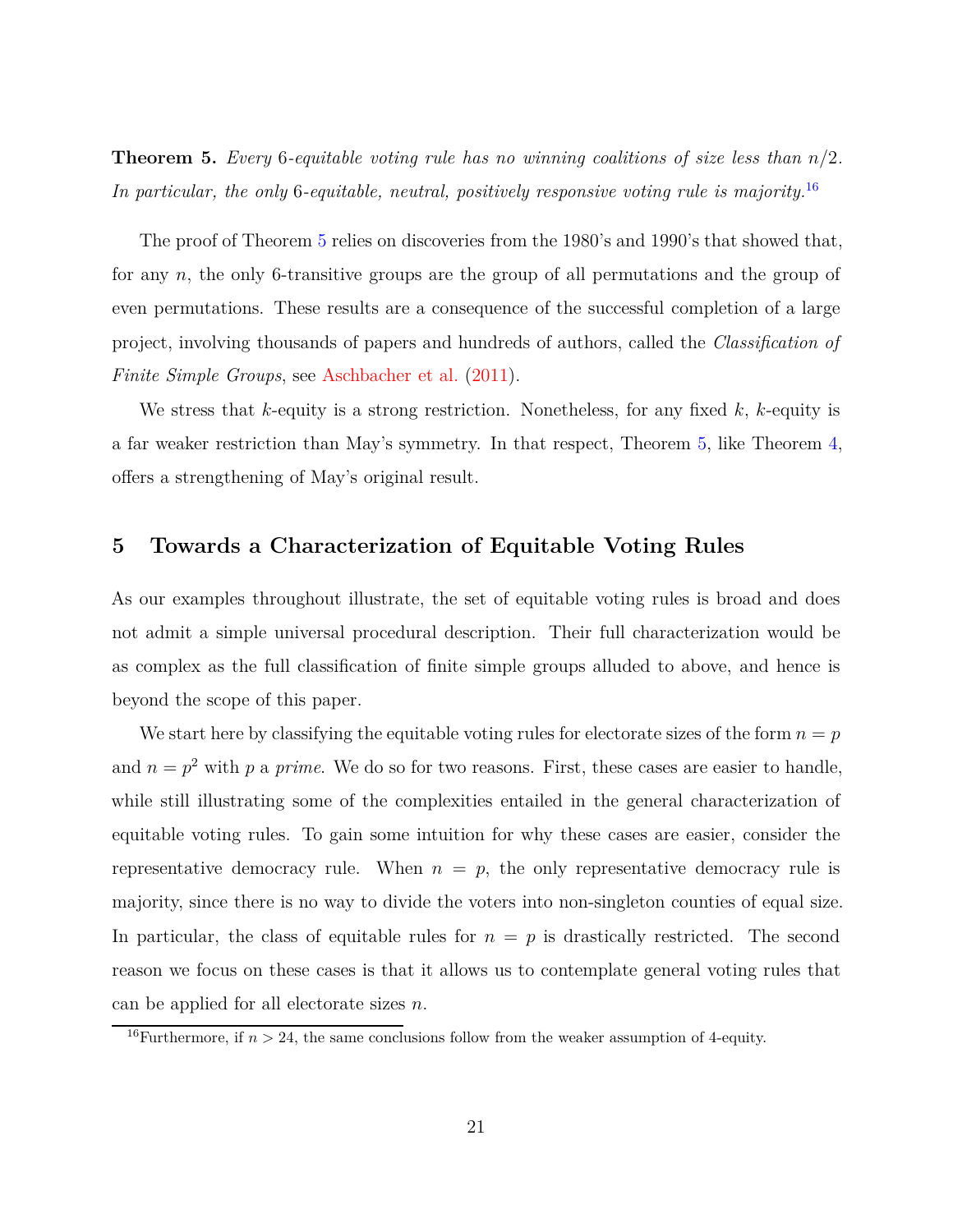For our classification, it will be useful to define *cyclic* voting rules and 2*-cyclic* voting rules.

A voting rule *f* for *n* voters is said to be *cyclic* if one can identify the voters with the set  $\{0, \ldots, n-1\}$  in such a way that the permutation  $\sigma \colon \{0, \ldots, n-1\} \to \{0, \ldots, n-1\}$ given by  $\sigma(i) = i + 1 \text{ mod } n$  is an automorphism of *f*. Intuitively, a voting rule is cyclic if the voters can be arranged on a circle in such a way that rotating, or shifting all voters one space to the right—tantamount to an application of  $\sigma$ —does not affect the outcome. An example of a cyclic voting rule is the longest-run rule described in [§3.](#page-13-2) A perhaps less obvious example is that of the representative democracy rule; the arrangement on the cycle entails positioning members of the same county equidistantly along the cycle. In the example of Figure [4](#page-17-0) in which voters  $\{1, 2, \ldots, 9\}$  are arranged in counties  $\{\{1, 2, 3\}, \{4, 5, 6, \}, \{7, 8, 9\}\},\$ if we arrange the voters along the cycle by the order  $(1, 4, 7, 2, 5, 8, 3, 6, 9)$ , then applying  $\sigma$ , results in the order  $(4, 7, 2, 5, 8, 3, 6, 9, 1)$ , and so the first county is mapped to the second, the second is mapped to the third, and the third back to the first. Thus, the voting rule is unchanged by  $\sigma$ , and hence it is cyclic.

A voting rule f for  $n = n_1 \times n_2$  voters is said to be 2-cyclic if one can identify the voters with the set  $\{0, \ldots, n_1 - 1\} \times \{0, \ldots, n_2 - 1\}$  in such a way that the permutations  $\sigma_1$  and  $\sigma_2$ given by

$$
\sigma_1(i_1, i_2) = (i_1 + 1 \mod n_1, i_2)
$$

$$
\sigma_2(i_1, i_2) = (i_1, i_2 + 1 \mod n_2)
$$

are automorphisms of *f*. Intuitively, a voting rule is 2-cyclic if one can arrange the voters on an  $n_1 \times n_2$  grid such that shifting all voters to the right (and wrapping the rightmost ones back to the left) or shifting all voters up (again wrapping the topmost ones to the bottom) does not affect the outcome. It is easy to see that the cross committee consensus rule is an example of such a rule, as is the representative democracy rule.

<span id="page-21-0"></span>**Proposition 3.** Let  $f: X^V \to X$  be an equitable voting rule, and let p be prime. If  $n = p$ , *then f is cyclic.* If  $n = p^2$ , *then f is either cyclic, or* 2*-cyclic, or both.*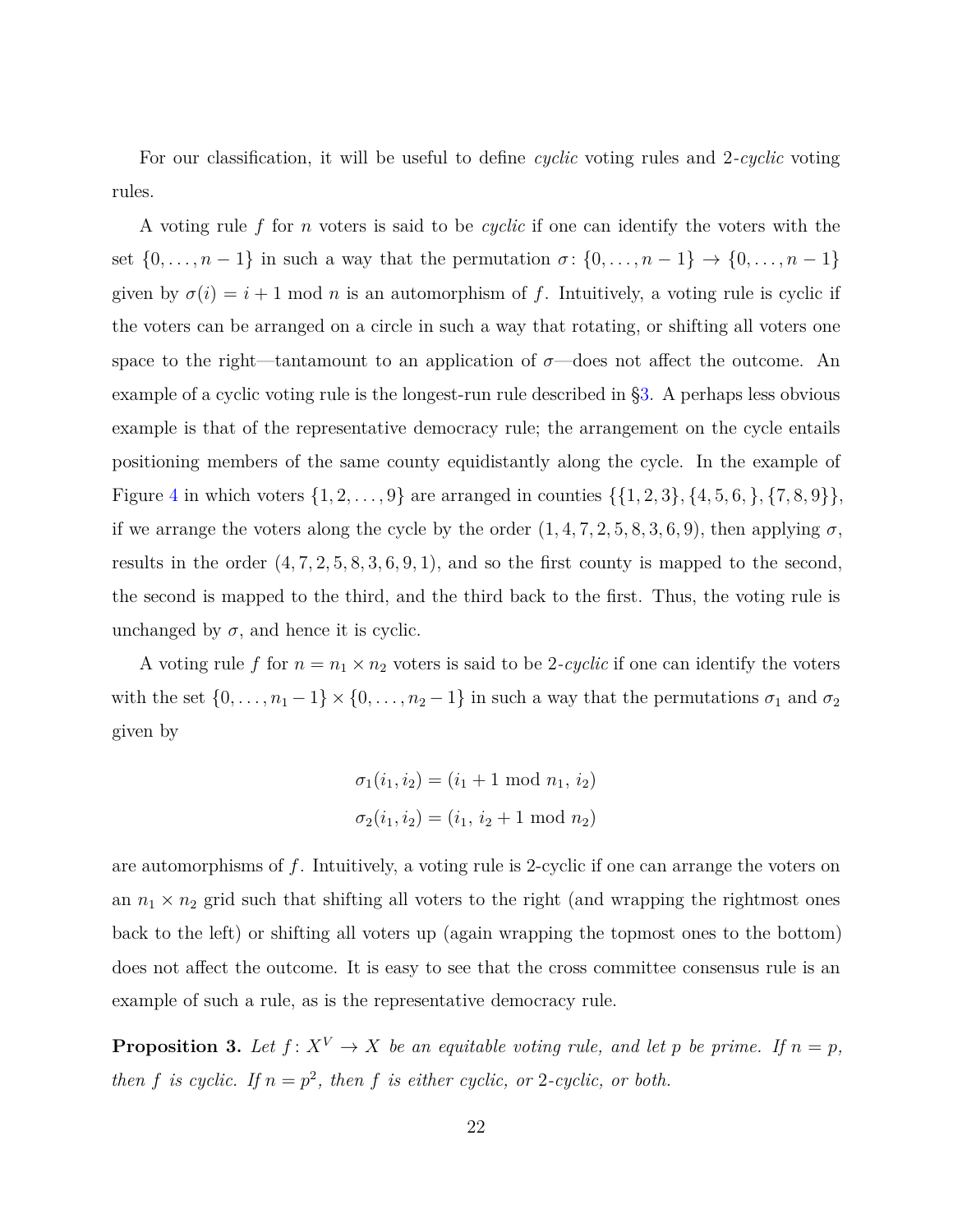The generalization to  $n = p^d$  for  $d > 2$  is more intricate, and is not a straightforward extension to higher dimensional *d*-cyclic rules. See our discussion in [§B.7.](#page-32-0)

This proposition has an important implication to the design of simple, equitable voting rules that are not tailored to particular electorate sizes. Majority rule is one such rule—one only needs to tally the votes and consider the difference between the number of supporters of one alternative relative to the other. The longest-run voting rule is another such example. In fact, any such rule must also work for electorates comprised of a prime number of voters, and in particular *must* be cyclic. It would be interesting to understand whether a far larger class of rules than cyclic voting rules can work for *almost all* electorate sizes.

## **6 Conclusions**

In this paper we study equity, a notion of procedural fairness that captures equality between different voters' roles.

The voting rules that satisfy May's symmetry axiom admit a simple description: a voting rule is symmetric, or anonymous, if and only if the outcome depends only on the number of voters who choose each possible vote. In contrast, the set of equitable voting rules is much richer, and its complexity is intimately linked to frontier problems in mathematics; in particular, the classification of finite simple groups. This paper includes a number of diverse examples, including generalized representative democracy, cross committee consensus, and a number of additional constructions that appear in the appendix, but the class of all equitable rules is larger yet. Understanding which equitable rules satisfy different desirable conditions non-malleability, inclusiveness, etc.—could be an interesting avenue for future research.

We believe the approach taken here could potentially be useful for various other contexts. For example, symmetric games are often thought of as ones in which *any* permutation of players' identities does not affect individual payoffs (e.g., [Dasgupta and Maskin](#page-40-8), [1986,](#page-40-8) page 18). As is well known, such finite games have symmetric equilibria. Interestingly, in his original treatise on games, Nash took an approach to symmetry that is similar to ours,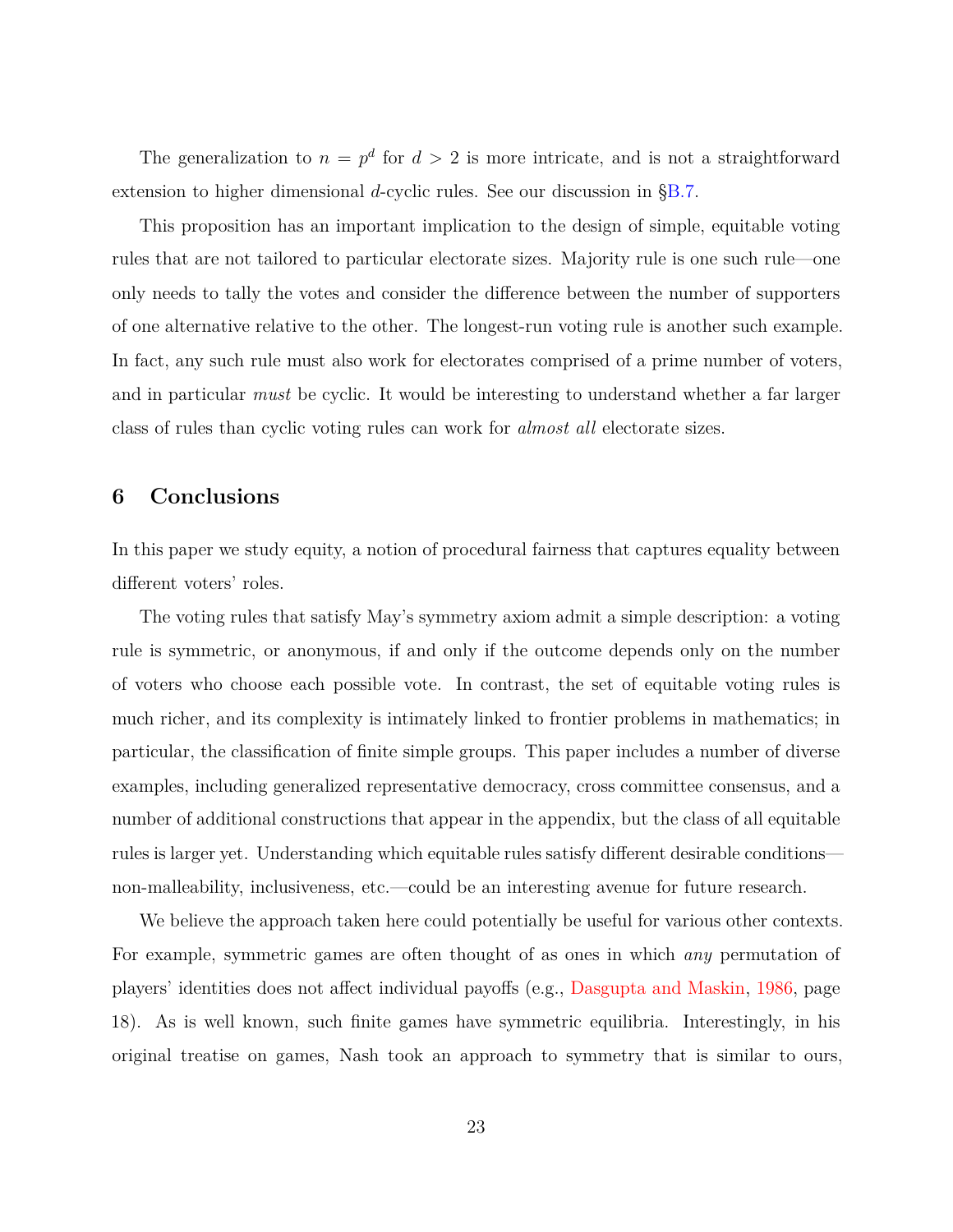studying the automorphism group of the game. He showed that equity, analogously defined for games, suffices for the existence of symmetric equilibria: that is, it suffices that for every two players *v* and *w* there is an automorphism of the game that maps *v* to *w* [\(Nash](#page-41-7), [1951](#page-41-7), page  $289$ ).<sup>[17](#page-23-0)</sup> It would be interesting to explore further the consequences of equity so defined in more general strategic interactions.

<span id="page-23-0"></span><sup>&</sup>lt;sup>17</sup>Theorem 2 in [Nash](#page-41-7) [\(1951\)](#page-41-7) states that "Any finite game has a symmetric equilibrium point." Now, Nash's definition of a symmetric equilibrium is a strategy profile  $\mathfrak{s}$  such that  $\mathfrak{s}_i = \mathfrak{s}_j$  whenever there is an automorphism *χ* of the game with  $\chi(i) = j$ . In particular, for there to be a symmetric strategy in the sense we usually consider, where all players use the same strategy, it suffices for there to be a transitive automorphism group, i.e. one in which for every *i, j* there is an automorphism  $\chi$  with  $\chi(i) = j$ .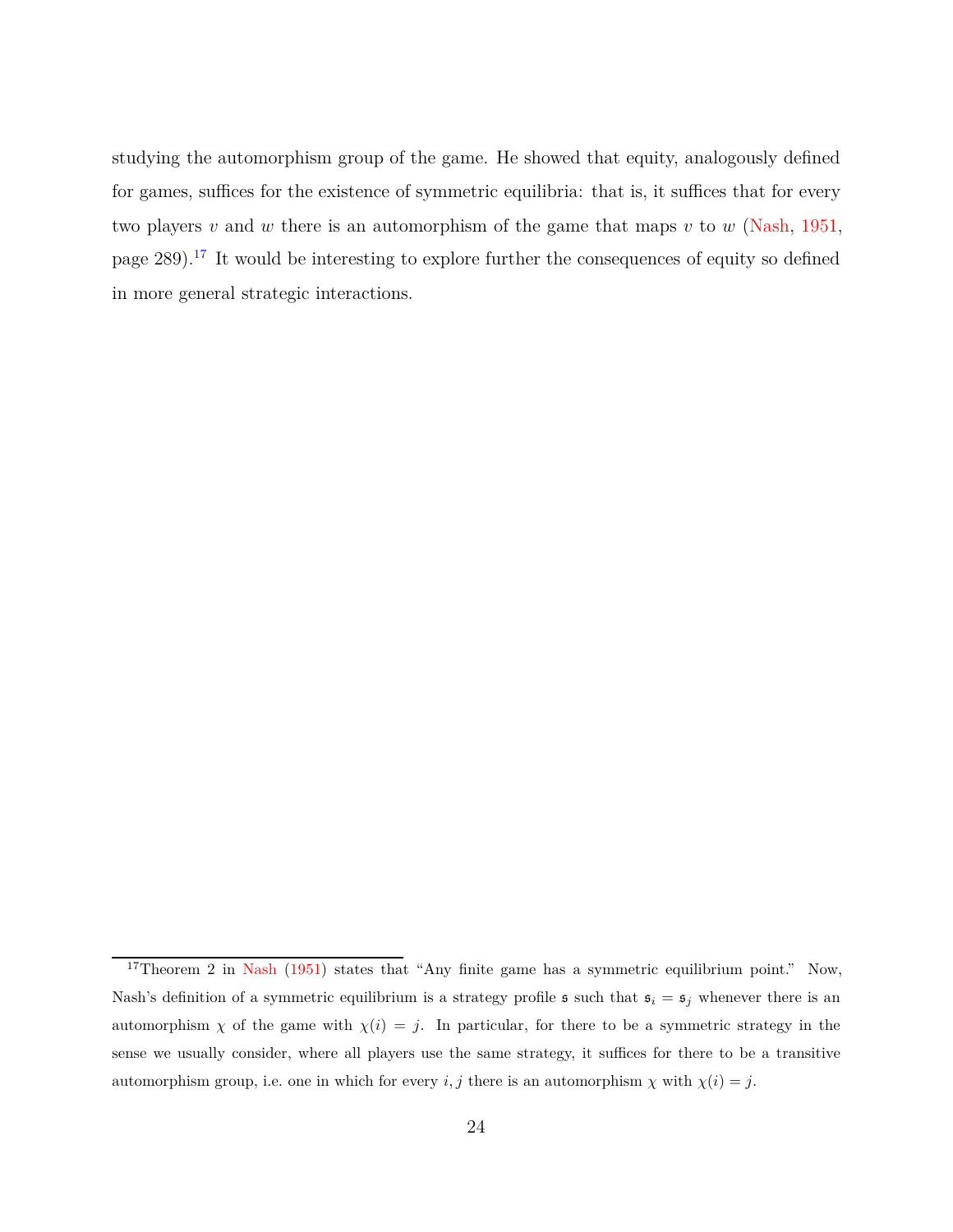## <span id="page-24-0"></span>**A A Primer on Finite Groups**

This section contains what is essentially a condensed first chapter of a book on finite groups (see, e.g., [Rotman](#page-41-8), [2012](#page-41-8)), and is provided for the benefit of readers who are not familiar with the topic. The terms and results covered here suffice to prove the main results of this paper.

Denote by  $N = \{1, \ldots, n\}$ . A *permutation* of *N* is a bijection  $g: N \to N$ . The inverse of a permutation *g* is denoted by  $g^{-1}$  (so  $g^{-1}(g(i)) = i$ ), and the composition of two permutations *g* and *h* is simply *gh*; i.e., if  $k = gh$  then  $k(i) = g(h(i))$ .

A *group*—for our purposes—will be a non-empty set of permutations that (1) contains *g* <sup>−</sup><sup>1</sup> whenever it contains *g*, and (2) contains *gh* whenever it contains both *g* and *h*. It follows from this definition that every group must include the trivial, identity permutation *e* that satisfies  $e(i) = i$  for all *i*.

Groups often appear as sets of permutations that *preserve some invariant*. In our case, Aut*<sup>f</sup>* is the group of permutations of the voters that preserves every outcome of *f*. It is easy to see that Aut*<sup>f</sup>* is indeed a group.

A subgroup *H* of *G* is simply a subset of *G* that is also a group. Given  $g \in G$ , we denote

$$
gH = \{gh \in G \,:\, h \in H\}.
$$

The sets *gH* are in general not subgroups, and are called the *left cosets* of *H* (the right cosets are of the form *Hg*). It is easy to verify that all left cosets are disjoint, and that each has the same size as *H*. It follows that the size of *G* is divisible by the size of *H*.

Given an element  $i \in N$ , we denote by  $G_i$  the set of permutations that fix *i*. That is,  $g \in G_i$  if  $g(i) = i$ .  $G_i$  is a subgroup of *G*. It is called the *stabilizer* of *i*.

The *G*-orbit of  $i \in N$  is the set of  $j \in N$  such that  $j = g(i)$  for some  $g \in G$ , and is denoted by *Gi*. As it turns out, if *j* is in the orbit of *i* then the set of  $g \in G$  such that  $g(i) = j$  is a coset of the stabilizer  $G_i$ . It follows that there is a bijection between the orbit *Gi* and the cosets of *G<sup>i</sup>* . This is called the *Orbit-Stabilizer Theorem*.

Recall that *G* is transitive if for all *i, j* there is a  $g \in G$  such that  $g(i) = j$ . This is equivalent to there existing only a single *G*-orbit, or that *j* is in the orbit of *i* for every *i, j*.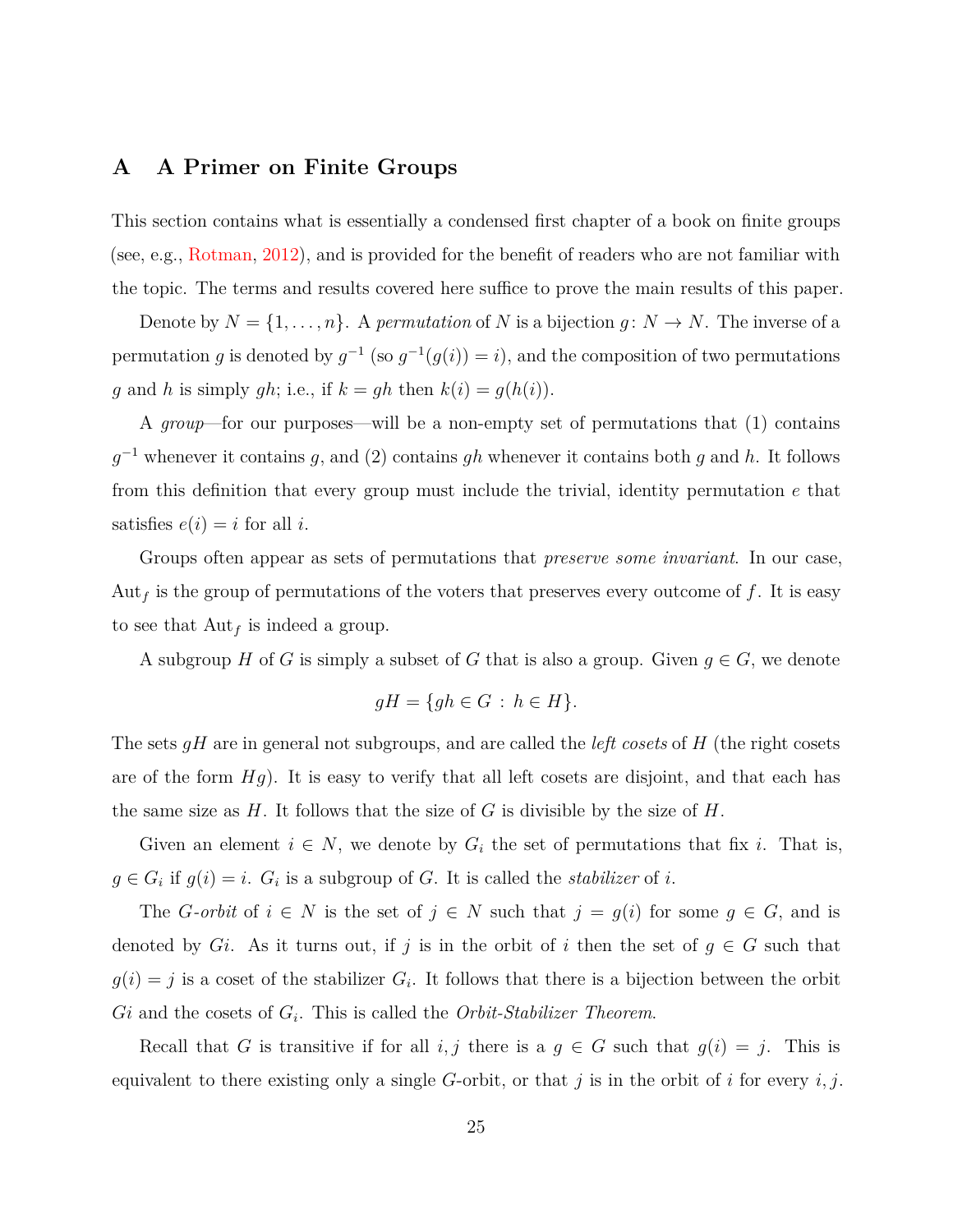Therefore, if *G* is transitive, the orbit *Gi* is of size *n*, and since we can identify this orbit with the cosets of  $G_i$ , there are *n* such cosets. Since they are all the same size as  $G_i$ , and since they form a partition of *G*, each coset of  $G_i$  must be of size  $|G|/n$ . We will use this fact in the proof of Theorem [2.](#page-15-1)

## **B Proofs**

## **B.1 Proofs of Propositions [1A,](#page-11-0) [1B,](#page-12-0) [2A](#page-12-1) and [2B](#page-18-1)**

*Proof of Proposition [1A.](#page-11-0)* We begin by showing that if *f* is anonymous, then all assignments are equivalent under *f*.

Assume that *f* is symmetric, and let *a* and *b* be two assignments. Define  $\sigma = b \circ a^{-1}$ . Then, by definition of symmetry, for every  $\phi \in X^V$ ,

$$
f_a(\phi) = f(\phi \circ a^{-1}) = f((\phi \circ a^{-1})^{\sigma}) = f(\phi \circ a^{-1} \circ \sigma^{-1}) = f(\phi \circ a^{-1} \circ (a \circ b^{-1})) = f(\phi \circ b^{-1}) = f_b(\phi)
$$

and hence *a* and *b* are equivalent. Since *a* and *b* were arbitrary, it follows that all assignments are equivalent under *f*.

Conversely, suppose that all assignments are equivalent under *f*. We need to show that for any  $\sigma \in S(R)$  and any  $\phi \in X^R$ ,  $f(\phi) = f(\phi^{\sigma})$ . Fix  $\sigma$  and  $\phi$ , let *a* be any assignment, and let  $b = \sigma \circ a$ . Then since *a* and *b* are equivalent,

$$
f(\phi) = f((\phi \circ a) \circ a^{-1}) = f_a(\phi \circ a) = f_b(\phi \circ a) = f(\phi \circ (a \circ b^{-1})) = f(\phi \circ \sigma^{-1}) = f(\phi^{\sigma}).
$$

 $\Box$ 

Since  $\sigma$  and  $\phi$  were arbitrary, it follows that f is symmetric.

In analogy with the notion of equivalence of roles given in Section [2.4,](#page-9-0) say that two *k*tuples of roles **r** and **s** are equivalent if there is a *k*-tuple **v** of voters and a pair of assignments *a* and *b* such that  $f_a = f_b$ ,  $a(\mathbf{v}) = \mathbf{r}$ , and  $b(\mathbf{v}) = \mathbf{s}$ . Proposition [1B](#page-12-0) then follows from the next proposition by setting *k* to 1:

<span id="page-25-0"></span>**Proposition 3.** An abstract voting rule  $f: X^R \to X$  is k-equitable if and only if all k-tuples *of roles are equivalent under f.*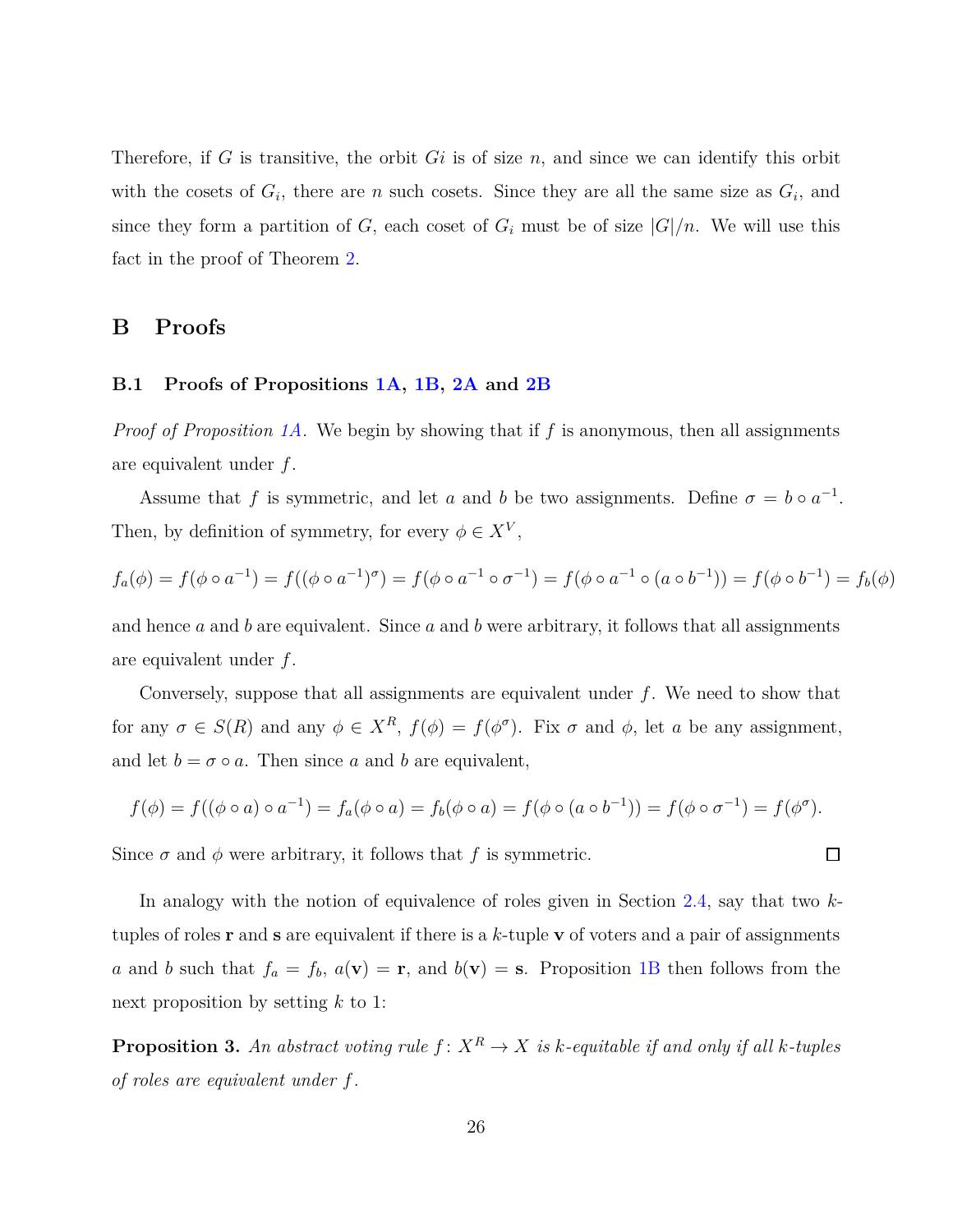*Proof.* Fix an assignment *a*. The rule *f* is *k*-equitable if and only if *f<sup>a</sup>* is *k*-equitable, which holds if and only if for every pair of *k*-tuples  $(v_1, \ldots, v_k)$  and  $(w_1, \ldots, w_k)$  of voters there is a  $\sigma \in S(V)$  such that  $\sigma((v_1,\ldots,v_k)) = (w_1,\ldots,w_k)$  and for all  $\phi \in X^V$ ,  $f_a(\phi) = f_a(\phi^{\sigma})$ . Since

$$
f_a(\phi^\sigma) = f((\phi \circ \sigma^{-1}) \circ a^{-1})
$$

$$
= f(\phi \circ (a \circ \sigma)^{-1})
$$

$$
= f_{a \circ \sigma}(\phi),
$$

it follows that *f* is *k*-equitable if and only if for every pair of *k*-tuples  $(v_1, \ldots, v_k)$  and  $(w_1, \ldots, w_k)$  of voters there is a  $\sigma \in S(V)$  such that  $\sigma((v_1, \ldots, v_k)) = (w_1, \ldots, w_k)$  and  $f_a = f_{a \circ \sigma}$ .

Now, this holds if and only if for every pair of *k*-tuples  $(r_1, \ldots, r_k)$  and  $(s_1, \ldots, s_k)$  of roles there is a  $\sigma \in S(V)$  such that  $\sigma(a^{-1}(r_1, \ldots, r_k)) = a^{-1}(s_1, \ldots, s_k)$  and  $f_a = f_{a \circ \sigma}$ . But this holds if and only if for every such pair of *k*-tuples of roles, there is a  $\sigma \in S(V)$  and a *k*-tuple of voters  $(v_1, \ldots, v_k)$  such that  $f_a = f_{a \circ \sigma}$ ,  $a((v_1, \ldots, v_k)) = (r_1, \ldots, r_k)$ ,  $(a \circ \sigma)((v_1, \ldots, v_k)) =$  $(s_1, \ldots, s_k)$ , which holds if and only if every pair of *k*-tuples of roles is equivalent under  $f$ .  $\Box$ 

We now prove Proposition [2B.](#page-18-1) Proposition [2A](#page-12-1) then follows directly by setting *k* to 1.

*Proof of Proposition [2B.](#page-18-1)* We first show that if *f* is *k*-equitable, then there is a set *A* as above.

Assume *f* is *k*-equitable. Fix an assignment *a*, and let

$$
A = \{b \text{ an assignment s.t. } f_a = f_b\}.
$$

(1) is immediate from the definition of *A*. To see that (2) holds, note that for any *k*tuple of roles  $(r_1, \ldots, r_k)$  and any *k*-tuple of voters  $(v_1, \ldots, v_k)$ , it follows from a result analogous to Proposition [3](#page-25-0) that since *f* is *k*-equitable, there are assignments *c* and *d* such that  $c((v_1,\ldots,v_k)) = (r_1,\ldots,r_k), d((v_1,\ldots,v_k)) = a((v_1,\ldots,v_k)),$  and  $f_c = f_d$ . Now,  $f_c = f_d$ implies that for all  $\phi \in X^V$ ,  $f_c(\phi) = f_d(\phi)$ , which implies that for all  $\phi \in X^V$ ,  $f_c(\phi \circ (a^{-1} \circ$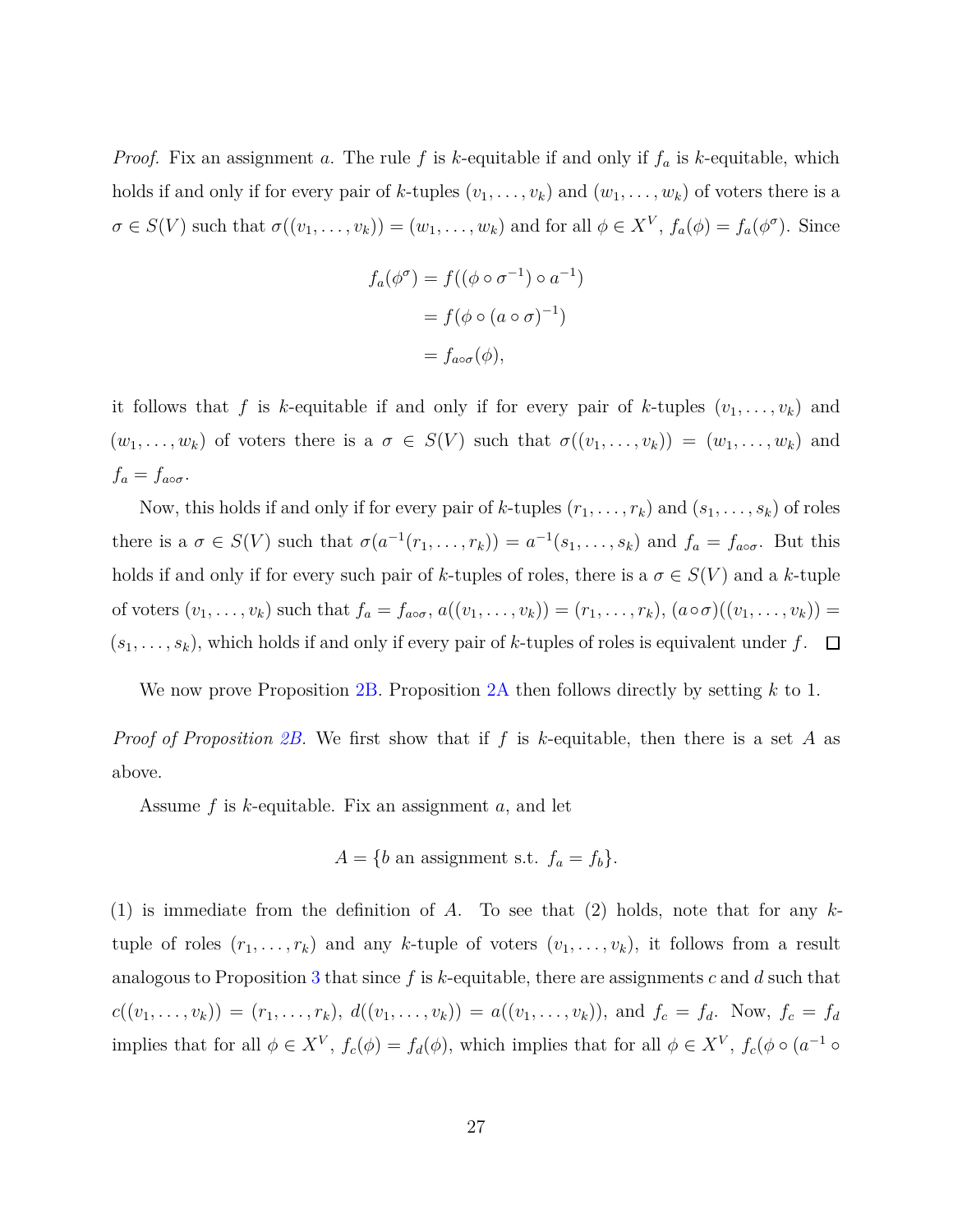$d$ )) =  $f_d(\phi \circ (a^{-1} \circ d))$ . It follows that, for all  $\phi \in X^V$ ,

$$
f_{\text{cod}^{-1}\circ a}(\phi) = f(\phi \circ (c \circ d^{-1} \circ a)^{-1})
$$
  

$$
= f((\phi \circ (a^{-1} \circ d)) \circ c^{-1})
$$
  

$$
= f_c(\phi \circ (a^{-1} \circ d))
$$
  

$$
= f_d(\phi \circ (a^{-1} \circ d))
$$
  

$$
= f((\phi \circ (a^{-1} \circ d)) \circ d^{-1})
$$
  

$$
= f(\phi \circ a^{-1})
$$
  

$$
= f_a(\phi),
$$

and hence  $f_{cod^{-1} \circ a} = f_a$ . But this implies that  $\text{cod}^{-1} \circ a \in A$ . Since  $(\text{cod}^{-1} \circ a)((v_1, \ldots, v_k)) =$  $c(d^{-1}(a((v_1, \ldots, v_k)))) = c((v_1, \ldots, v_k)) = (r_1, \ldots, r_k), (2)$  then follows.

We now show that if there is a set *A* as above, then *f* is *k*-equitable.

Assume there is such an *A*. By a result analogous to Proposition [3,](#page-25-0) it is sufficient to show that all *k*-tuples of roles are equivalent under *f*. But this follows immediately from (2) and the definition of equivalence of *k*-tuples of roles.  $\Box$ 

## **B.2 Proof of Lemma [1](#page-13-0)**

*Proof of Lemma [1.](#page-13-0)* Let f be the voting rule defined as follows. For a voting profile  $\phi$ , if there is a set  $W \in \mathcal{W}$  such that  $\phi(w) = 1$  for all  $w \in W$ , then  $f(\phi) = 1$ , and similarly, if there is a set  $W \in \mathcal{W}$  such that  $\phi(w) = -1$  for all  $w \in W$ , then  $f(\phi) = -1$ . This is well-defined, since if there are two such sets  $W$ , they must agree because they intersect. If there are no such sets, then  $f(\phi)$  is determined by majority.

That *f* is neutral follows immediately from the symmetry in the definition of *f* when some  $W \in \mathcal{W}$  agrees on either 1 or  $-1$  and the fact that majority is neutral. To see that *f* is positively responsive, suppose that  $f(\phi) \in \{0, 1\}$ ,  $\phi'(x) \ge \phi(x)$  for all  $x \in V$ , and  $\phi'(y) > \phi(y)$  for some  $y \in V$ . Since  $f(\phi) \neq -1$ , there is no set  $W \in \mathcal{W}$  such that  $\phi(x) = -1$ for all  $x \in W$ , hence the same is true for  $\phi'$ . If there is some set  $W \in \mathcal{W}$  such that  $\phi'(x) = 1$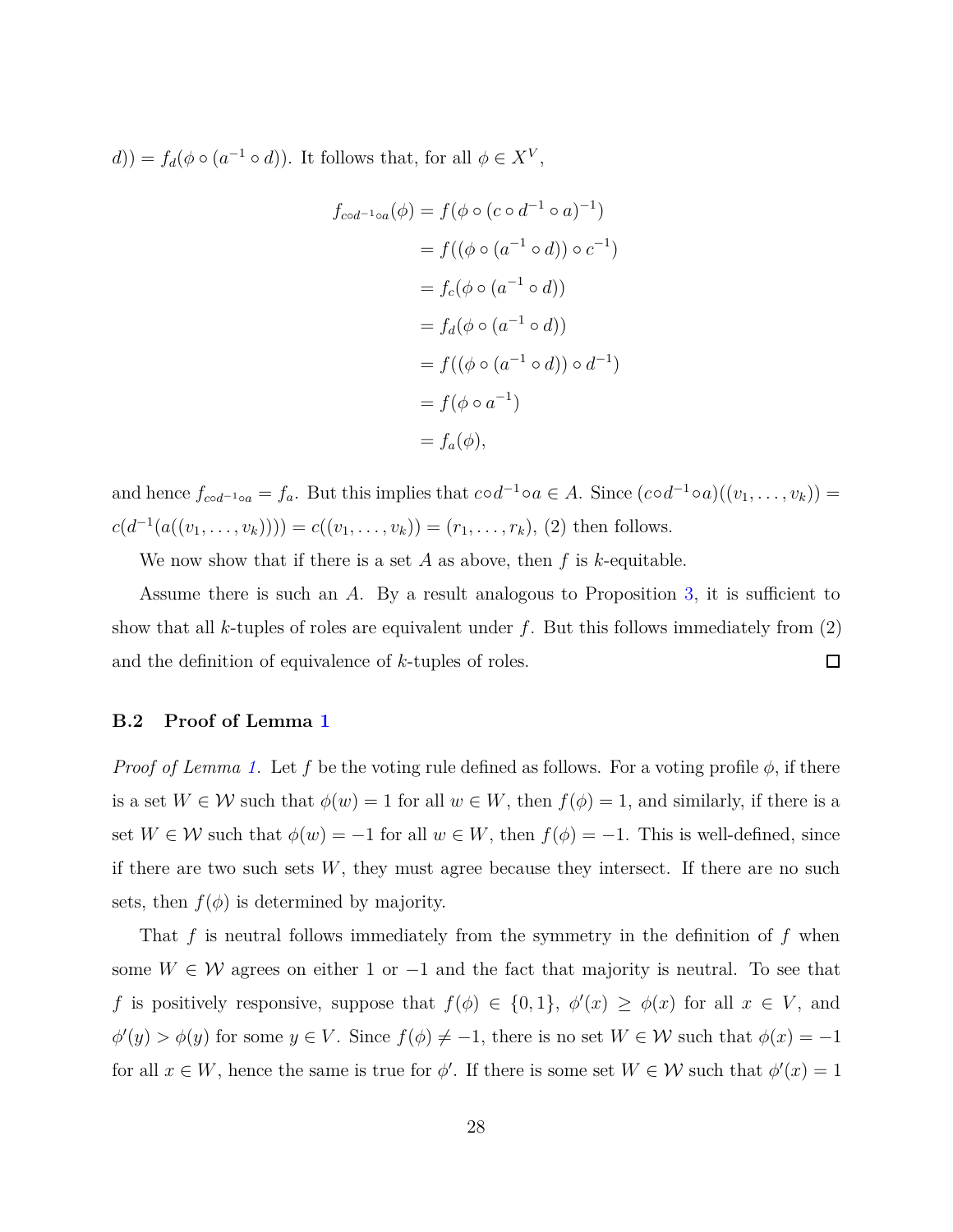for all  $x \in W$ , then  $f(\phi') = 1$ . If not, then the same is true of  $\phi$ , and hence by positive responsiveness of majority,  $f(\phi') = 1$ .

Finally, it is immediate from the definition of  $f$  that every  $W \in \mathcal{W}$  is a winning coalition.

 $\Box$ 

#### **B.3 Proof of Theorem [1](#page-13-1)**

*Proof of Theorem [1.](#page-13-1)* The longest-run voting rule is equitable, since any rotation of the cycle is an automorphism. That is, for every *k*, the map  $\sigma: V \to V$  defined by  $\sigma(i) = i + k \mod n$ leaves the outcome unchanged. Furthermore, for every pair of voters *i*, *j*, if we set  $k = i - j$ , then  $\sigma(i) = j$ .

For every *V* of size *n*, we claim that the longest-run rule  $\ell: X^V \to X$  has winning coalitions of size  $2\lceil \sqrt{n} \rceil - 1$ .

Let

$$
W = \{0, \ldots, \lceil \sqrt{n} \rceil - 1\} \cup \{w : w \bmod \lceil \sqrt{n} \rceil = 0\}.
$$

Any run that is disjoint from *W* is of length at most  $\lceil \sqrt{n} \rceil - 1$  since the second set in the definition of *W* is comprised of voters who are at most  $\lceil \sqrt{n} \rceil$  apart. However, the first set is a contiguous block of length  $\lceil \sqrt{n} \rceil$ . Hence, if all  $w \in W$  vote identically in  $\{-1, 1\}$ , the longest run will be a subset of  $w$ , and hence the outcome will be the vote cast by all members of W. It then follows that W is a winning coalition.

Finally,

$$
|W| = |\{0, ..., \lceil \sqrt{n} \rceil - 1\}| + |\{w : w \bmod \lceil \sqrt{n} \rceil = 0\}| - |\{0\}|
$$
  
=  $\lceil \sqrt{n} \rceil + |\{w : w \bmod \lceil \sqrt{n} \rceil = 0\}| - 1$   
 $\leq 2\lceil \sqrt{n} \rceil - 1.$ 

Since every superset of a winning coalition is again a winning coalition, the result follows.  $\Box$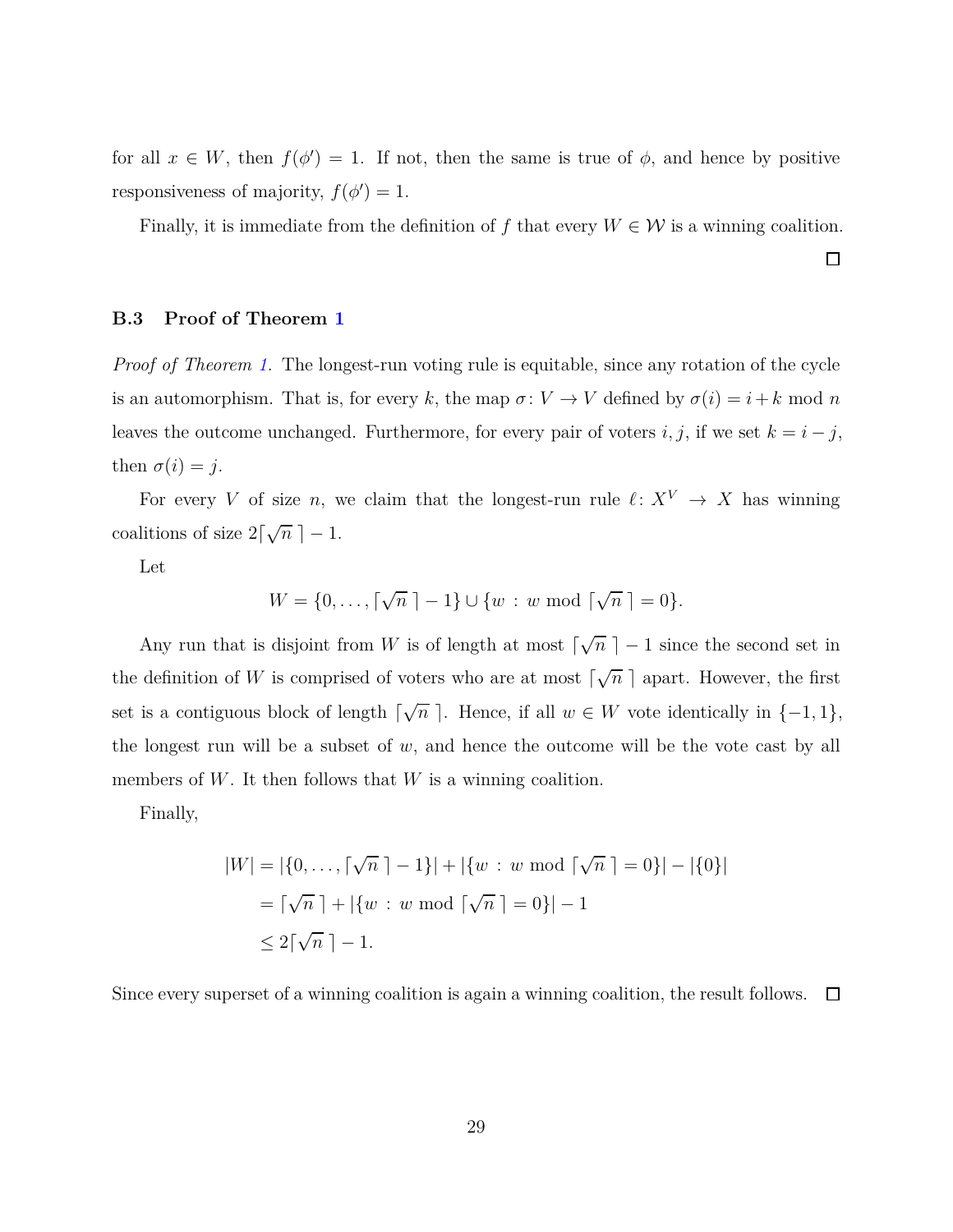#### **B.4 Proof of Theorem [2](#page-15-1)**

Readers who are not familiar with the theory of finite groups are encouraged to read [§A](#page-24-0) before reading this proof.

Recall that the group of all permutations of a set of size *n* is denoted by *Sn*.

The next lemma shows that if a group *G* acts transitively on  $\{1, \ldots, n\}$ , then any set *S* that intersects all of its translates (i.e., sets of the form  $gS$  for  $g \in G$ ) must be of size at least  $\sqrt{n}$ . The proof of the theorem will apply this lemma to a winning coalition *S*.

<span id="page-29-0"></span>**Lemma 2.** Let  $G \subset S_n$  be transitive, and suppose that  $S \subseteq V$  is such that for all  $g \in G$ ,  $gS \cap S \neq \emptyset$ *. Then*  $|S| \geq \sqrt{n}$ *.* 

*Proof.* For any  $v, w \in V$ , define  $\Gamma_{v,w} = \{g \in G : g(v) = w\}$ . Then  $\Gamma_{v,w}$  is a left coset of the stabilizer of *v*. Hence, and since the action is transitive, it follows from the Orbit-Stabilizer Theorem that  $|\Gamma_{v,w}| = \frac{|G|}{n}$ *n*  $\frac{G_1}{n}$ . If *gS* ∩ *S*  $\neq$  ∅ for all *g* ∈ *G*, then for any *g* ∈ *G*, there exists  $v, w \in S$  such that  $g(v) = w$ , hence

$$
\bigcup_{v,w \in S} \Gamma_{v,w} = G.
$$

So

$$
|G| = \left| \bigcup_{v,w} \Gamma_{v,w} \right| \le \sum_{v,w} |\Gamma_{v,w}| = |S|^2 \frac{|G|}{n},
$$

and we conclude that  $|S| \ge \sqrt{n}$ .

Our lower bound (Theorem [2\)](#page-15-1) is an immediate corollary of this claim.

*Proof of Theorem [2.](#page-15-1)* Let f be an equitable voting rule for the voter set *V*. Suppose that  $W \subseteq V$  is a winning coalition for *f*. Then, for every  $\sigma \in \text{Aut}_f$ , it must be the case that  $\sigma(W) \cap W \neq \emptyset$  (otherwise, *f* would not be well-defined). Hence, it follows from Lemma [2](#page-29-0) that  $|W| \geq \sqrt{n}$ .  $\Box$ 

 $\Box$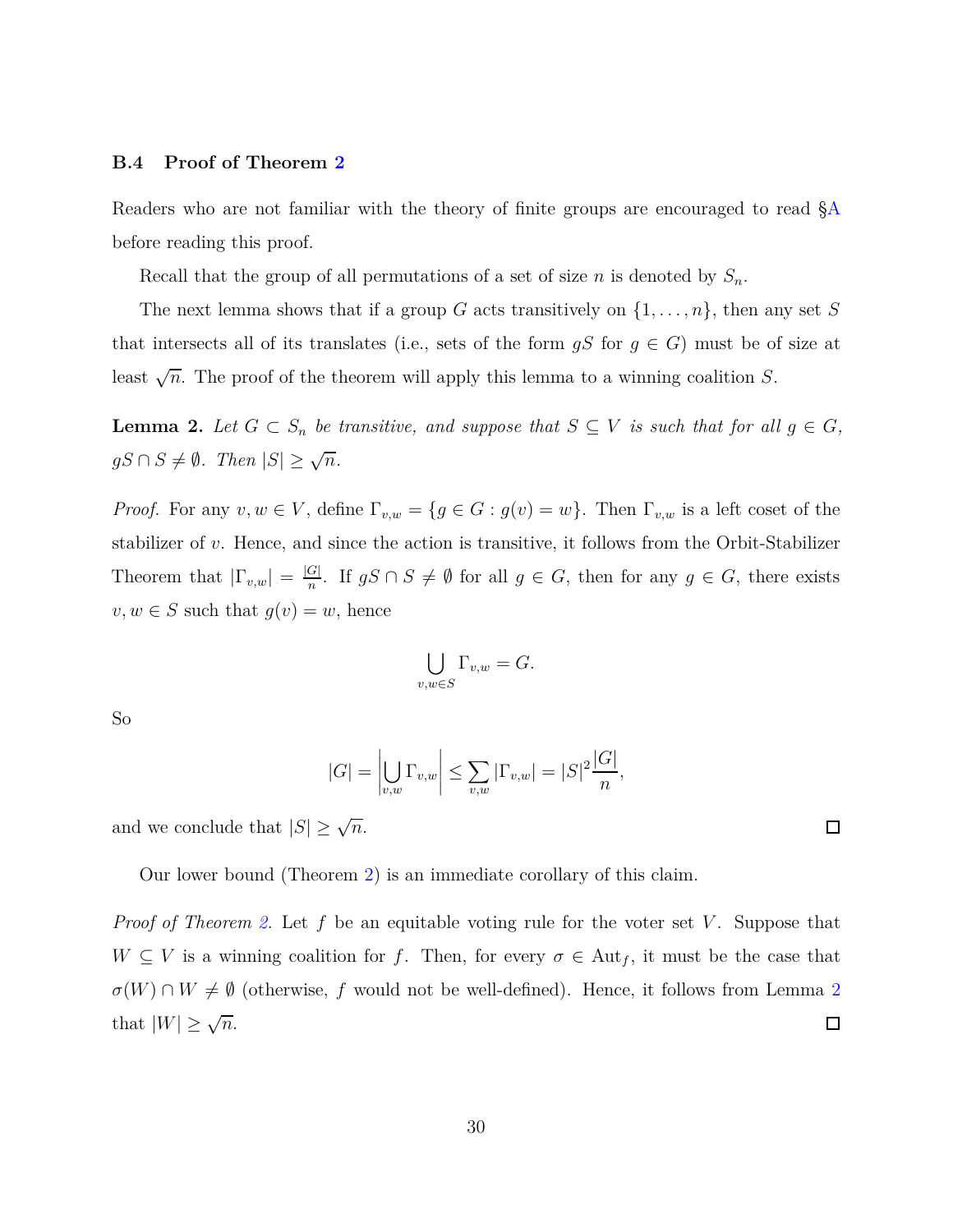#### **B.5 Proof of Theorem [3](#page-16-1)**

*Proof of Theorem [3.](#page-16-1)* Define  $C(n)$  to be the smallest size of any winning coalition in any generalized representative democracy rule for *n* voters. We want to show that  $C(n) \ge n^{\log_3 2}$ .

If  $n = 1$ , a winning coalition must be of size 1, which is  $\geq 1^{\log_3 2}$ .

If  $n > 1$ , any generalized voting rule  $f$  is of the form  $f(\phi) = m(f_1(\phi|_{V_1}), f_2(\phi|_{V_2}), \ldots, f_d(\phi|_{V_d}))$ . Because the voting rule is equitable, the functions  $f_i$  are all isomorphic, and so have minimal winning coalitions of the same size. A minimal winning coalition for *f* would then need to include a strict majority of these, which is of size at least  $\frac{d+1}{2}$ . Therefore,<sup>[18](#page-30-0)</sup>

<span id="page-30-1"></span>
$$
C(n) \ge \min_{d|n} \frac{d+1}{2} \cdot C(n/d). \tag{1}
$$

Assume by induction that  $C(m) \ge m^{\log_3 2}$  for all  $m < n$ . Then for  $d|n$ ,

$$
\frac{d+1}{2} \cdot C\left(n/d\right) \ge \frac{d+1}{2} \cdot \left(\frac{n}{d}\right)^{\log_3 2} = n^{\log_3 2} \cdot \frac{d+1}{2} \cdot d^{-\log_3 2}.
$$

Denote  $h(d) = \frac{d+1}{2} \cdot d^{-\log_3 2}$ , so that

$$
\frac{d+1}{2}C(n/d) \ge n^{\log_3 2}h(d).
$$

Note that  $h(d) \geq 1$ . To see this, observe that  $h(3) = 1$ , and

$$
h'(d) = \frac{d^{-\log 6/\log 3} (d \log \frac{3}{2} - \log 2)}{2 \log 3} > 0
$$

for  $d \geq 3$ , and so  $h(d) \geq 1$  for  $d \geq 3$ .

We have thus shown that

$$
\frac{d+1}{2}C(n/d) \ge n^{\log_3 2},
$$

and so by [\(1\)](#page-30-1),  $C(n) \ge n^{\log_3 2}$ .

To see that  $C(n) = n^{\log_3 2}$  for arbitrarily large *n*, consider the following GRD rule (see Figure [4\)](#page-17-0). Take *n* to be a power of 3, and let *f* be defined recursively by partitioning at each level into three sets  ${V_1, V_2, V_3}$  of equal size. A simple calculation shows that the winning coalition recursively consisting of the winning coalitions of any two of  $\{V_1, V_2, V_3\}$  (e.g.,  $V_1$ ) and  $V_3$ , as in Figure [4\)](#page-17-0), is of size  $n^{\log_3 2}$ .  $\Box$ 

<span id="page-30-0"></span><sup>&</sup>lt;sup>18</sup>Here and below  $d|n$  denotes that  $d$  is a divisor of  $n$ .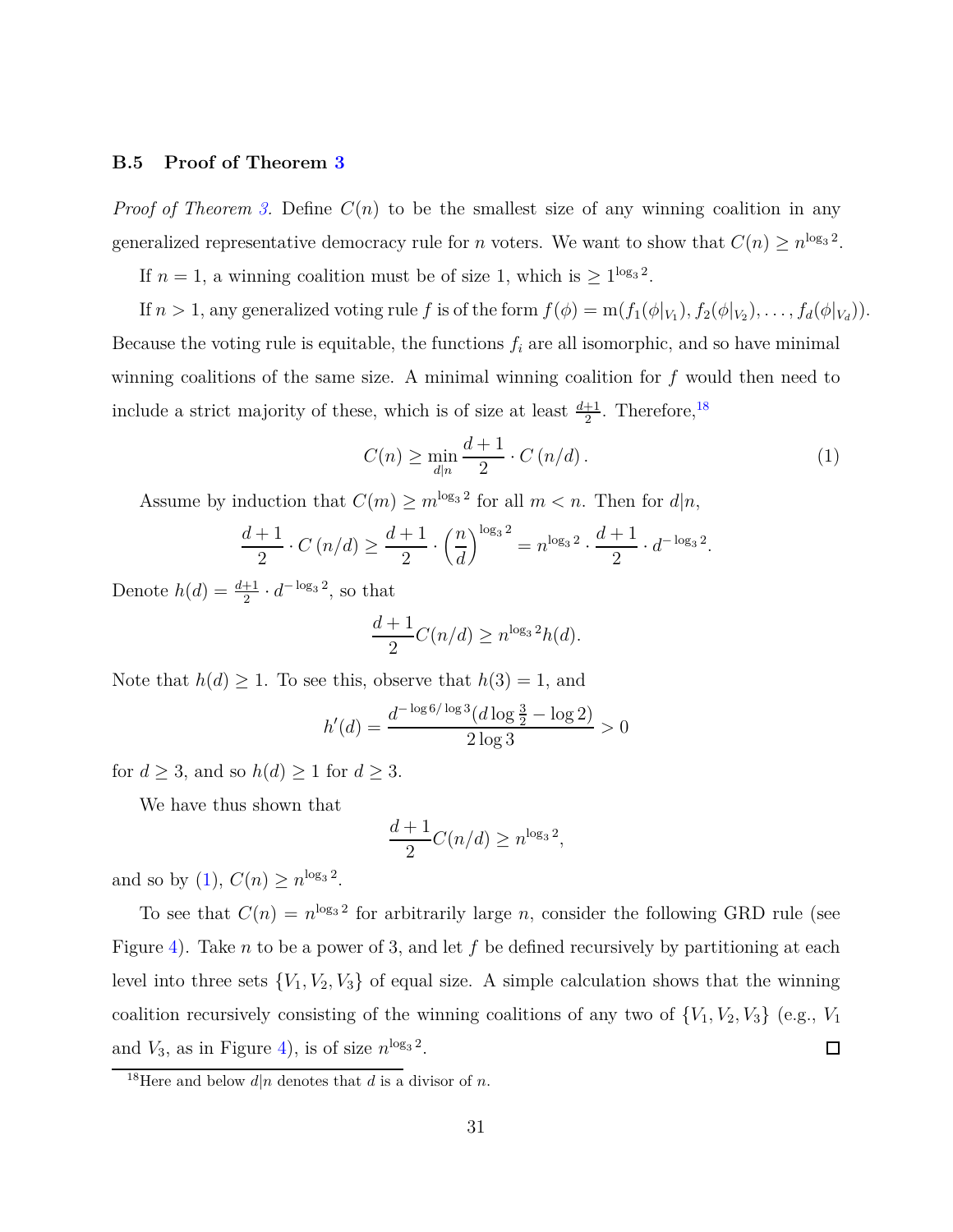The construction of small winning coalitions in the last part of the proof mimics the construction of the Cantor set.

#### **B.6 Proof of Theorems [4](#page-19-0) and [5](#page-20-0)**

The group of all even permutations is called the *alternating group* and is denoted *An*.

<span id="page-31-0"></span>**Lemma 3.** Let f be a voting rule for *n* voters. If  $\text{Aut}_f$  is either  $S_n$  or  $A_n$  then every winning *coalition for f has size at least n/*2*.*

*Proof.* Suppose  $W \subseteq V$  is a winning coalition for f with  $|W| = k < n/2$ . Label the voters *V* with labels  $1, \ldots, n$  such that  $W = \{1, \ldots, k\}$ , and let  $\pi$  be the permutation of *V* given by  $\pi(i) = n + 1 - i$  for  $i = 1, ..., n$ . If  $\lfloor n/2 \rfloor$  is odd, let  $\pi$  be the map above composed with the map that exchanges 1 and 2. It follows that  $\pi$  is in the alternating group, and hence  $\pi \in$  Aut<sub>f</sub>. However,  $\pi(W) \cap W = \emptyset$  since  $k < n + 1 - k$ , contradicting the assumption *W* is  $\Box$ a winning coalition.

*Proof of Theorem [4.](#page-19-0)* Denote by  $\eta(n)$  the number of positive integers  $m \leq n$  for which there is no 2-transitive group action on a set of *m* elements except for  $S_m$  and  $A_m$ . It follows from the main theorem in [Cameron et al.](#page-40-6) [\(1982\)](#page-40-6) that  $n - \eta(n)$  is at most  $3n/\log(n)$  for all *n* large enough. Since

$$
\lim_{n \to \infty} \frac{3n/\log(n)}{n} = 0,
$$

it follows that

$$
\lim_{n \to \infty} \frac{\eta(n)}{n} = \lim_{n \to \infty} 1 - \frac{n - \eta(n)}{n} = 1,
$$

and so the claim follows from Lemma [3.](#page-31-0)

*Proof of Theorem [5.](#page-20-0)* The only 4- or 5-transitive finite groups aside from the alternating and symmetric groups are the Mathieu groups, with the largest action on a set of size 24 [\(Dixon and Mortimer](#page-40-9), [1996\)](#page-40-9). Hence, for *n >* 24, every 4- or 5-transitive voting rule must

 $\Box$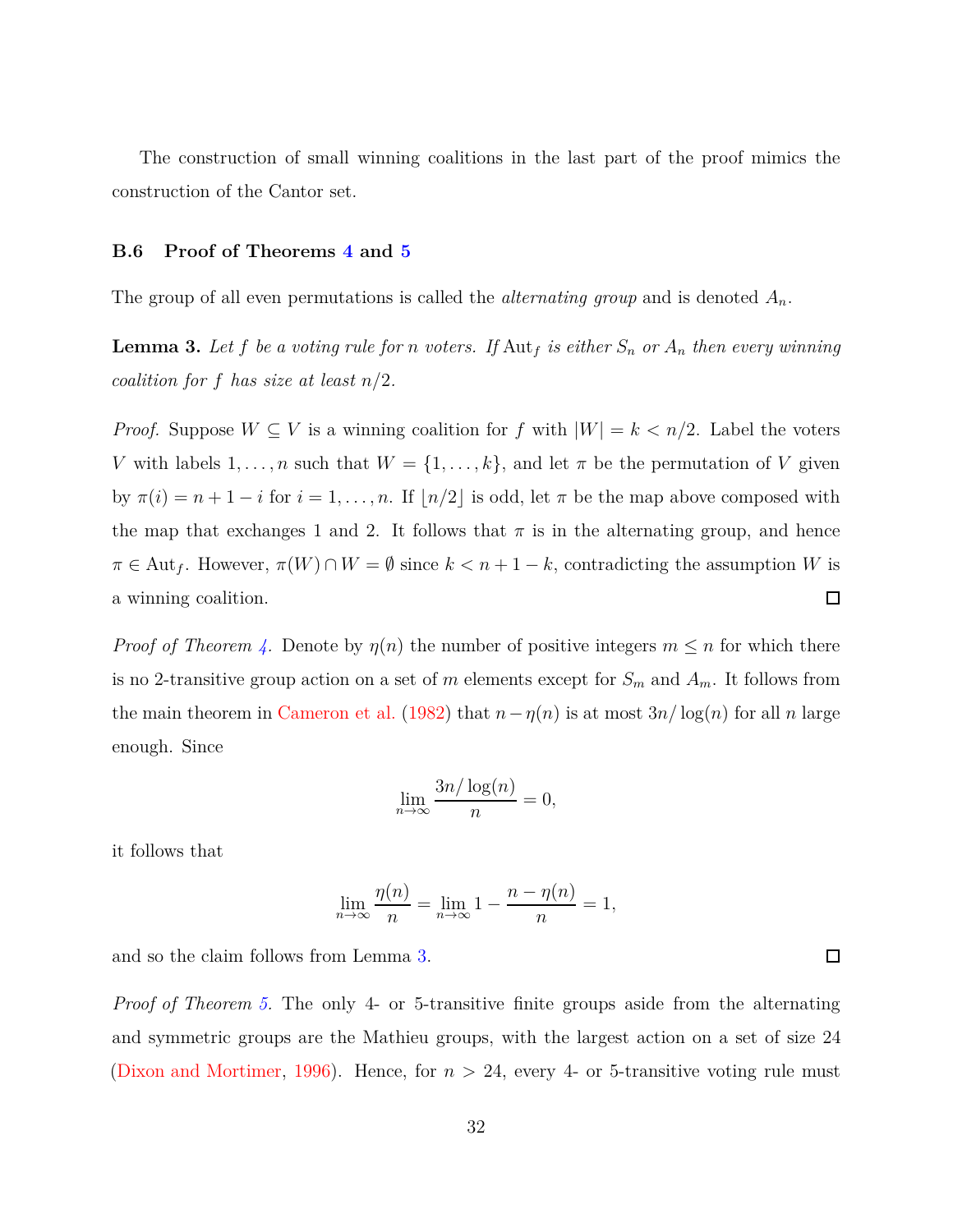have either  $S_n$  or  $A_n$  as an automorphism group. Furthermore, the *only* 6-transitive groups are  $S_n$  or  $A_n$  (again, see [Dixon and Mortimer,](#page-40-9) [1996](#page-40-9)). Hence, the result follows immediately  $\Box$ from Lemma [3.](#page-31-0)

#### <span id="page-32-0"></span>**B.7 Proof of Proposition [3](#page-21-0)**

This proposition's proof follows directly from group theory results that are classical, but that are not covered in our primer in [§A,](#page-24-0) and which we now review briefly.

Let *G* be a group. The *order* of *G* is simply its size. The order of  $g \in G$  is the smallest *n* such that  $g^n$  is the identity. Given a prime *p*, we say that a group *P* is a *p*-group if the orders of all of its elements are equal to powers of *p*. We assume for the remainder of this section that *p* is prime.

Let *G* be a finite group with  $|G| = p^d \cdot m$ , where  $d \ge 1$ , and *m* is not divisible by *p*. [Sylow](#page-42-2) [\(1872\)](#page-42-2) proved that, in this case, *G* has a subgroup *P* that is a *p*-group of order  $p^d$ . Such groups are called Sylow *p*-groups in his honor. The following lemma states an important and well-known fact (see, e.g., [Wielandt](#page-42-3), [2014,](#page-42-3) Theorem 3.4') regarding Sylow *p*-groups.

<span id="page-32-1"></span>**Lemma 4.** Let G act transitively on a set V of size  $n = p^d$  for some  $d \geq 1$ . Any Sylow *p-subgroup of G acts transitively on V .*

*Proof.* Since the order of *G* is divisible by the size of *V*,  $|G| = p^{d+\ell} \cdot m$  for some  $\ell \ge 0$  and *m* not divisible by *p*. Let *P* be a Sylow *p*-subgroup, so that  $|P| = p^{d+\ell}$ .

For any  $i \in V$ , the size of the *P*-orbit *Pi* divides  $|P| = p^{d+\ell}$ , and so is equal to  $p^{d-a}$ for some  $a \geq 0$ . Now, the size of the stabilizers  $P_i$  and  $G_i$  is  $|P_i| = |P|/|P_i| = p^{\ell+a}$  and  $|G_i| = p^{\ell} \cdot m$ . Since  $P_i$  is a subgroup of  $G_i$ ,  $|P_i|$  divides  $|G_i|$ , and so  $a = 0$ ,  $|Pi| = p^d = n$ ,  $\Box$ and *P* acts transitively on *V* .

The *center* of a group is the collection of all of its elements that commute with all the group elements:  ${g \in G : gh = hg \text{ for all } h \in G}$ . This is easily seen to also be a subgroup of *G*.

<span id="page-32-2"></span>**Lemma 5.** *Every non-trivial p-group has a non-trivial center.*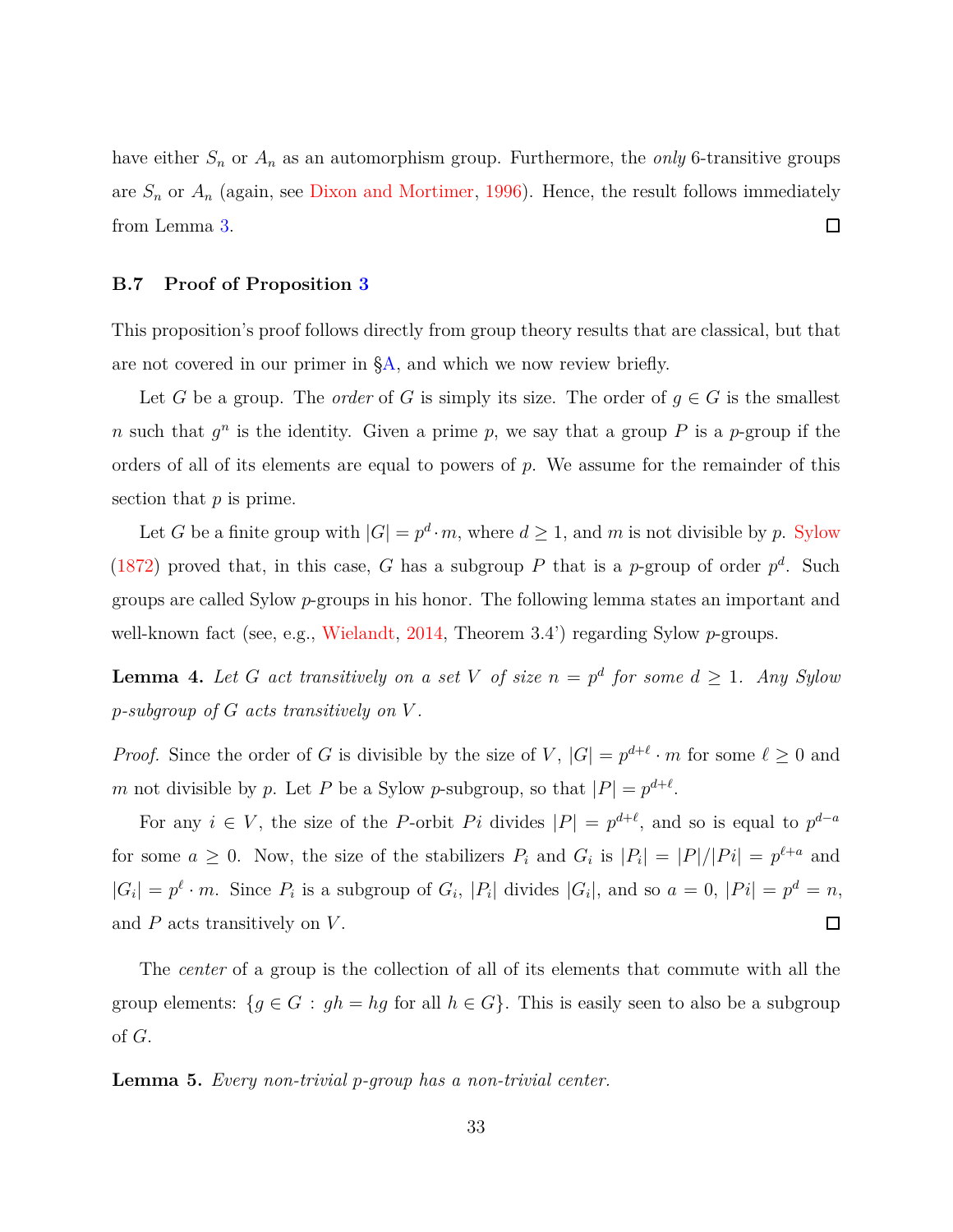For a proof, see Theorem 6.5 in [Lang](#page-41-9) [\(2002\)](#page-41-9). Here and below, a non-trivial group is a group of order larger than 1.

Let *G* be a group that acts transitively on a set *V* , and let *Z* be the center of *G*. Denote by  $G/Z$  the set of left cosets of *Z*, and let  $\hat{V}$  be the set of *Z*-orbits of *V*. If  $v, w \in V$  are in the same *Z*-orbit, then  $q(v)$  and  $q(w)$  are also in the same *Z*-orbit, since if  $z(v) = w$ then  $z(g(v)) = g(z(v)) = g(w)$ . Hence, each  $g \in G$  induces a permutation on  $\hat{V}$ . Note that *g, h* ∈ *G* induce the same permutation on  $\hat{V}$  if they are in the same element of *G*/*Z*. Hence, we can think of  $G/Z$  as a group of permutations of  $\hat{V}$ . This group must act transitively on  $\hat{V}$  since *G* acts transitively on *V*. Furthermore, if a subgroup of  $G/Z$  acts transitively on  $\hat{V}$ , then the union of the cosets it includes is a subgroup of *G* that acts transitively on *V* .

<span id="page-33-0"></span>**Lemma 6.** Let *G* be a group acting transitively on a set *V* of size  $p^d$ , for some  $d \geq 1$ . There *exists a p-subgroup*  $R$  *of*  $G$  *of size*  $p^d$  *acting transitively on*  $V$  *with trivial stabilizers.* 

*Proof.* Let *P* denote a Sylow *p*-subgroup of *G*. By Lemma [4,](#page-32-1) the action of *P* on *V* is also transitive.

Let *Z* denote the center of *P*. Since *P* is non-trivial, by Lemma [5,](#page-32-2) *Z* is non-trivial. We claim that the *Z* action on *V* has trivial stabilizers. To see this, assume that  $h(v) = v$  for some *v*, and choose any  $w \in V$ . Since *P* acts transitively, there is some  $g \in P$  such that  $q(v) = w$ . Since *h* commutes with *q*,

$$
h(w) = h(g(v)) = g(h(v)) = g(v) = w,
$$

and so, since *w* was arbitrary, *h* is the identity. Hence,  $Z_v = \{e\}$  for every  $v \in V$ . Note that by the Orbit-Stabilizer Theorem, this implies that each *Z* orbit is equal in size to *Z*.

If the action of *Z* is also transitive, we are done, since we can take  $R = Z$ .

Finally, consider the case that *Z* does not act transitively.

In this case  $P' = P/Z$  acts transitively on  $\hat{V}$ , the set of the *Z*-orbits of *V*. By induction,  $P'$  has a subgroup  $Z'$  which acts transitively with trivial stabilizers on  $\hat{V}$ , and hence has size  $|\hat{V}|$ . Note that since the action of *Z* has trivial stabilizers, every *Z*-orbit has size |*Z*|, and so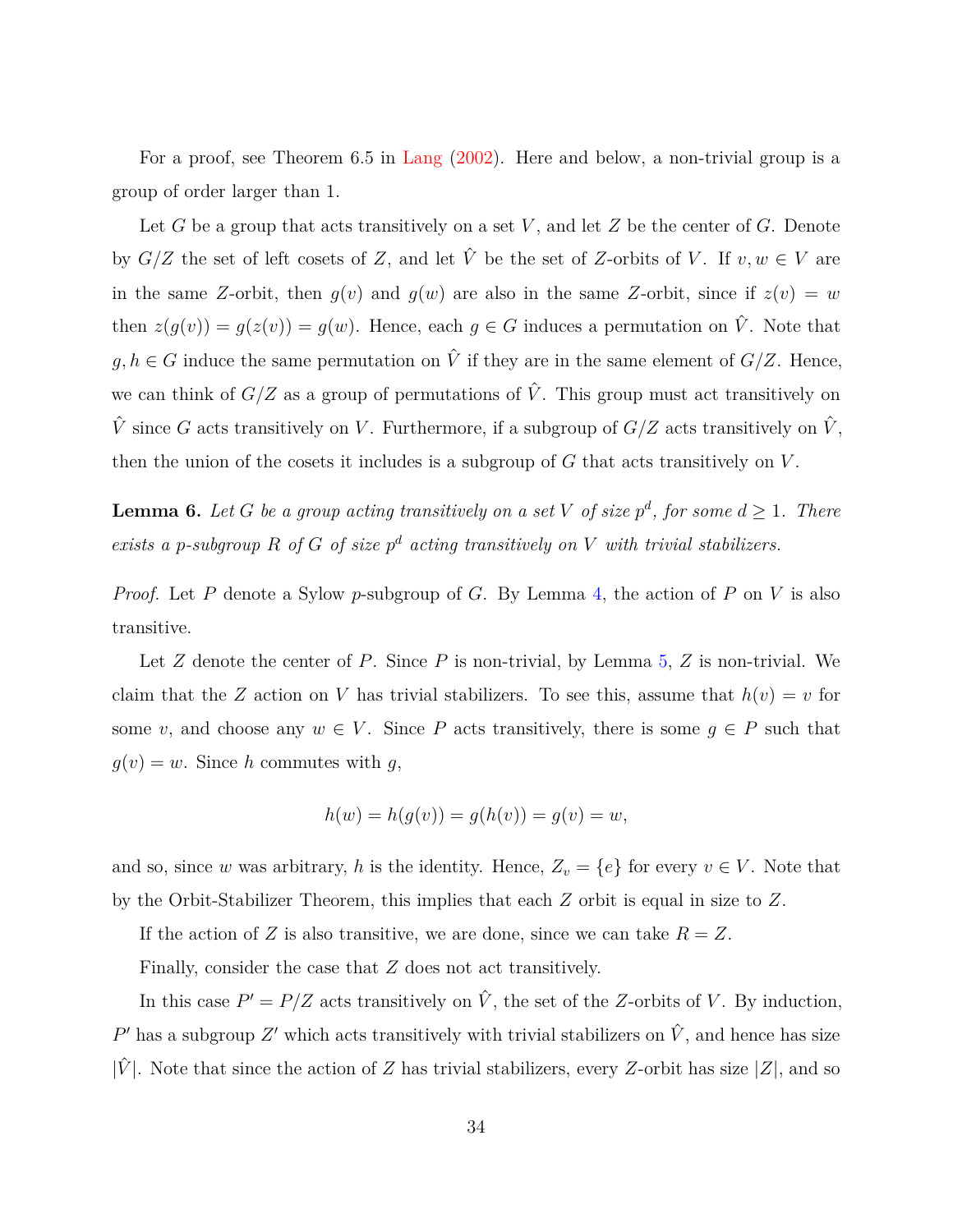$|\hat{V}| = |V|/|Z| = p^d/|Z|$ . Thus, taking R to be the union of the cosets in  $P/Z$  that comprise *Z*<sup>'</sup>, *R* acts transitively on *V*. Finally, since this subgroup has size  $|Z'|\cdot|Z| = p^d = |V|$ , it follows that the action of *R* has trivial stabilizers.

A group is said to be *abelian* if all of its elements commute:  $gh = hg$  for all  $g, h \in G$ . Note that the center of every group is abelian by definition. The structure of abelian groups is simple and well understood: Kronecker's Theorem [\(Kronecker](#page-41-10), [1870;](#page-41-10) [Stillwell](#page-42-4), [2012](#page-42-4), Theorem 5.2.2) states that every abelian group is a product of cycles of prime powers. That is, if *G* is an abelian group of permutations of a set  $V$ —and assuming without loss of generality that no element of  $V$  is fixed by all elements of  $G$ —then there is a way to identify  $V$  with  $\prod_{i=1}^{m} \{0, \ldots, n_i - 1\}$ , with each  $n_i$  a prime power, so that *G* is generated by permutations<sup>[19](#page-34-0)</sup> of the form

$$
\sigma_k(i_1,\ldots,i_m)=(i_1,\ldots,i_{k-1},i_k+1 \text{ mod } n_k,i_{k+1},\ldots,i_m).
$$

As is also well known, every group of order  $p$  or  $p^2$  is abelian [\(Netto](#page-41-11), [1892,](#page-41-11) page 148). From these facts follows the next lemma.

<span id="page-34-1"></span>**Lemma 7.** *Let R be a group of order p or p* 2 *, acting transitively on a set V . In the former case, we can identify V with*  $\{0, \ldots, p-1\}$  *so that R is generated by* 

$$
\sigma(i) = i + 1 \mod p.
$$

*In the latter case, we can either identify V with*  $\{0, \ldots, p^2 - 1\}$  *so that R is generated by* 

$$
\sigma(i) = i + 1 \mod p^2,
$$

*or else we can identify V with*  $\{0, \ldots, p-1\}^2$ , *so that R is generated by* 

$$
\sigma_1(i_1, i_2) = (i_1 + 1 \mod p, i_2)
$$
  

$$
\sigma_1(i_1, i_2) = (i_1, i_2 + 1 \mod p).
$$

 $\Box$ 

<span id="page-34-0"></span><sup>&</sup>lt;sup>19</sup>A group is said to be generated by a set *S* of permutations if it includes precisely those permutations that can be constructed by composing permutations in *S*.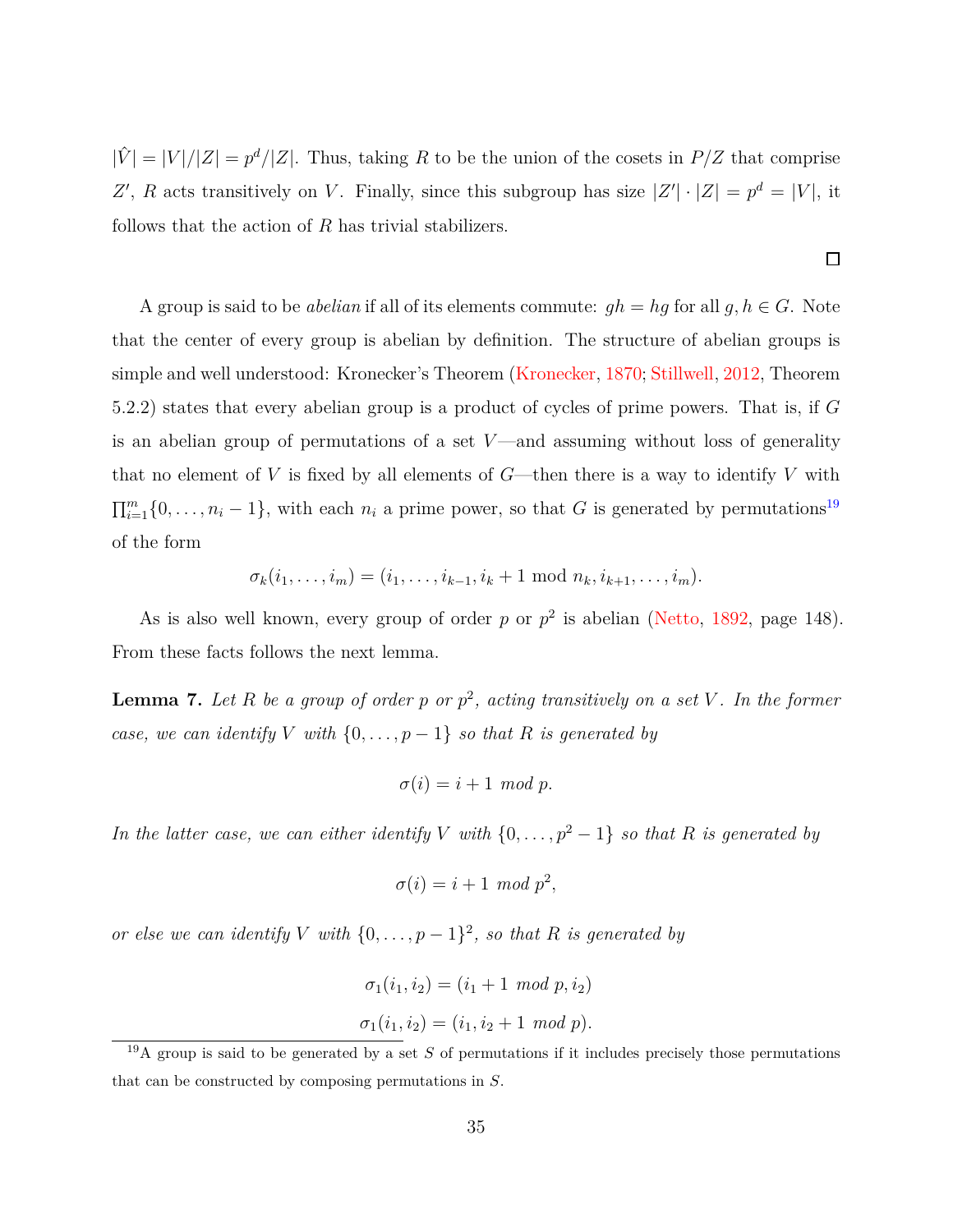Hence, if *R* is a subgroup of the automorphism group of a voting rule *f*, then this rule is cyclic if  $n = p$ , and is either cyclic, 2-cyclic or both if  $n = p^2$ .

*Proof of Proposition [3.](#page-21-0)* By Lemma [6,](#page-33-0) Aut*<sup>f</sup>* has a *p*-subgroup *R* of order *n* that acts transitively on *V*. The claim now follows immediately from Lemma [7.](#page-34-1)  $\Box$ 

When  $n = p^d$ , with  $d > 2$ , this proof fails since the group R is no longer necessarily abelian. Non-abelian groups do not have cyclic structure, and thus voting rules for which this group *R* is not abelian will not be cyclic, 2-cyclic, or higher-dimensional cyclic. We conjecture that such equitable voting rules do indeed exist.

## <span id="page-35-0"></span>**C 2-Equitable and 3-Equitable Rules**

In this section we construct 2-equitable and 3-equitable rules with small winning coalitions that apply to arbitrarily large population sizes. This construction is rather technically involved and uses finite vector spaces. To glean some intuition, we first explain an analogous construction using standard vector spaces and assuming a continuum of voters.

Suppose voters are identified with the set of one-dimensional subspaces of  $\mathbb{R}^3$ : i.e., each voter is identified with a line that passes through the origin. Now suppose winning coalitions are the two-dimensional subspaces: if all voters on a plane agree, that is the election outcome, otherwise the election is undecided.<sup>[20](#page-35-1)</sup> Clearly, the winning coalitions are much smaller than the electorate (or indeed of "half of the voters") in the sense that they have a smaller dimension.

Invertible linear transformations of  $\mathbb{R}^3$  permute the one-dimensional subspaces, and the two-dimensional subspaces, and so constitute automorphisms of this voting rule. Equity follows since for any two non-zero vectors  $v$  and  $u$ , we can find some invertible linear transformation that maps *v* to *u*. Moreover, the voting rule is also 2-equitable—given a pair of distinct voters  $(v_1, v_2)$ , and given another such pair  $(u_1, u_2)$ , we can find some invertible

<span id="page-35-1"></span> $^{20}$ This rule is well defined since every pair of two-dimensional subspaces intersects, and so no two winning coalitions are disjoint.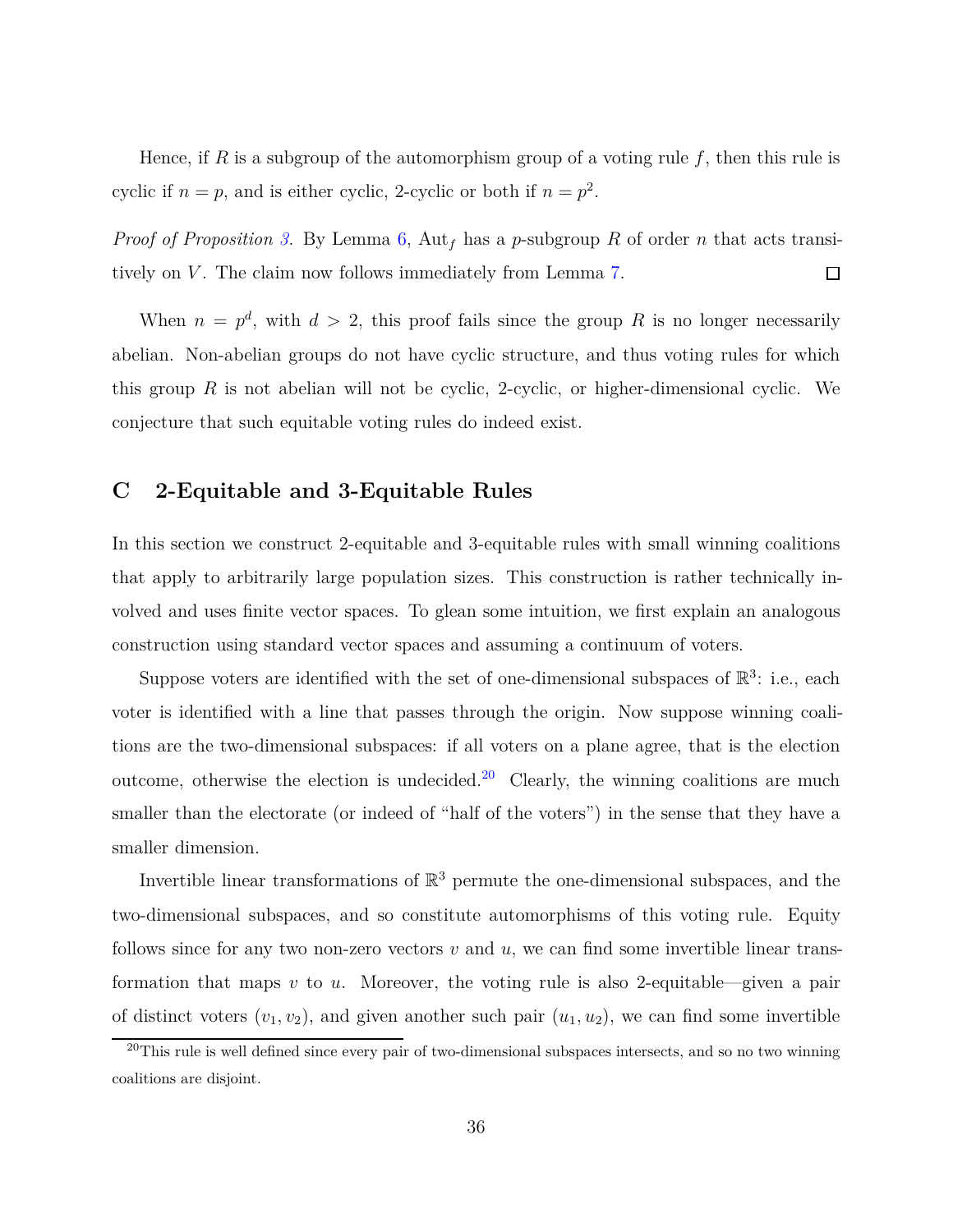<span id="page-36-1"></span>

Figure 5: Every three co-linear points form a winning coalition, as well as the three points on the circle (marked in blue). This voting rule is 2-equitable.

linear transformation that maps the former to the latter. Thus, *every pair* of voters plays the same role.

In Theorem [6](#page-36-0) below we construct 2-equitable voting rules for finite sets of voters, using finite vector spaces instead of  $\mathbb{R}^3$ . Figure [5](#page-36-1) shows a 2-equitable voting rule constructed in this way, for 7 voters. In the figure, every three co-linear nodes form a winning coalition, as well as the three nodes on the circle.<sup>[21](#page-36-2)</sup> In this construction, the size of the winning coalition is exactly  $\sqrt{n}$  (rounded up to the nearest integer), which matches the lower bound of  $\sqrt{n}$  in Theorem [2.](#page-15-1)

<span id="page-36-0"></span>**Theorem 6.** Let the set of voters be of size  $n = q^2 + q + 1$ , for prime q. Then there is a 2-equitable voting rule with a winning coalition of size exactly equal to  $\sqrt{n}$ , rounded up to *the nearest integer.*

More generally, a similar statement holds when  $n = q^2 + q + 1$  and  $q = p^k$  for some  $k \ge 1$ and *p* prime. The example in Figure [5](#page-36-1) corresponds to the case  $q = 2$ .

<span id="page-36-2"></span> $^{21}$ Figure [5](#page-36-1) depicts what is commonly referred to as a Fano plane in finite geometry. It is the finite projective plane of order 2.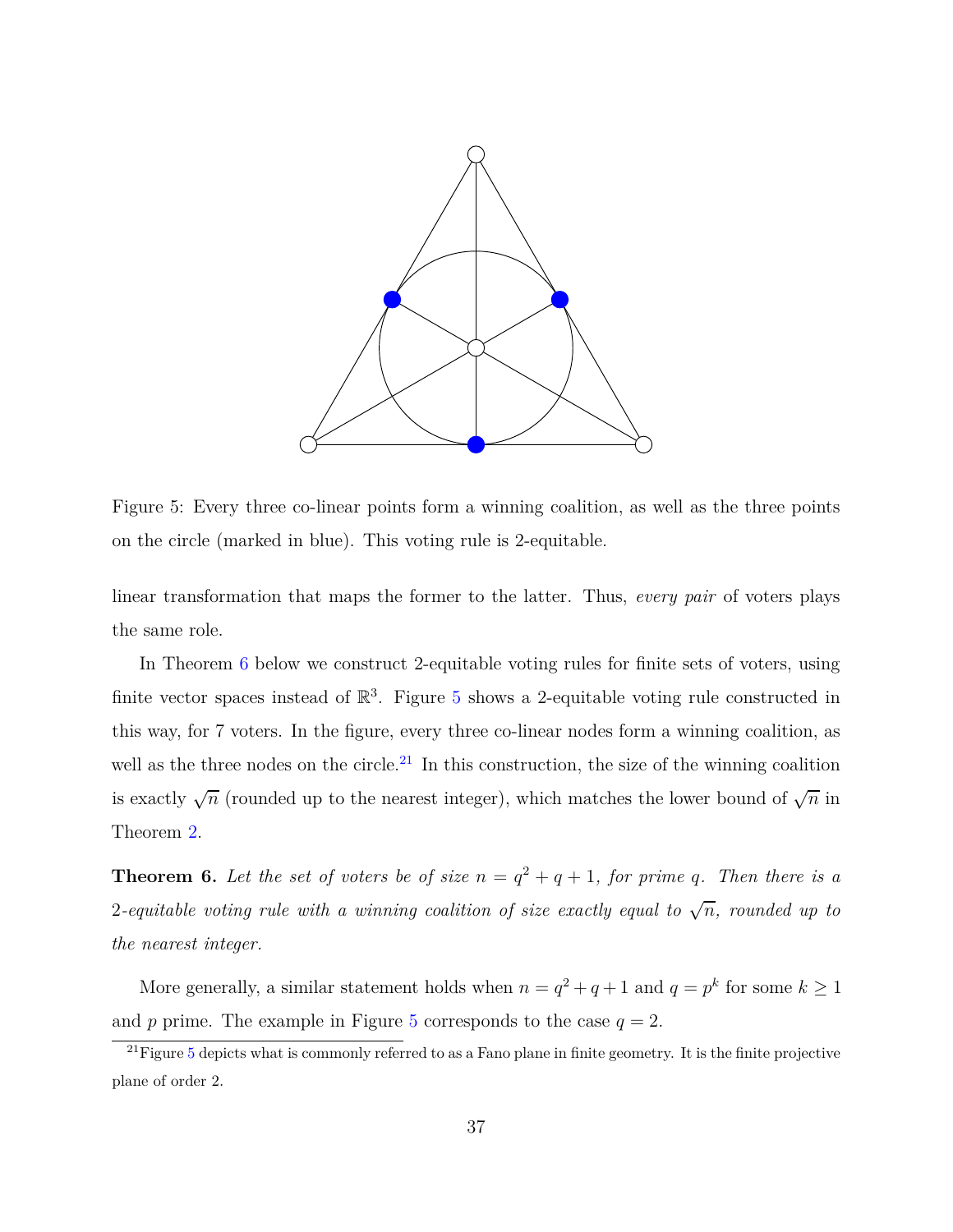*Proof.* Let  $\mathbb{F}_q$  denote the finite field with *q* elements.<sup>[22](#page-37-0)</sup>

Given a positive integer  $m$ ,  $\mathbb{F}_q^m$  is a vector space, where the scalars take values in  $\mathbb{F}_q$ : it satisfies all the axioms that (say)  $\mathbb{R}^3$  satisfies, but for scalars that are in  $\mathbb{F}_q$  instead of  $\mathbb{R}$ . Indeed, much of the standard theory of linear algebra of  $\mathbb{R}^m$  applies in this finite setting, and we will make use of it here.

In particular, we will make use of  $GL(m, q)$ , the group of invertible,  $m \times m$  matrices with entries in  $\mathbb{F}_q$ . Here, again, the product of two matrices is calculated as usual, but addition and multiplication are taken modulo *q*. Since  $\mathbb{F}_q^m$  is finite, each matrix in  $GL(m, q)$ corresponds to a permutation of  $\mathbb{F}_q^m$ . As in the case of matrix multiplication on  $\mathbb{R}^m$ , these permutations preserve the 1-dimensional and 2-dimensional subspaces. Moreover, this group acts 2-transitively on the 1-dimensional subspaces, as any two non-colinear vectors  $(u, v)$  can be completed to a basis of  $\mathbb{F}_q^m$ , and likewise starting from  $(u', v')$ ; then any basis can be carried by an invertible matrix to any other basis.

With this established, we are ready to identify our set of voters with the set of 1 dimensional subspaces of  $\mathbb{F}_q^3$ . For each 2-dimensional subspace *U* of  $\mathbb{F}_q^3$ , define the set  $S_U$  of 1-dimensional subspaces (i.e., voters) contained in *U*. Let W be the collection of all such sets  $S_U$ , and define, using Lemma [1,](#page-13-0) a voting rule f in which the sets  $S_U$  are winning coalitions. We need to verify that any two winning coalitions  $S_U$  and  $S_{U'}$  are non-disjoint. This simply follows from the fact that every pair of 2-dimensional subspaces intersects in some 1-dimensional subspace, and so it follows that each pair of such winning coalitions will have exactly one voter in common.<sup>[23](#page-37-1)</sup>

A simple calculation shows that the winning coalitions are of size  $q + 1$ . Since  $\sqrt{n} \leq$  $q + 1 \leq \sqrt{n} + 1$ , the claim follows.  $\Box$ 

To construct 3-equitable rules we will need the following lemma. It allows us to show, <sup>22</sup> $\mathbb{F}_q$  is the set  $\{0, 1, \ldots, q-1\}$ , equipped with the operations of addition and multiplication modulo *q*. The primality of *q* is required to make multiplication invertible.

<span id="page-37-1"></span><span id="page-37-0"></span><sup>&</sup>lt;sup>23</sup>This is the reason that the winning coalitions of this rule are so small and proving a tight match to the lower bound.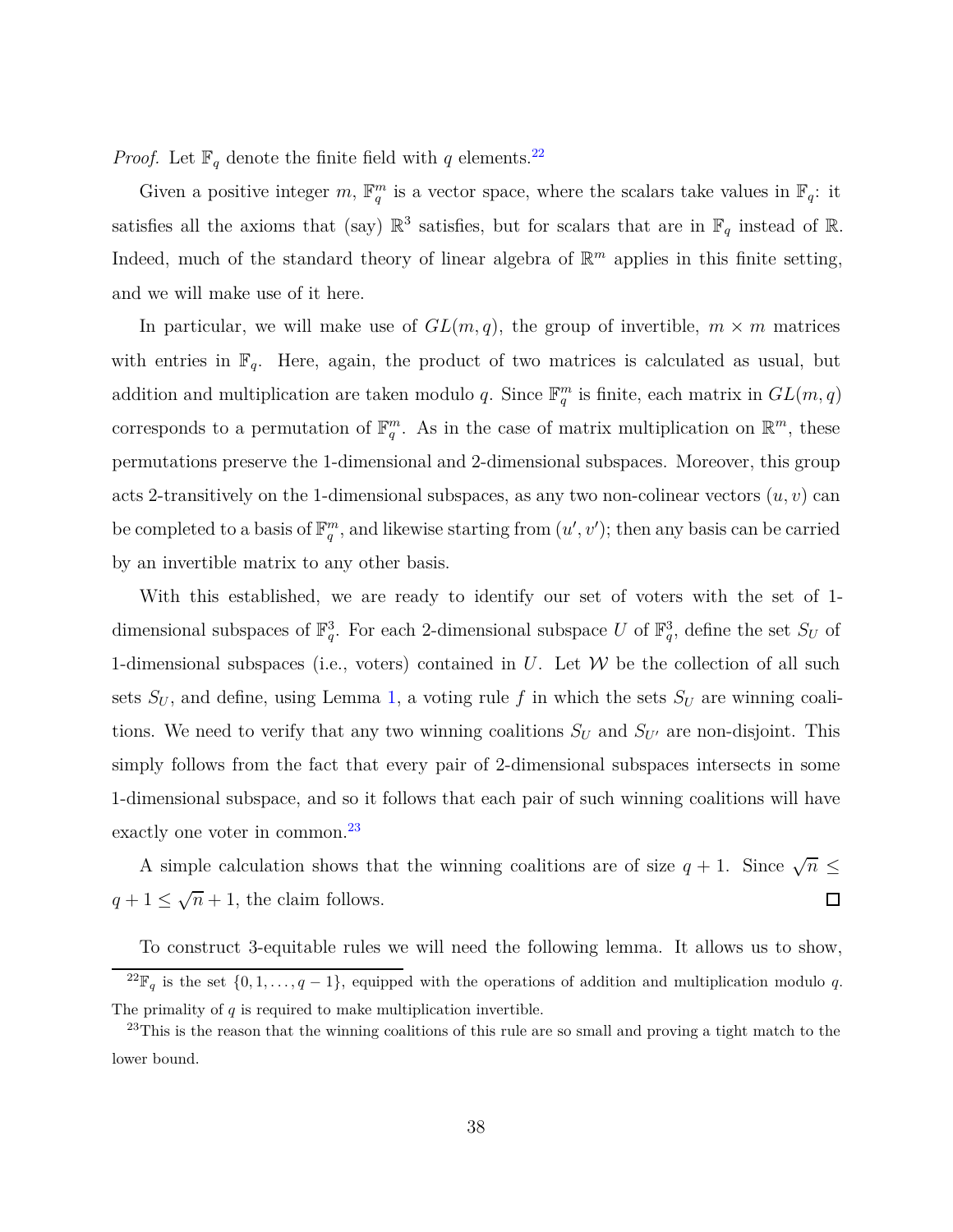using the probabilistic method, that for small automorphism groups we can construct voting rules with small winning coalitions. This is useful for proving that there exist 3-equitable voting rules with small winning coalitions.

<span id="page-38-1"></span>**Lemma 8.** Let G be a group of m permutations of  $\{1, \ldots, n\}$ . Then there is a neutral and *positively responsive voting rule*  $f$  *such that*  $G$  *is a subgroup of*  $\text{Aut}_f$ *, and*  $f$  *has winning coalitions of size at most*  $2\sqrt{n}\log m + 2$ *.* 

We use this lemma to prove our theorem illustrating the existence of 3-equitable rules with small winning coalitions for arbitrarily large voter populations. We then return to prove the lemma.

**Theorem 7.** For *n* such that  $n-1$  is a prime power, there is a 3-equitable voting rule with *a* winning coalition of size at most  $6\sqrt{n}\log n$ .

*Proof.* For *n* such that  $n-1$  is the power of some prime there is a 3-transitive group of permutations of  $\{1, \ldots, n\}$  that is of size  $m < n^{3.24}$  $m < n^{3.24}$  $m < n^{3.24}$  Hence, by Lemma [8,](#page-38-1) there is a 3equitable voting rule for *n* (i.e., a rule with a 3-transitive automorphism group) with a winning coalition of size at most  $2\sqrt{n}\log(n^3) = 6\sqrt{n}\log n$ .  $\Box$ 

It is natural to conjecture that this probabilistic construction is not optimal, and that there exist 3-equitable rules with winning coalitions of size  $O(\sqrt{n})$ .

The heart of Lemma [8](#page-38-1) is the following group-theoretic claim, which states that when *G* is small then we can find a small set *S* such that  $gS$  and *S* are non-disjoint for every  $g \in G$ . These sets *gS* will be the winning coalitions used to prove Lemma [8.](#page-38-1) The proof of this proposition uses the *probabilistic method*: we choose *S* at random from some distribution, and show that, with positive probability, it has the desired property. This proves that there exists a deterministic *S* with the desired property.

<span id="page-38-0"></span><sup>&</sup>lt;sup>24</sup>The group  $PGL(2, n-1)$  acts 3-transitively on the projective line over the field  $\mathbb{F}_{n-1}$ , and is of size  $n(n-1)(n-2) < n^3$ .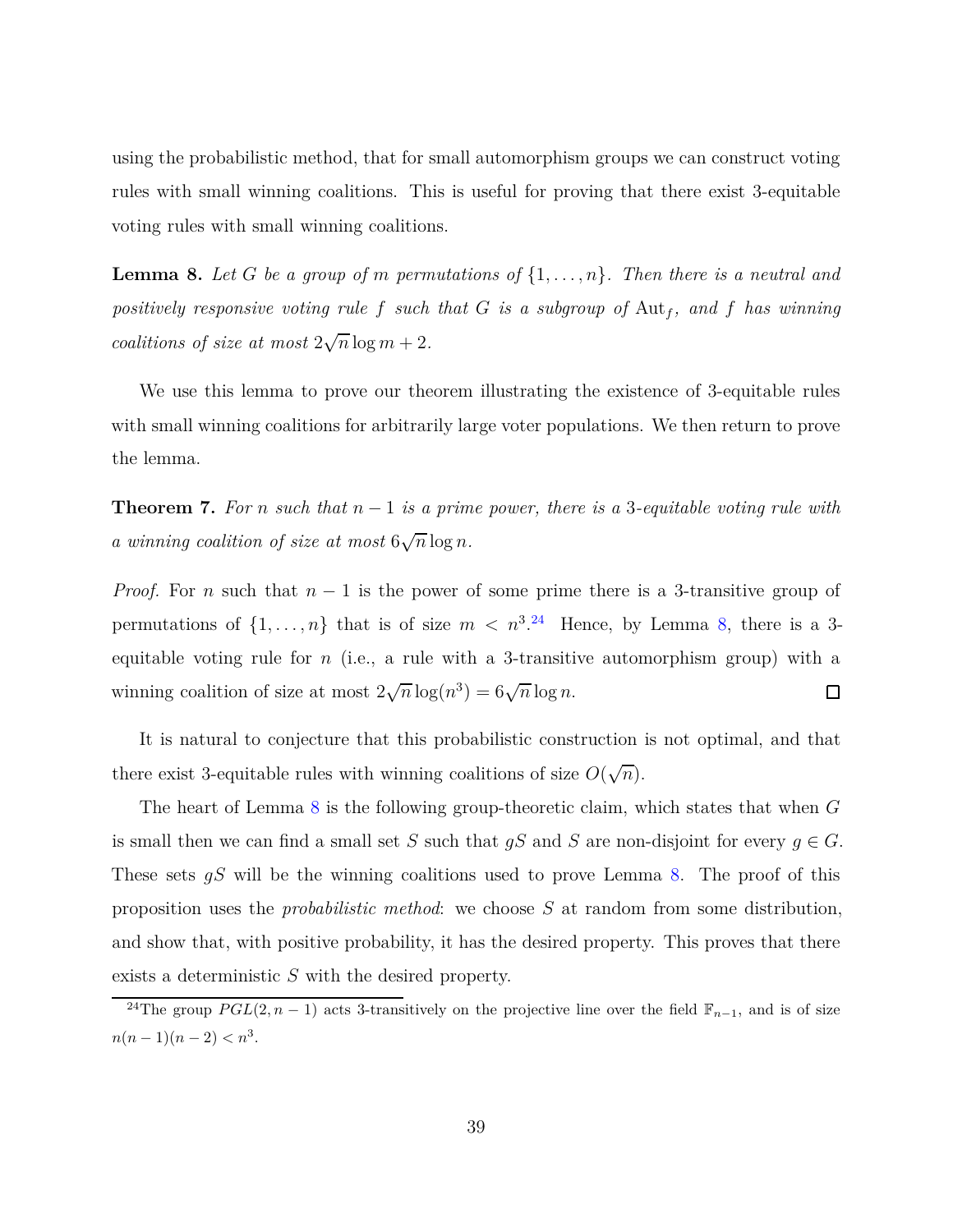<span id="page-39-0"></span>**Proposition 4.** Let a group *G* of  $m > 2$  permutations of  $\{1, \ldots, n\}$ . Then there exists a set  $S \subseteq \{1, \ldots, n\}$  *with*  $|S| \leq 2\sqrt{n} \log m + 2$  *such that*  $\forall g \in G$  *we have*  $gS \cap S \neq \emptyset$ *.* 

*Proof.* To prove this, we will choose S at random, and prove that it has the desired properties with positive probability. Let  $\ell = \lceil \sqrt{n} \log |G| \rceil$ . Let  $S = S_1 \cup S_2$ , where  $S_1$  is any subset of *X* of size  $\ell$ , and  $S_2$  is the union of  $\ell$  elements of *X*, chosen independently from the uniform distribution. Hence *S* includes at most  $2\ell \leq 2\sqrt{n}\log|G| + 2$  elements.

We now show that  $\mathbb{P}(\forall g \in G : gS \cap S \neq \emptyset) > 0$ , and hence there is some set *S* with the desired property. Note that for any particular  $g \in G$ , the distribution of  $gS_2$  is identical to the distribution of  $S_2$ . Hence

$$
\mathbb{P}(gS \cap S = \emptyset) \leq \mathbb{P}(gS_2 \cap S_1 = \emptyset)
$$

$$
= \mathbb{P}(S_2 \cap S_1 = \emptyset)
$$

$$
= \left(\frac{n - \ell}{n}\right)^{\ell}
$$

$$
\leq e^{-\ell^2/n}
$$

$$
\leq e^{-(\log m)^2}.
$$

Thus, the probability that there is some  $g \in G$  for which  $gS \cap S = \emptyset$  is, by taking a union bound, at most

$$
me^{-(\log |G|)^2},
$$

which is strictly less than 1 for  $m > 2$ .

We are finally ready to prove Lemma [8.](#page-38-1)

*Proof of Lemma [8.](#page-38-1)* Let *S* be the subset of  $\{1, \ldots, n\}$  given by Proposition [4.](#page-39-0) Let *W* be the collection of sets of the form  $gS$ , where  $g \in G$ . This is a collection of pairwise non-disjoint sets, since if  $gS$  and  $hS$  intersect then so do  $h^{-1}gS$  and  $S$ , which is impossible by the defining property of *S*. Since  $|S| = 2\sqrt{n}\log m + 2$  the claim follows from Lemma [1.](#page-13-0)  $\Box$ 

 $\Box$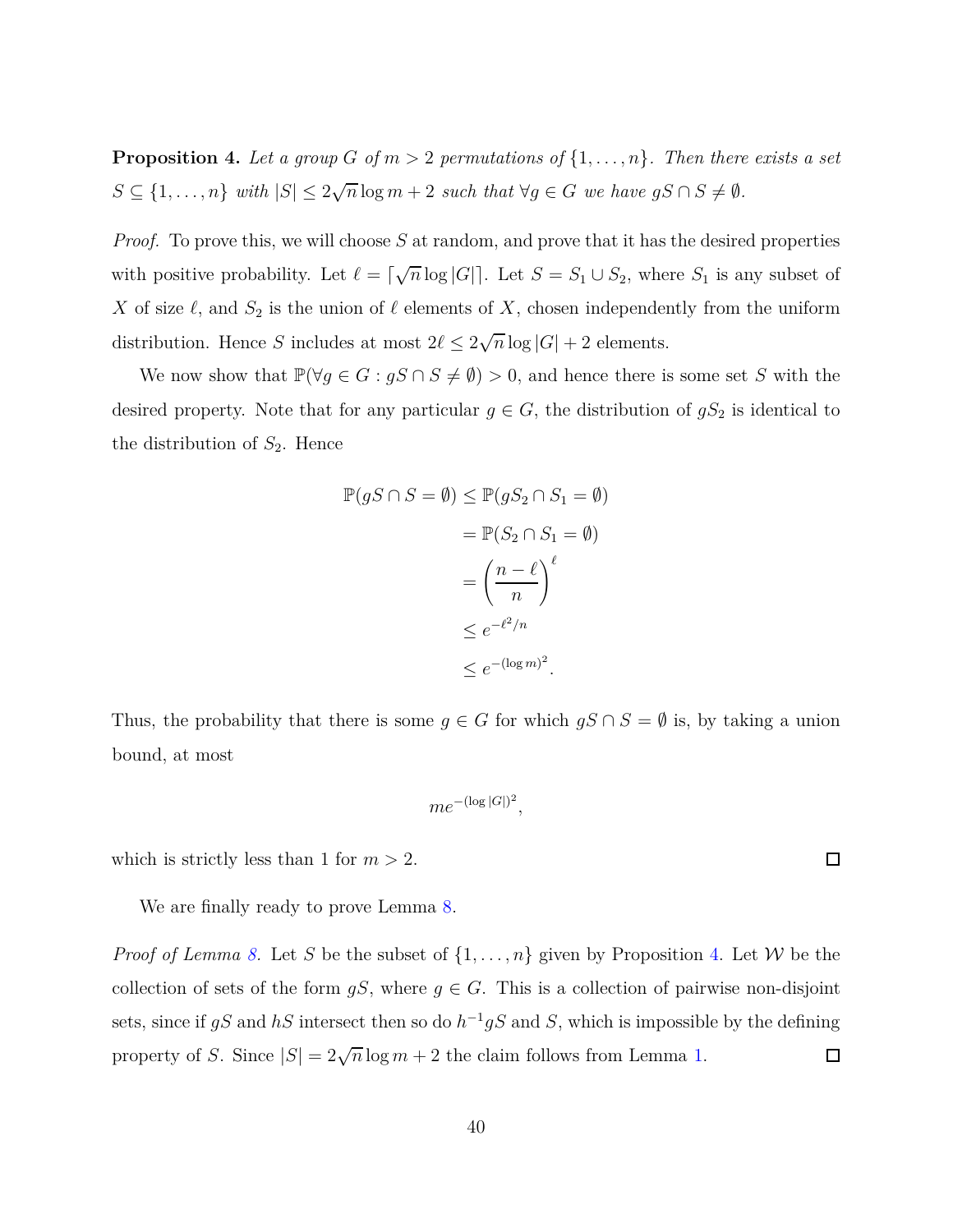## **References**

- <span id="page-40-7"></span>M. Aschbacher, R. Lyons, S. D. Smith, and R. Solomon. *The Classification of finite simple groups: Groups of characteristic 2 type*. Number 172. American Mathematical Soc., 2011.
- <span id="page-40-4"></span>A. Bhatnagar. Voting Rules that are Unbiased but not Transitive-Symmetric. *The Electronic Journal of Combinatorics*, 27, 2020.
- <span id="page-40-6"></span>P. J. Cameron, P. M. Neumann, and D. N. Teague. On the degrees of primitive permutation groups. *Mathematische Zeitschrift*, 180(3):141–149, 1982. ISSN 1432-1823.
- <span id="page-40-0"></span>E. Cantillon and A. Rangel. A graphical analysis of some basic results in social choice. *Social Choice and Welfare*, 19(3):587–611, 2002.
- <span id="page-40-8"></span>P. Dasgupta and E. Maskin. The existence of equilibrium in discontinuous economic games, i: Theory. *Review of Economic Studies*, 53(1):1–26, 1986.
- <span id="page-40-9"></span>J. D. Dixon and B. Mortimer. *Permutation Groups*, volume 163. Springer Science & Business Media, 1996.
- <span id="page-40-3"></span>P. Dubey and L. S. Shapley. Mathematical properties of the banzhaf power index. *Mathematics of Operations Research*, 4(2):99–131, 1979.
- <span id="page-40-1"></span>M. Fey. May's theorem with an infinite population. *Social Choice and Welfare*, 23(2):275–293, 2004.
- <span id="page-40-2"></span>R. Goodin and C. List. A conditional defense of plurality rule: Generalizing may's theorem in a restricted informational environment. *American Journal of Political Science*, 50(4): 940–949, 2006.
- <span id="page-40-5"></span>J. R. Isbell. Homogeneous games. II. *Proceedings of the American Mathematical Society*, 11  $(2):159-161, 1960.$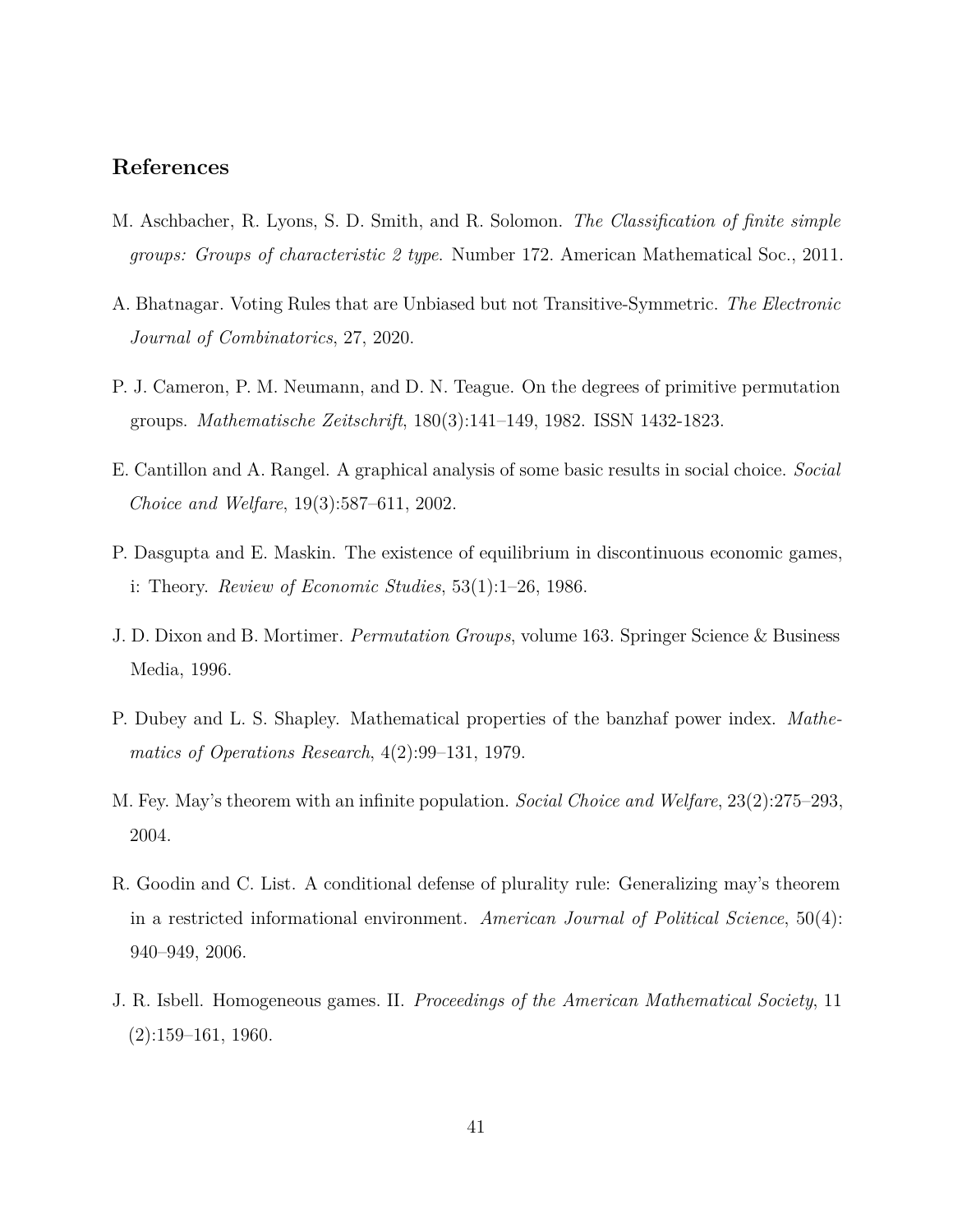- <span id="page-41-10"></span>L. Kronecker. *Auseinandersetzung einiger Eigenschaften der Klassenzahl idealer complexer Zahlen*. 1870.
- <span id="page-41-9"></span>S. Lang. *Algebra*. Springer New York, 2002.
- <span id="page-41-0"></span>K. O. May. A set of independent necessary and sufficient conditions for simple majority decision. *Econometrica*, 20(4):680–684, 1952.
- <span id="page-41-4"></span>A. J. McGann, C. A. Smith, M. Latner, and A. Keena. *Gerrymandering in America: The House of Representatives, the Supreme Court, and the Future of Popular Sovereignty*. Cambridge University Press, 2016.
- <span id="page-41-3"></span>E. Mossel and R. O'Donnell. Recursive reconstruction on periodic trees. *Random Structures & Algorithms*, 13(1):81–97, 1998.
- <span id="page-41-7"></span>J. Nash. Non-cooperative games. *Annals of Mathematics*, pages 286–295, 1951.
- <span id="page-41-11"></span>E. Netto. *The theory of substitutions and its applications to algebra*. Inland Press, 1892. Available online at <https://archive.org/details/theoryofsubstitu00nett/page/148>.
- <span id="page-41-1"></span>E. W. Packel. Transitive permutation groups and equipotent voting rules. *Mathematical Social Sciences*, 1(1):93–100, 1980.
- <span id="page-41-6"></span>H.-O. Peitgen, H. Jürgens, and D. Saupe. *Chaos and Fractals: New Frontiers of Science*. Springer, 1993.
- <span id="page-41-5"></span>L. Penrose. The elementary statistics of majority voting. *Journal of the Royal Statistical Society*, 109:53–57, 1946.
- <span id="page-41-2"></span>W. Reiker. *The Theory of Political Coalitions*. New Haven and London: Yale University Press, 1962.
- <span id="page-41-8"></span>J. J. Rotman. *An Introduction to the Theory of Groups*, volume 148. Springer Science & Business Media, 2012.